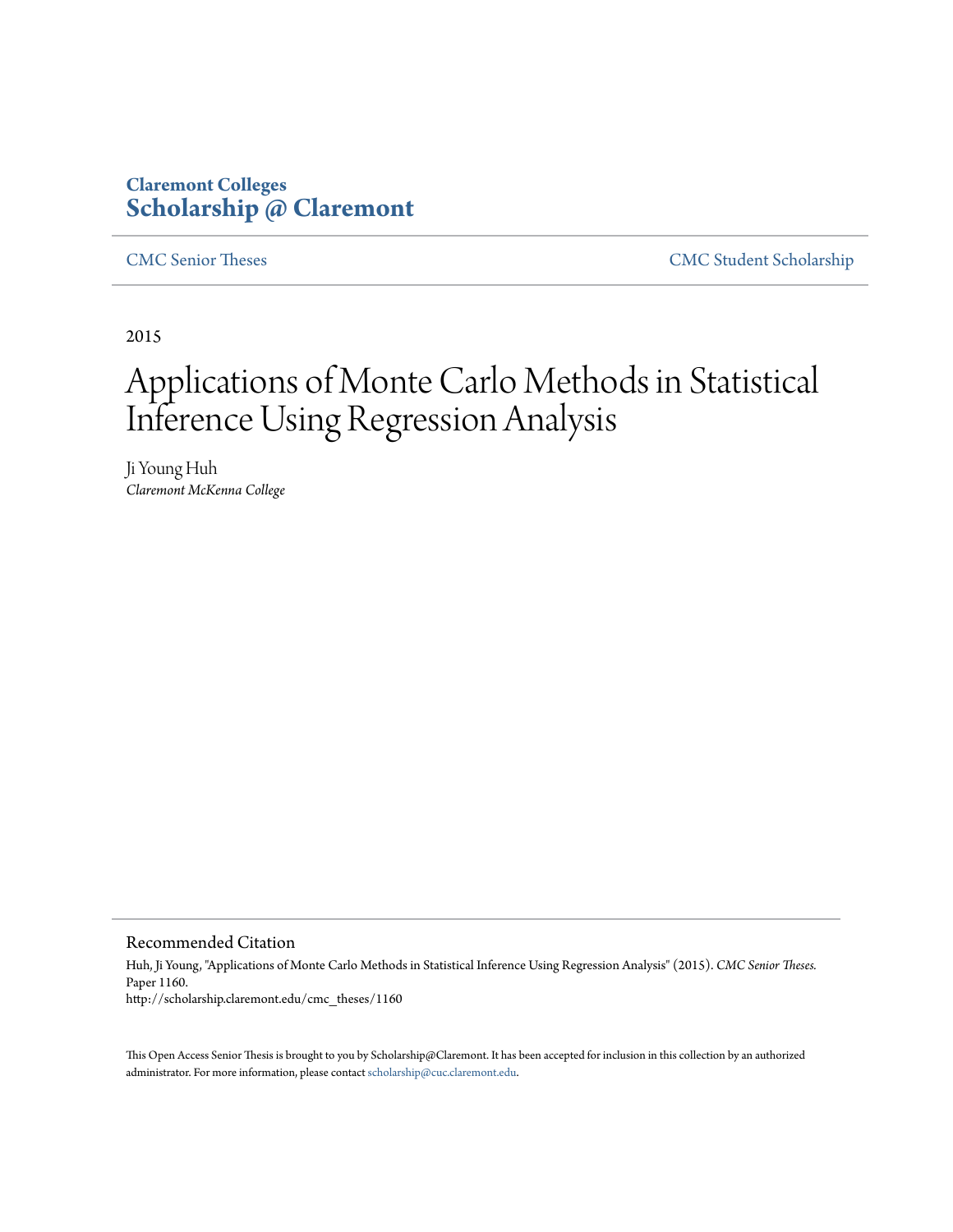# **CLAREMONT MCKENNA COLLEGE**

# **Applications of Monte Carlo Methods in Statistical Inference Using Regression Analysis**

SUBMITTED TO

Professor Manfred Werner Keil AND Professor Mark Huber

AND

Dean Nicholas Warner

BY Ji Young Huh

for SENIOR THESIS

Spring 2015 April 27, 2015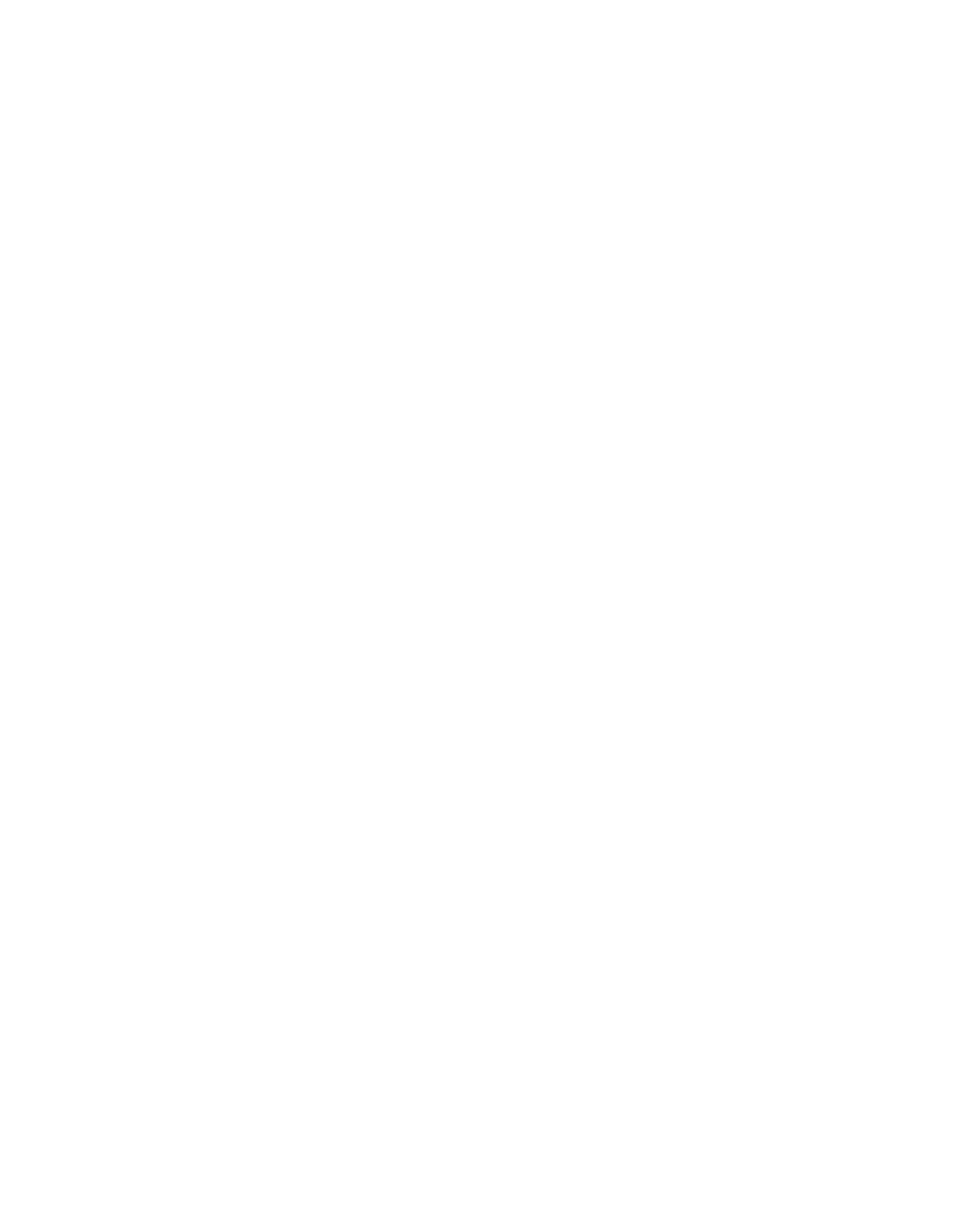# **ABSTRACT**

This paper studies the use of Monte Carlo simulation techniques in the field of econometrics, specifically statistical inference. First, I examine several estimators by deriving properties explicitly and generate their distributions through simulations. Here, simulations are used to illustrate and support the analytical results. Then, I look at test statistics where derivations are costly because of the sensitivity of their critical values to the data generating processes. Simulations here establish significance and necessity for drawing statistical inference. Overall, the paper examines when and how simulations are needed in studying econometric theories.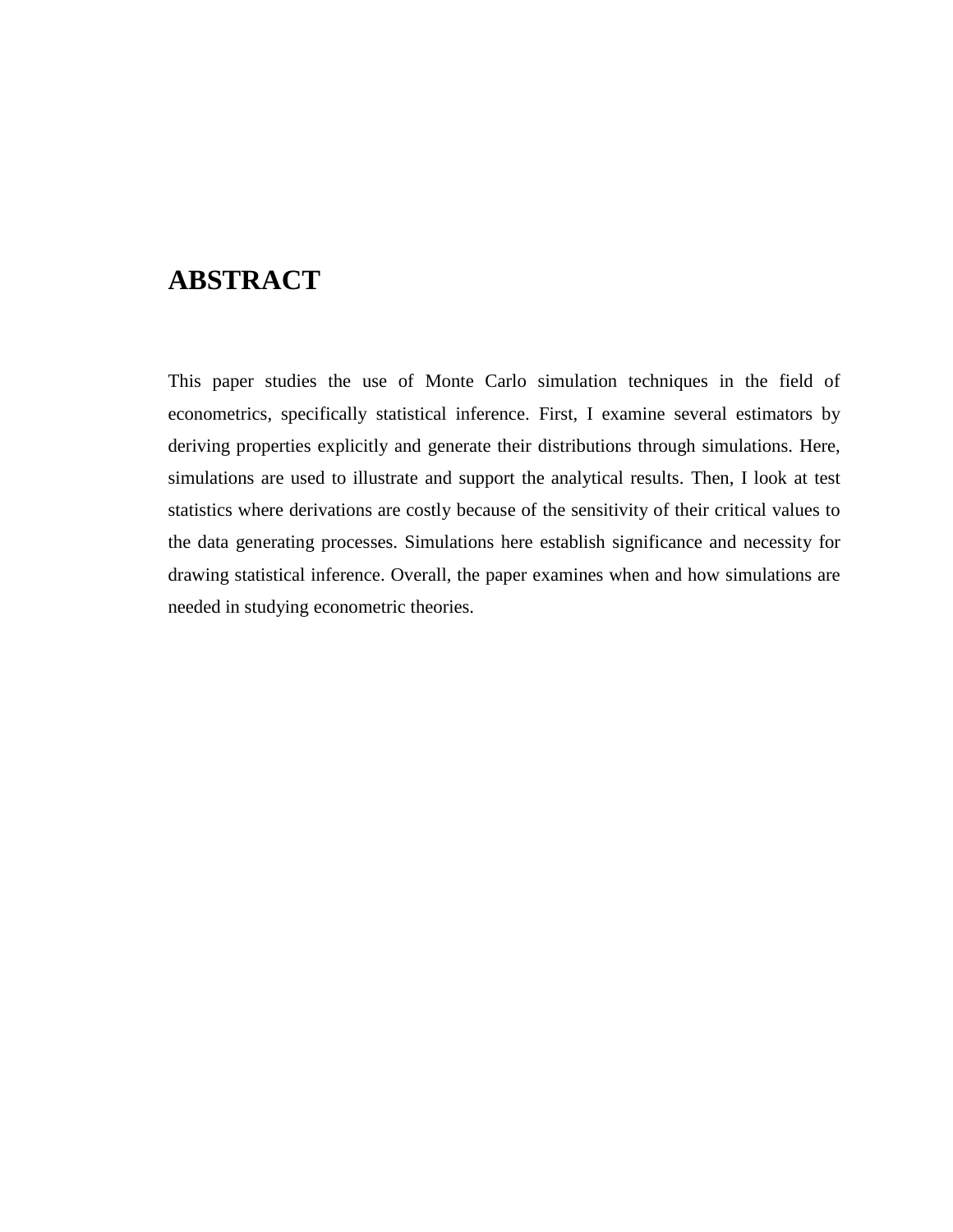# **ACKNOWLEDGEMENTS**

This thesis has a special meaning to me as the first product of my independent academic endeavor that I particularly felt passionate about. I feel very fortunate to have had such a valuable opportunity in my undergraduate career.

I would first like to thank Professor Keil for his continuous encouragement and advices, both academic and personal, throughout my college years. I am glad that I reached him at the end of my freshman year for an advice on joining Lowe Institute of Political Economy.

I would also like to express my gratitude to Professor Huber for his incredible course on Monte Carlo methods, which became the very topic of my paper. Furthermore, I am thankful to Professor De Pace for his incredibly helpful comments and guidance on this paper.

Four years at CMC granted me phenomenal education and wonderful memories. I would like to thank every professor, faculty member, friend, and study labs that made this journey possible.

Most importantly, I am hugely indebted to my parents for their unlimited love and support that guided me to become who I am right now.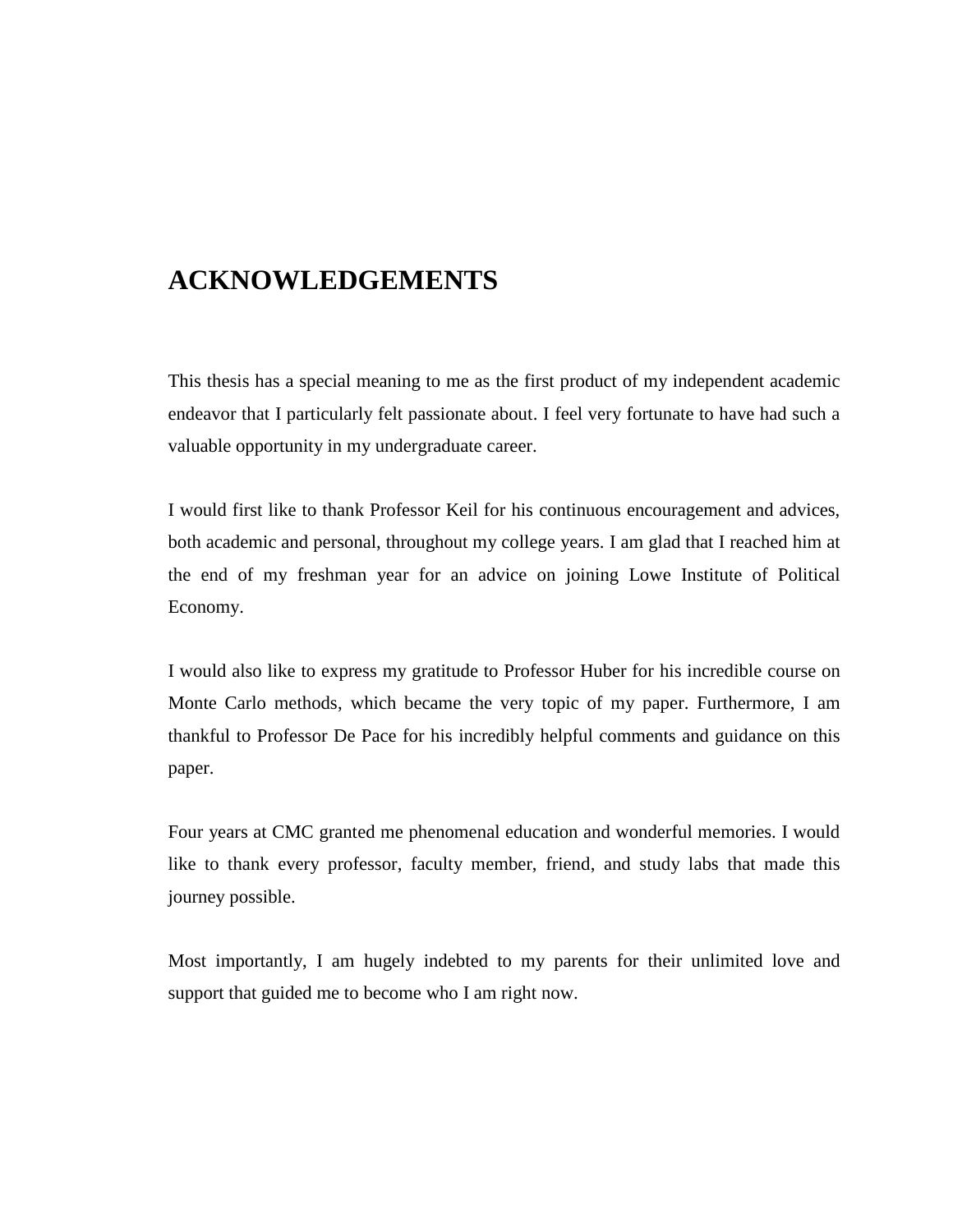# **TABLE OF CONTENTS**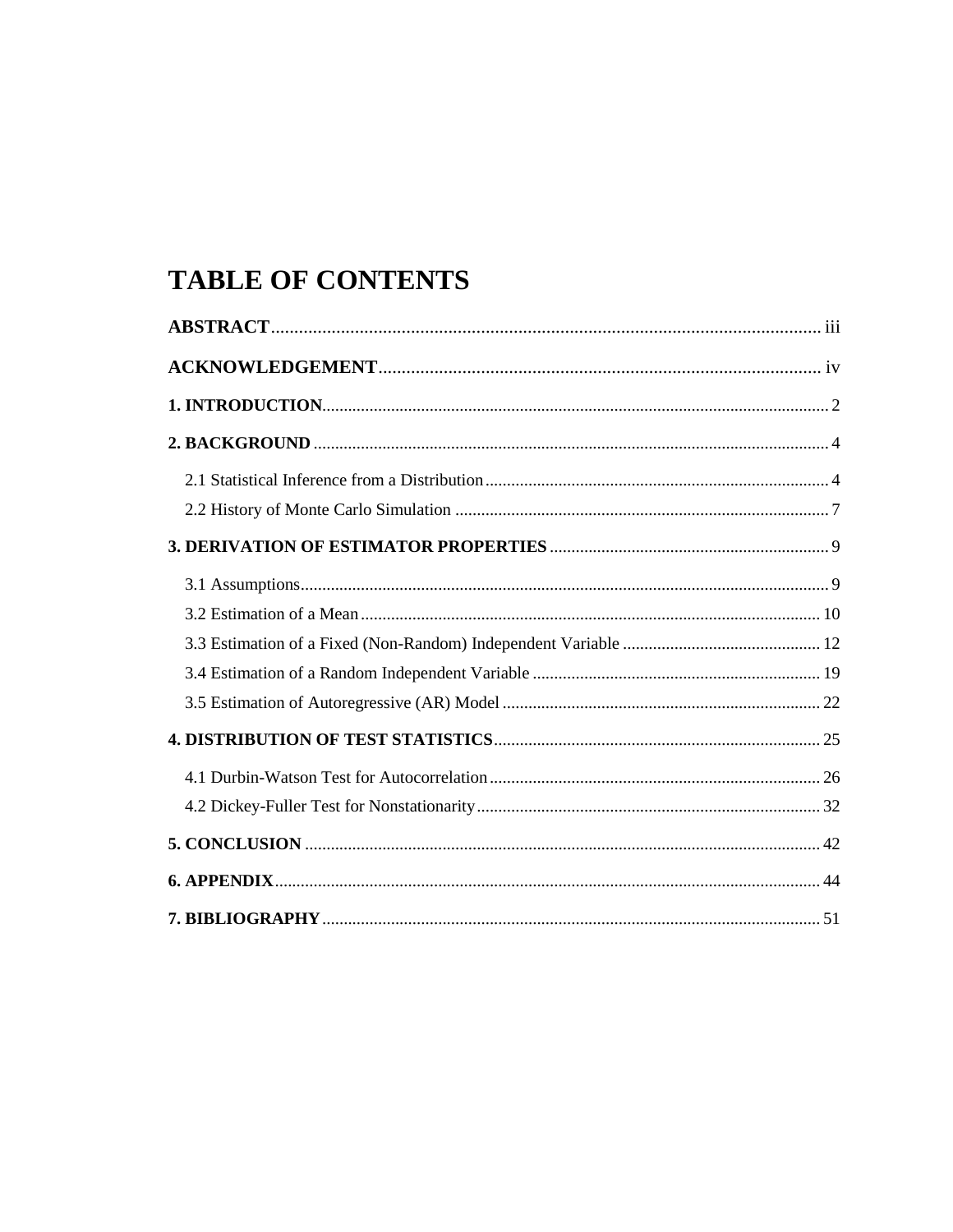# <span id="page-6-0"></span>**1. INTRODUCTION**

In most economic applications, researchers are interested in statistical inference, in other words, the ability to infer relationships in a population from a sample. In order to do so, it is crucial to understand to what extent parameters in a model vary across samples. For example, you may not be particularly interested in the sample behavior of specific election polls carried out by a variety of organizations. The actual objective is to draw general conclusions about the population—who the population will actually vote for from the election polls. Because it is impractical to ask all the potential voters, due to the time, cost, and unexpected circumstances, the election polls serve only as a practical starting point.

Statistical theory has provided an answer to the issue of a sample variation through analytical derivations of sample distributions in many applications. Sample means or regression coefficients follow a normal distribution when certain population parameters, such as population variances, are known. This allows you to construct confidence intervals, which, in turn, provide a range of probable population values. Even in more complicated set-ups where such population parameters are unknown, some of the resulting distributions converge to a normal distribution as long as certain assumptions, for example regarding the sample size, are met. However, there are other circumstances where analytical derivations are impossible, at least with the mathematical knowledge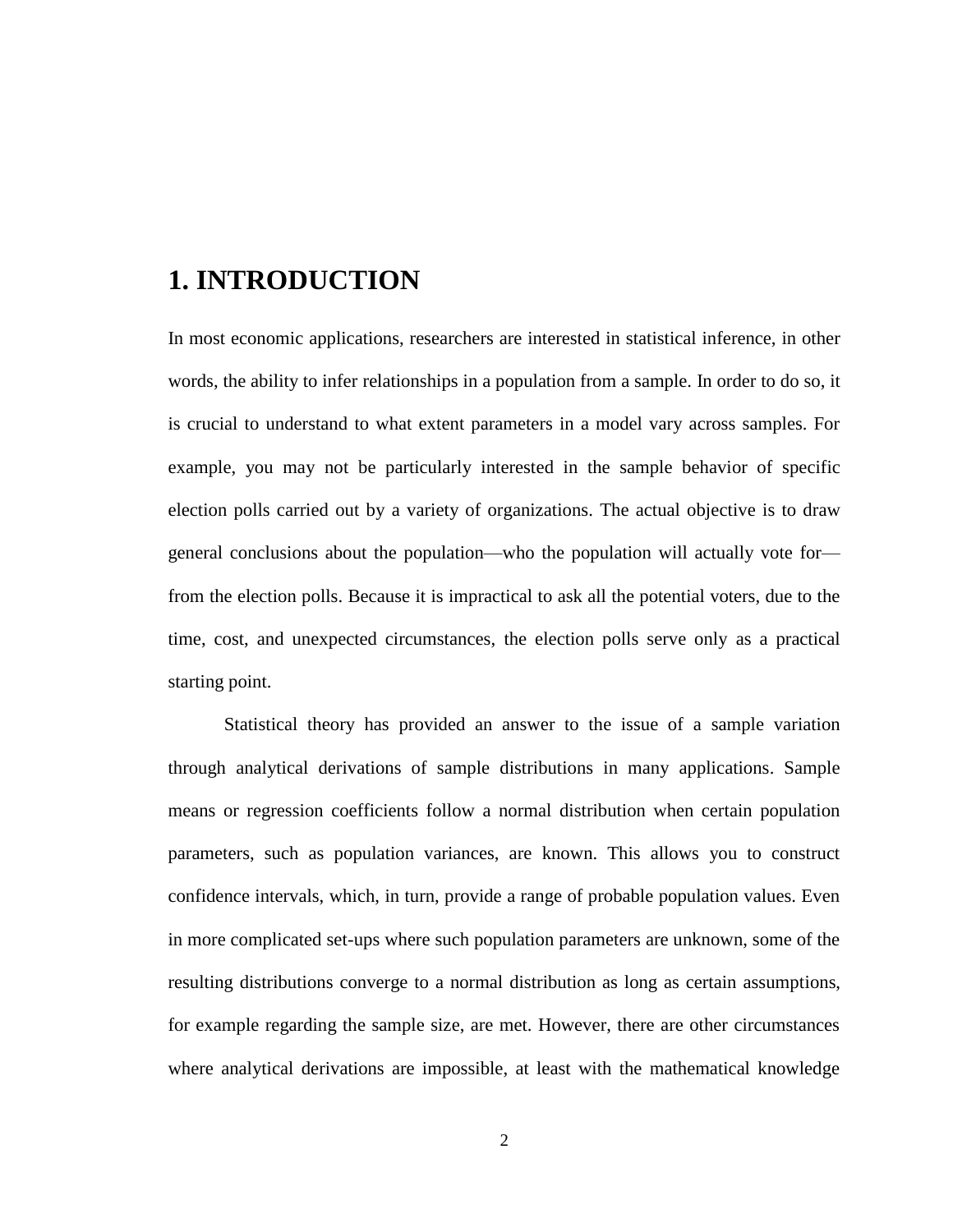that is available to us currently. In these situations, the only way to determine sample variation comes from a simulation technique called Monte Carlo methods.

The purpose of this paper is to investigate the various usages of Monte Carlo methods in drawing statistical inferences when mathematical derivations of sample distributions are both possible and unavailable. While it may seem at first that applications of Monte Carlo methods are not useful when analytical derivations are available, usage of Monte Carlo methods represents both a pedagogical device to explain sample variation as well as creating an illustration.

I proceed as follows. First, I analyze how properties of estimators are derived analytically and also through simulations. I focus on Ordinary Least Squares (OLS) and several other estimators when there is single unknown population parameter, unbiasedness as a representative property of an estimator. Then, two representative statistics used to test characteristics of sample distributions are investigated to see how analytical derivations become computationally expensive and simulation becomes necessary. The importance of a test statistic is established as well through Monte Carlo simulations. A final section concludes.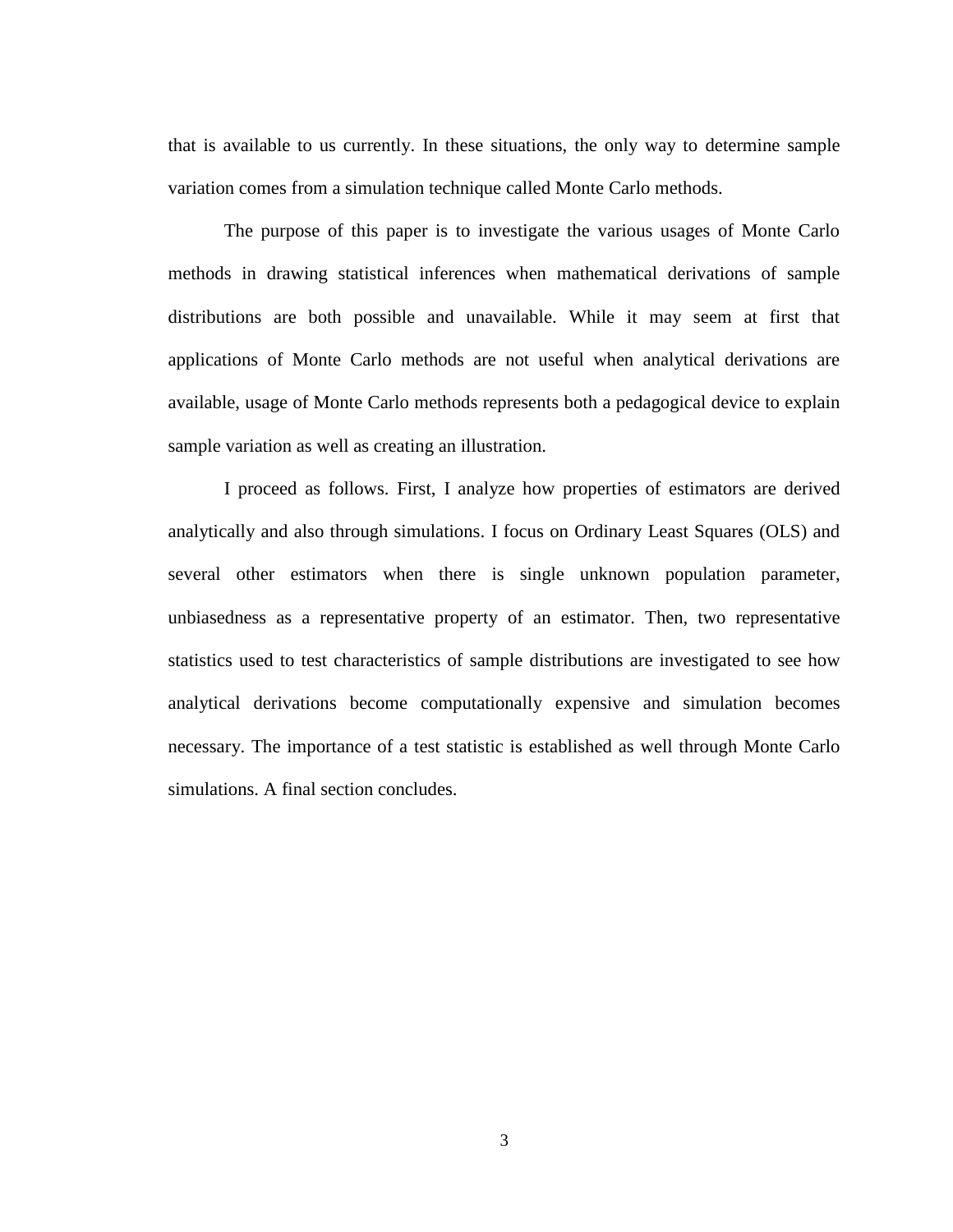# <span id="page-8-0"></span>**2. BACKGROUND**

In this section, I motivate the use of Monte Carlo methods by introducing the importance of distributions in drawing statistical inferences. Then, I proceed with a brief history of Monte Carlo methods.

# <span id="page-8-1"></span>*2.1 Statistical Inference from a Distribution*

Jan Kmenta, one of the first highly successful authors in econometrics, categorizes statistics into two: "descriptive statistics and statistical inference".<sup>1</sup> While descriptive statistics try to come up with explanations for a phenomenon, inferential statistics provide tools to assess the reliability of the proposed explanations, such as how well the sample estimator represents the population parameters. For example, consider a model that generates "ideal" weights for females based on heights, which gives a convenient way to calculate the medication dosages for obese patients:

# $Ideal Body Weight(Female) = 45.5kg + 2.3kg/m * (Height - 1.5m)$

In this model, weight is estimated based on one's height. Setting up the equation to study weight is a part of descriptive statistics. Here, the  $2.3kg/m$  is an estimate of the population parameter of the relationship between height and weight.

An estimator is a rationale of how we will set up an equation to explain a variable of interest, which we call dependent variable. Using a different estimator may produce

<sup>&</sup>lt;sup>1</sup> Kmenta (1971)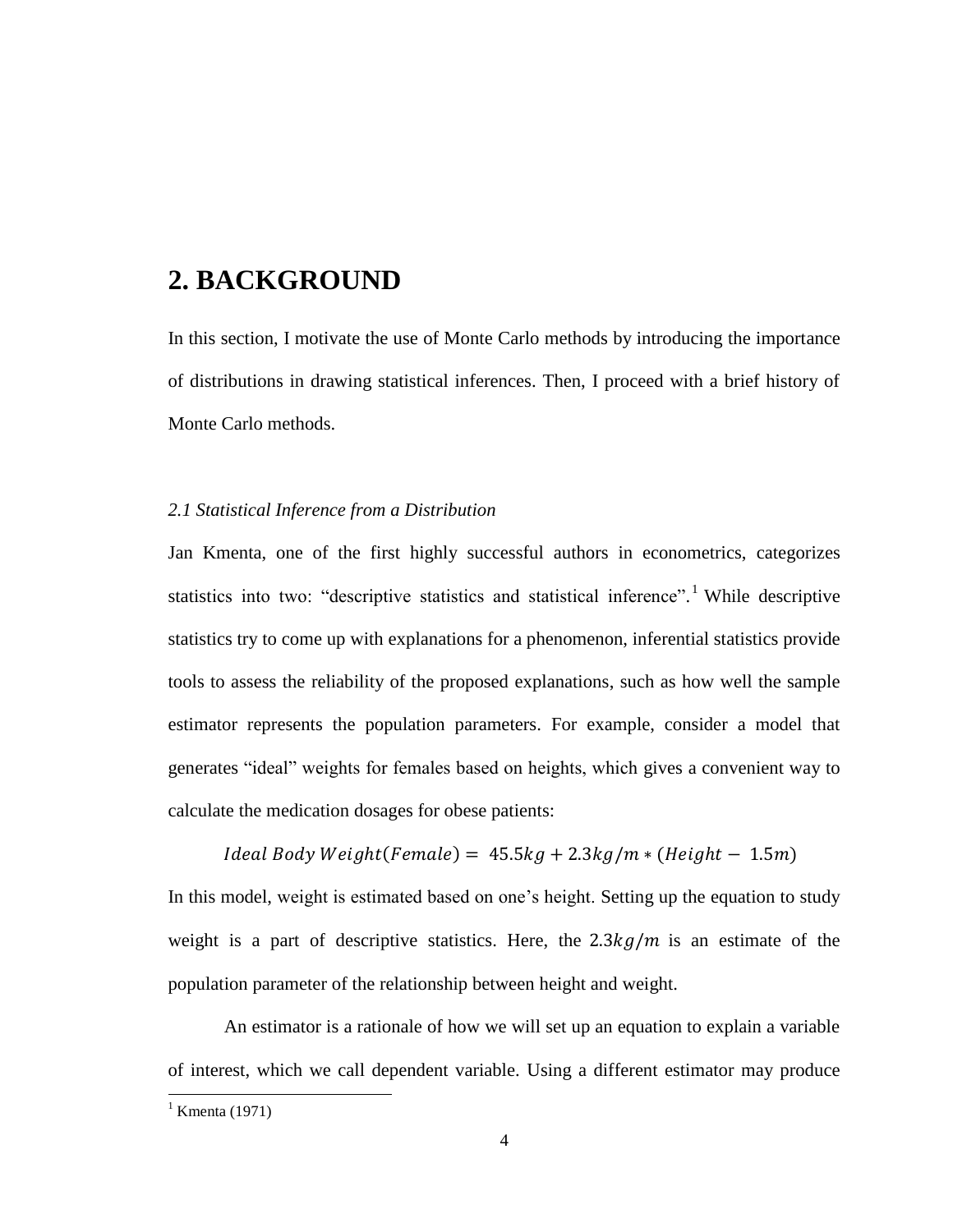different estimator distribution properties which may lead to contrasting judgments on statistical inferences. Properties of an estimator distribution provide information about the sample distribution and how it changes with varying sample size, which include unbiasedness, efficiency, skewness, kurtosis, and asymptotic normality.

- Unbiasedness: the estimator has the sampling distribution with a mean equal to the population parameter.
- Efficiency: the estimator has the lowest variance among other estimators.
- Skewness: measure of the asymmetry of the estimator distribution
- Kurtosis: measure of the "peakedness" of the distribution.
- Asymptotic Normality: distribution of the estimator becomes normal with an increase in sample size.

To get a better understanding of the importance of distributions on statistical inference, take the simple regression model as an example. You might also be interested in interpreting certain sample statistics relative to the population parameters. If the sample statistic does not behave as expected from the model, how "unexpected" is it likely to be observed? Statistics such as the *t*-statistic are used to address the deviation of a sample statistic from the population parameter. Nevertheless, these numbers are hard to interpret because their implications vary significantly. It can be easily assumed that *t*statistics are distributed according to the standard *t*-distribution which approaches the normal distribution with increasing sample size. If one of the assumptions regarding the standard *t*-distribution fails, however, then the distribution changes, and critical values are no longer valid.

In a regression model, the *t*-statistic is calculated as follows: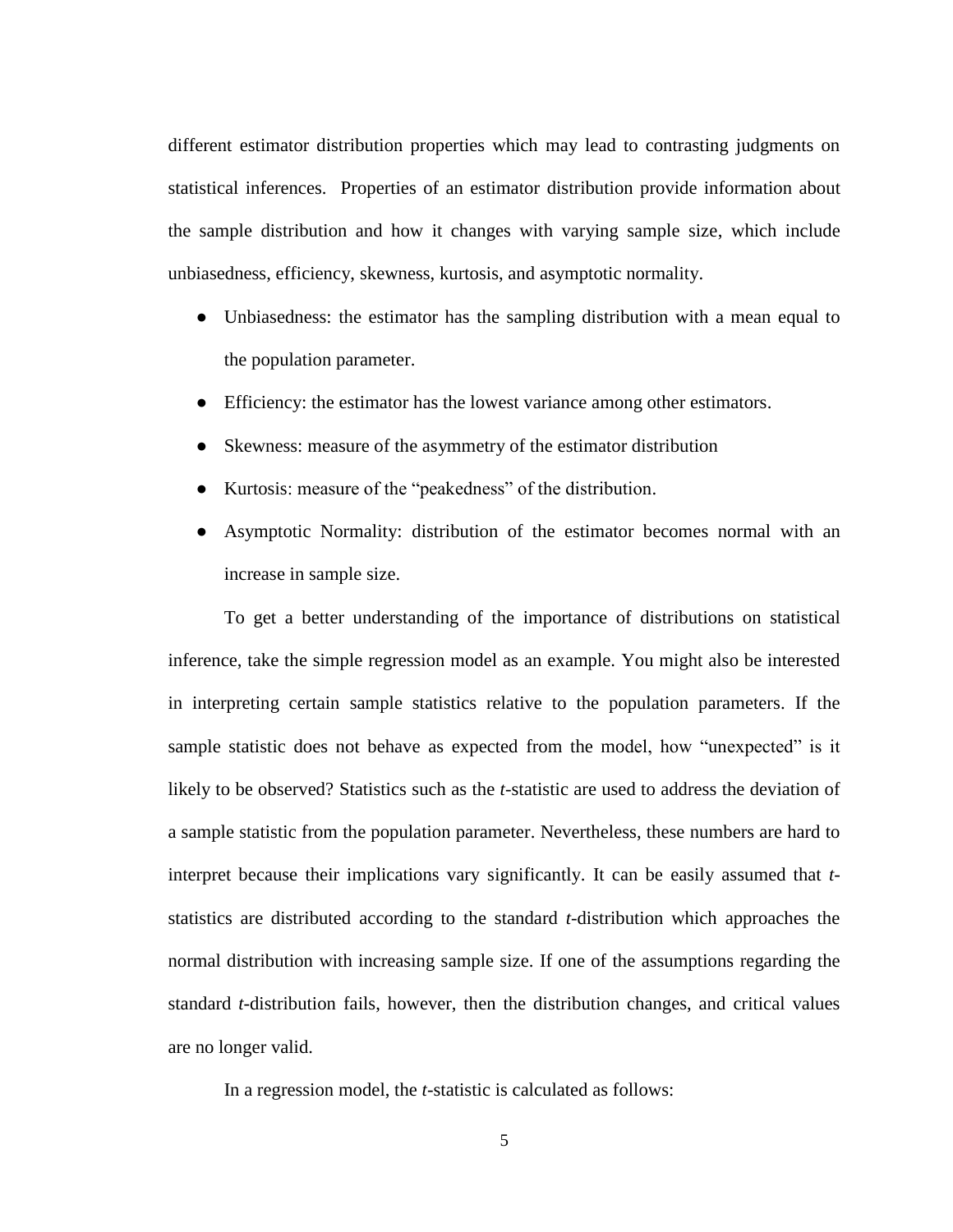$$
t_{\widehat{\beta_i}} = \frac{\widehat{\beta_i} - \beta_i}{s.e.(\widehat{\beta_i})}
$$

Consider two models with different distributions for the *t*-statistic, one being normally distributed while the other is Cauchy distributed. If the calculated *t*-statistic was 1.96 in both situations, then we may draw wildly different inference about the population. A Cauchy distribution has thicker tails compared to a normal distribution, and hence 1.96 standard deviations away from the mean implies lower significance. In fact, a *t*-statistic of 1.96 implies that there is only a 2% chance that such a sample statistic will be found in the model under a normal distribution; the same sample statistic implies that there is an almost 20% chance under a Cauchy distribution. To obtain statistical significance as high as you get from a *t*-statistic of 1.96 under a normal distribution, the *t*-statistic under a Cauchy distribution requires a *t*-statistic of 12.7. 2

So how do we figure out appropriate critical values for the models if distributions are unknown? For models that satisfy certain assumptions, distributions of statistics can be analytically derived; if not, numerical simulation allows us to draw statistical inference from the numbers generated. Because it is almost impossible to obtain sufficient data points from the real world to develop the distribution, simulation techniques have become a popular way to improve understanding of unknown distributions.

Analytical derivations of distributions are convenient because they can result in numerous applications that can be utilized in other models; however, they are often impractical to generate as most of the models in the real world do not share the

<sup>&</sup>lt;sup>2</sup> See Appendix A1; standard t-distribution has Cauchy distribution when degree of freedom equals 1, and normal distribution when degree of freedom equals infinity.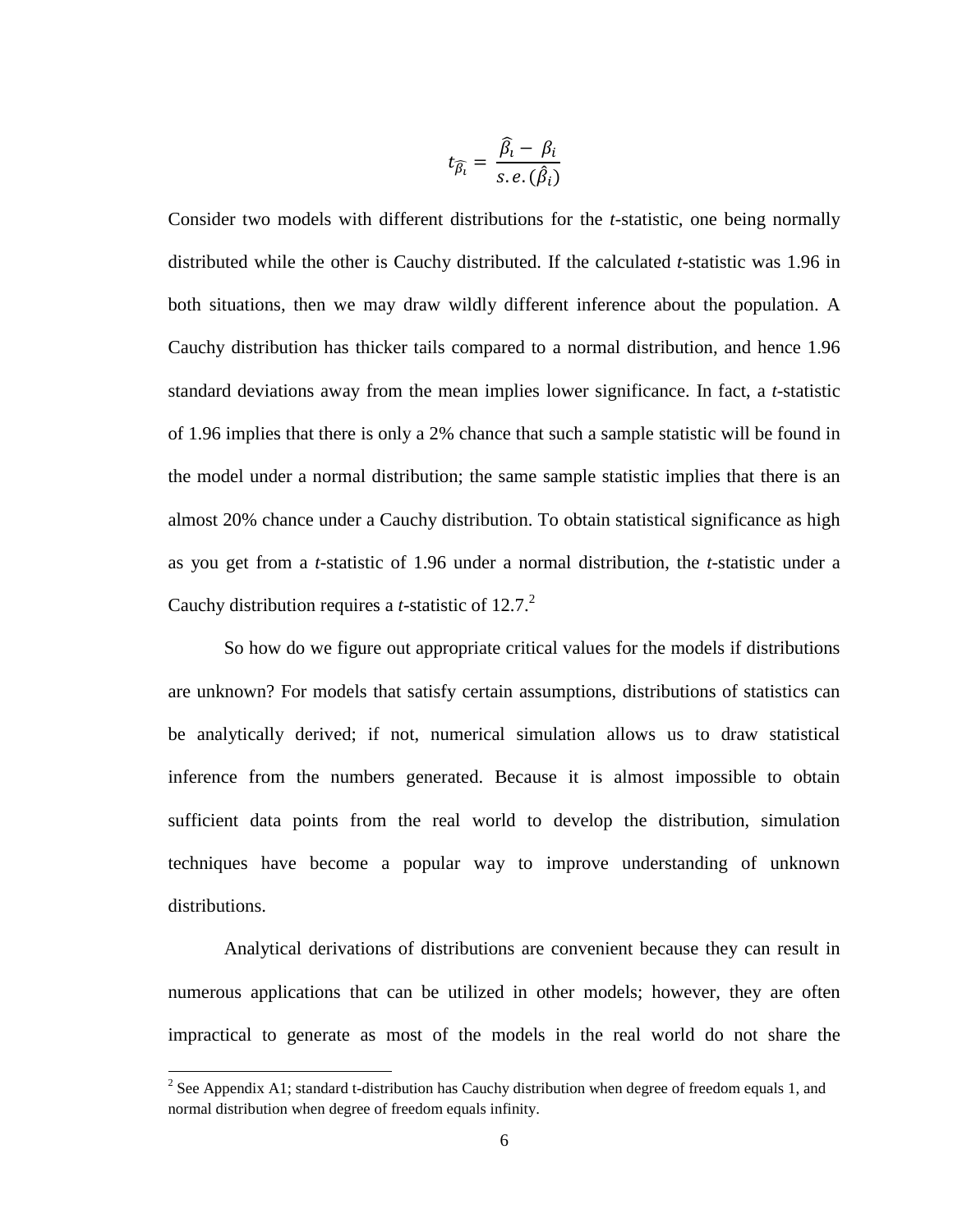assumptions necessary for the derivations, given that we have enough information about the data to assess the assumptions. With the technology to run thousands of simulations within a second, numerically producing the distribution with huge number of data points became a more time-efficient and effective solution for statistical inference.

In addition, these estimators require several crucial assumptions to make the process of constructing the model possible. With slight modifications to the assumptions, the critical values become invalid. Even worse, not all test statistics are independent of the data generating processes. One key usage of simulations is to validate these assumptions for the models. Tests are constructed with hypotheses related to the assumptions, and with the resulting test statistics, the distribution of the test statistic allows us to determine the validity of the assumptions. By examining two test statistics – the Durbin-Watson statistic and the Dickey-Fuller statistic  $-$  I study the degree to which they are sensitive to the specific data generating processes.

### <span id="page-11-0"></span>*2.2 History of Monte Carlo Simulation*

Although simulation methods using randomness were used by some mathematicians and scientists,<sup>3</sup> the Monte Carlo method was first officially introduced in 1946 by Stanislaw Ulam when he was working as a physicist at Los Alamos Scientific Laboratory.<sup>4</sup> As they were trying to calculate the density of nuclear particles which determine the energy, Ulam proposed a method using random experiments, which was ultimately introduced in the Journal of the American Statistical Association as the Monte Carlo method.

 $3$  Harrison (2010)

<sup>&</sup>lt;sup>4</sup> Wikipedia, ("Monte Carlo Methods", accessed on January  $3<sup>rd</sup>$ , 2015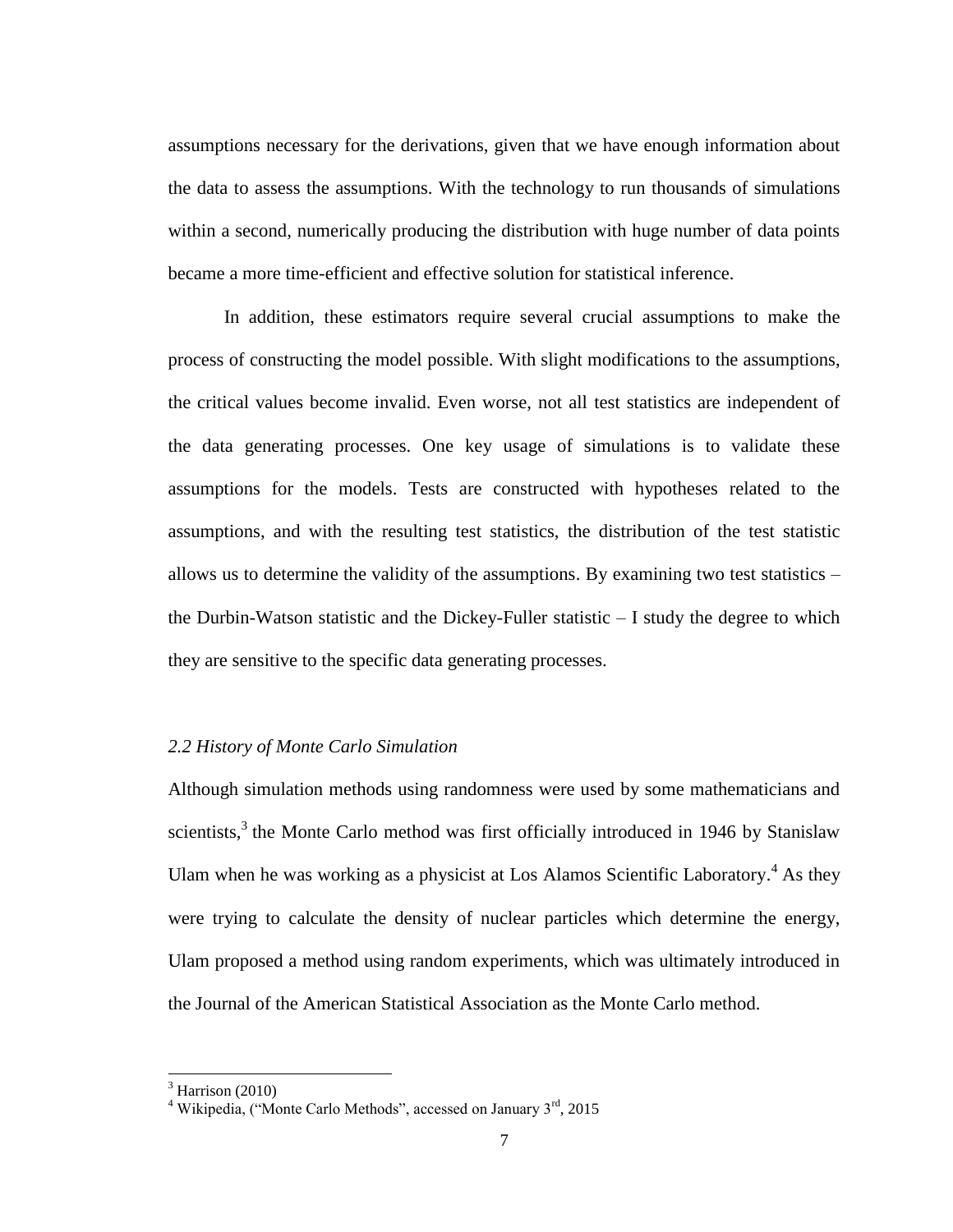Metropolis and Ulam (1949) established the Monte Carlo method with its usefulness in solving physical problems. In its introduction, the study discusses how the method enables them to answer problems that cannot be solved through conventional deterministic approach. For problems that involve intermediary parts, the traditional approach of statistical or analytical mechanics cannot provide a practical solution. Similar problems in other fields of study are also presented, such as computing a volume of a region in a higher dimension, where one needs to count  $10<sup>n</sup>$  lattice points in a unit cube with points satisfying *n* number of inequalities. Instead, with laws of large numbers and asymptotic properties of proposed models, it becomes possible to avoid impractical procedures to solve the problems, and this is where the Monte Carlo method plays an important role. 5

With the advent of advanced computer technology, running Monte Carlo simulations on computers became much less expensive; it is also getting widely used in other fields of study including Econometrics. This paper further investigates Monte Carlo's necessity and significance specifically in Econometrics by looking analytically at different estimation models and statistics.

 $<sup>5</sup>$  Metropolis and Ulam (1949)</sup>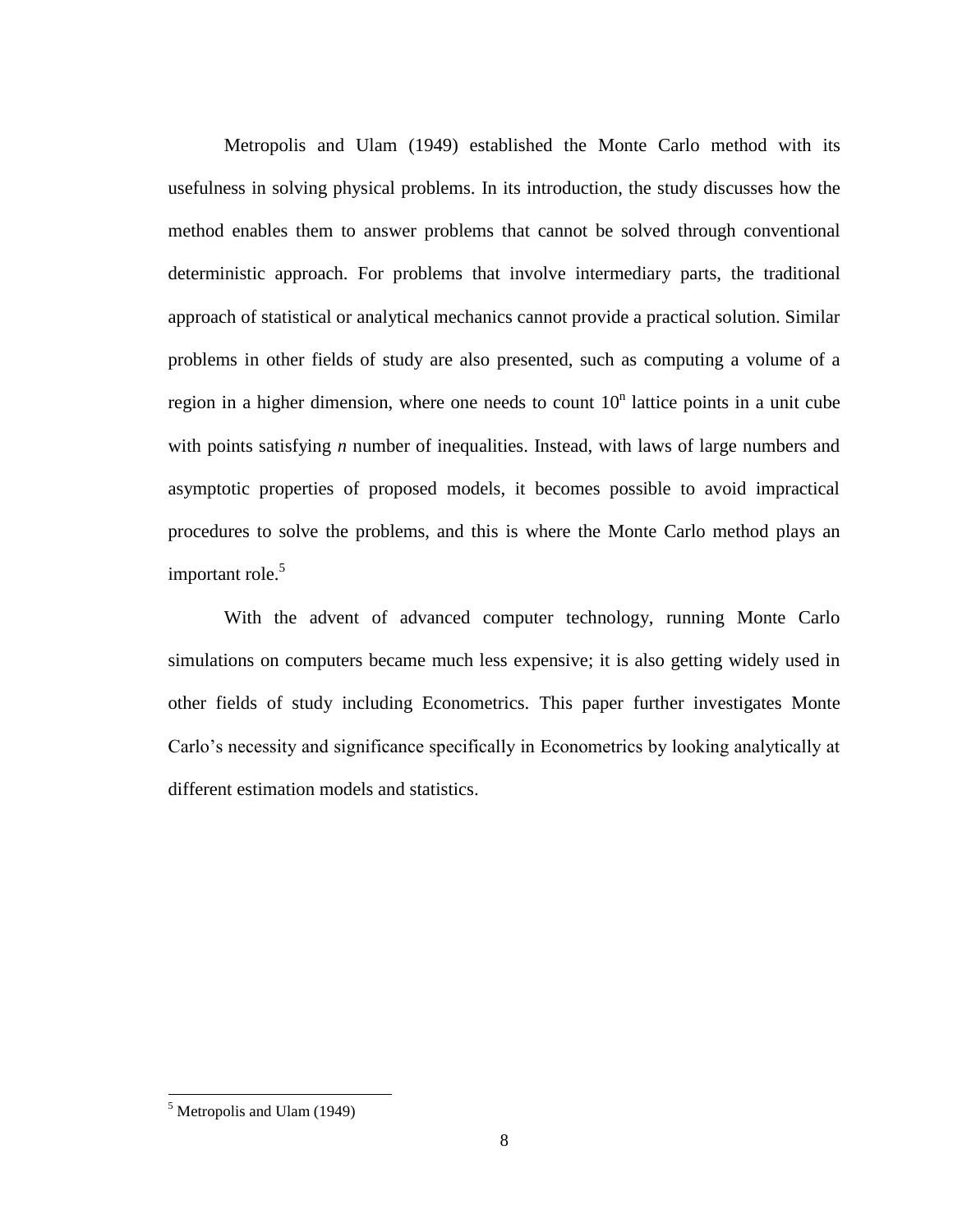# <span id="page-13-0"></span>**3. DERIVATION OF ESTIMATOR PROPERTIES**

The current section looks at properties of different estimators with both mathematical derivations and computer simulations.

### <span id="page-13-1"></span>*3.1 Assumptions*

For the estimation models throughout this paper, I construct regression equations with one regressor; for the autoregressive models, I construct regression equations with one lag of the dependent variable. So I assume the standard form of a regression equation to be  $Y_i = \beta_0 + \beta_1 X_i + u_i$  and that for an autoregressive model to be  $Y_t = \beta_0 + \beta_1 Y_{t-1} +$  $u_t$ .

I take Gauss-Markov assumptions to be valid in this paper unless stated otherwise. Gauss-Markov assumptions are imposed with the OLS estimator which follows in the next section – they include  $E(\varepsilon) = 0$ ,  $Var(\varepsilon) = \sigma_{\varepsilon}^2$ , and  $cov(\varepsilon_i, \varepsilon_i) = 0$ ,  $\forall i \neq j$ , where is the error term. The first property insures that the mean of the error terms is zero; second the homoscedasticity in error; and third no autocorrelation in the residuals. The Durbin-Watson statistic which tests for autocorrelation is discussed in section 4.

All simulations are replicated 10,000 times unless specified otherwise. The lines appearing on top of most histograms presented illustrate the normal density with the same mean and standard deviation as the data. The distribution of  $\hat{\beta}_0$  is omitted since we are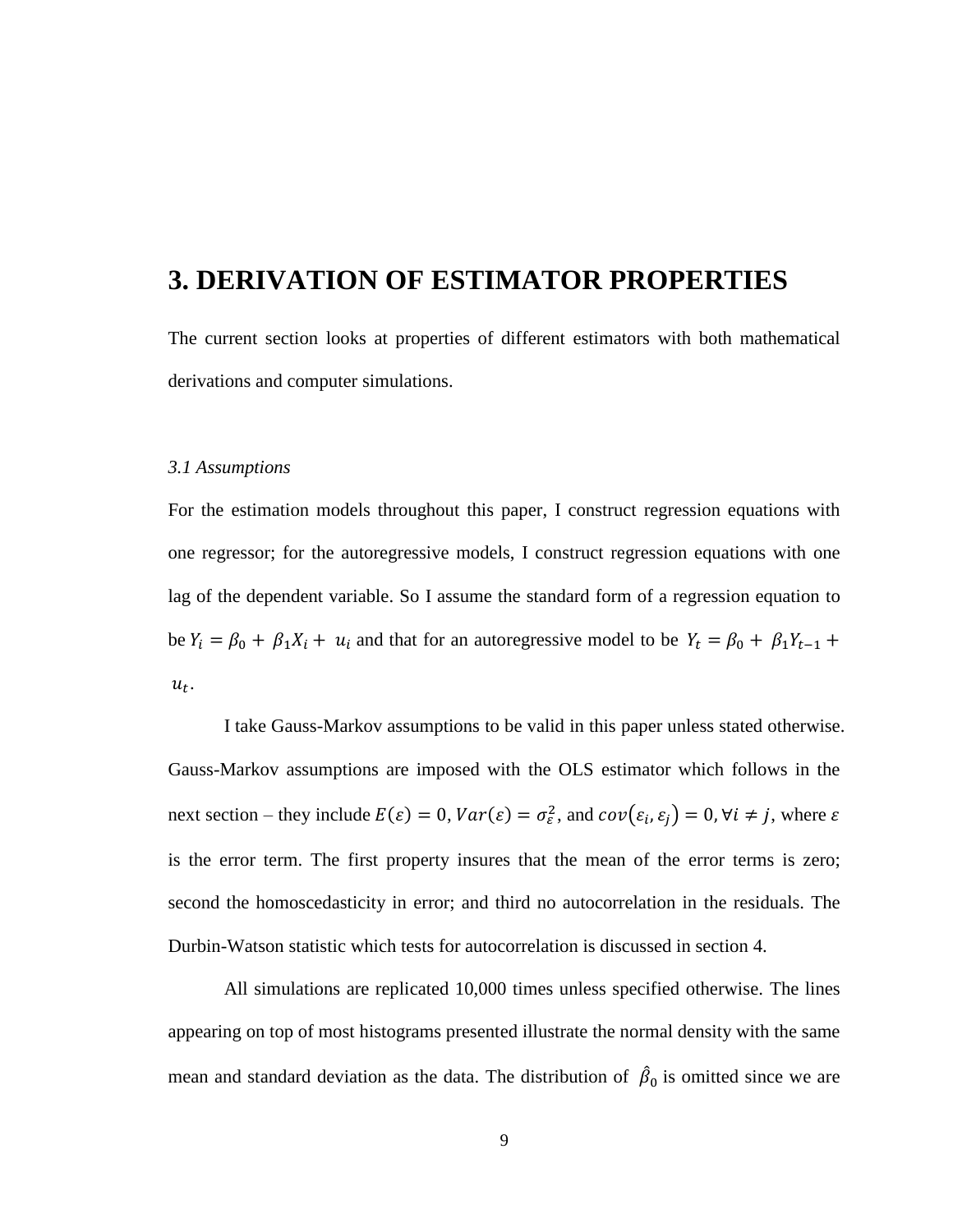interested in the slope rather than the intercept, and the distribution properties of the intercepts are described in the table in detail. *t*-statistics and Jarque-Bera test statistics are added. The *t*-statistic measures how far a sample statistic is away from the population parameter in units of standard errors; the Jarque-Bera test statistic measures how much the distribution differs from a normal distribution with the same mean and standard deviation as the data.<sup>6</sup>

# <span id="page-14-0"></span>*3.2 Estimation of a Mean*

Consider a situation where we need to estimate the population mean from a set of samples. For a population,  $Y_i = \mu + \varepsilon_i$ , we estimate the mean  $\mu$  from the equation derived from the sample mean  $\beta_0$  in  $Y_i = \beta_0 + e_i$ .

First consider the Ordinary Least Squares (OLS) estimator. The least squares estimation method minimizes the squared distance between the actual data point and the estimate, or the sum of squares of error terms,  $\sum \hat{\epsilon_i}^2$ .

To minimize squared sums of the error terms, we take the first order derivative with respect to  $\beta_0$ :

$$
\sum e_i^2 = \sum (Y_i - \beta_0)^2
$$
  
*FOC*: 
$$
-2\sum (Y_i - \hat{\beta}_0) = 0
$$
  

$$
n\hat{\beta}_0 = \sum Y_i
$$
  

$$
\hat{\beta}_0 = \frac{\sum Y_i}{n} = \overline{Y}
$$

<sup>6</sup> See Appendix A1 for standard *t*-table, and A2 for Jarque-Bera table.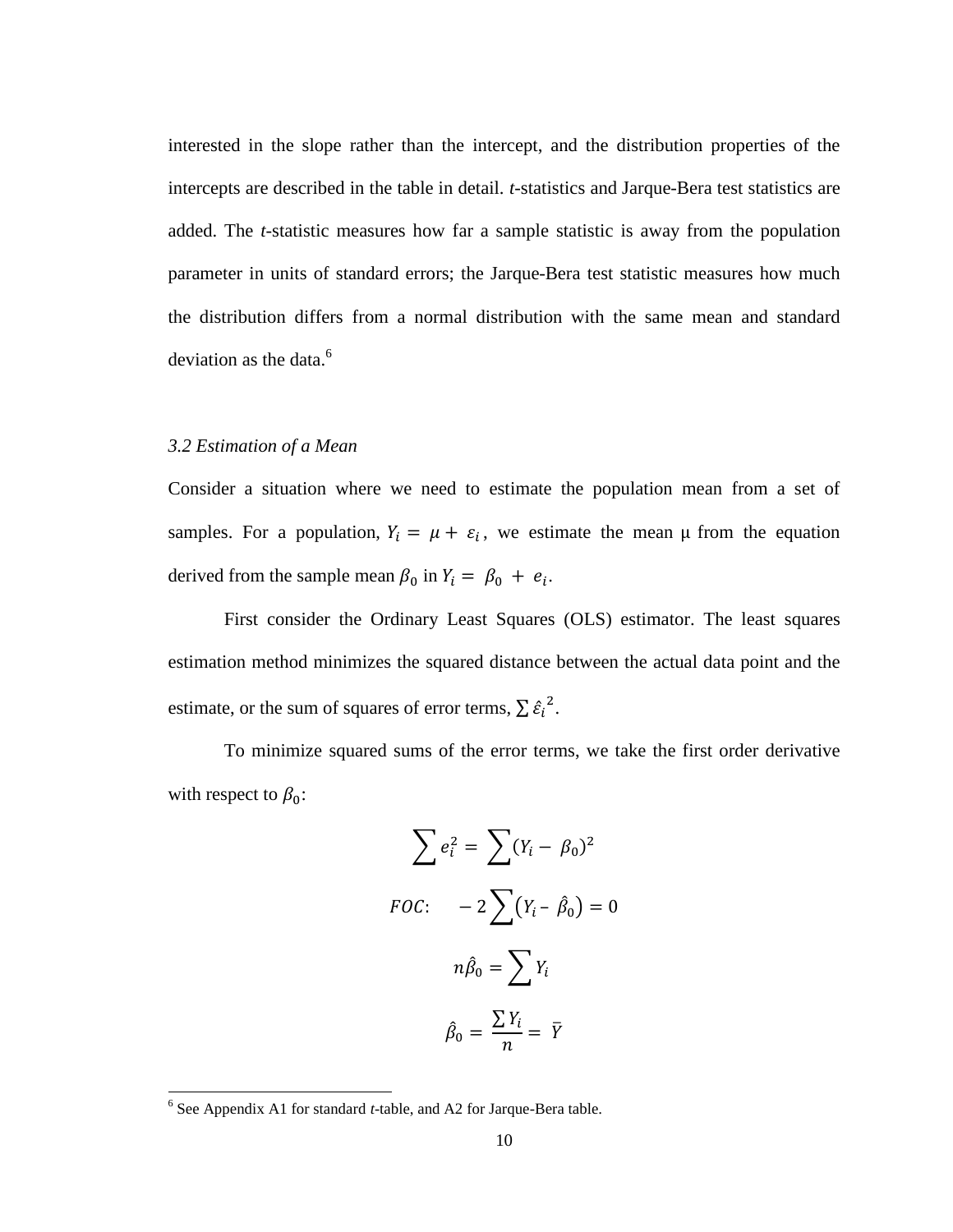Here, we can see that the sample mean is the least squares estimator of the population mean.

To test its unbiasedness, consider the expected value of  $\hat{\beta}_0$ .

$$
E(\hat{\beta}_0) = E\left(\frac{\sum Y_i}{n}\right) = \frac{E(\sum \beta_0 + e_i^2)}{n}
$$

$$
= \frac{n\beta_0}{n} = \beta_0
$$

It is clear that we do not need to run a simulation to find out our estimator is unbiased. If we run Monte Carlo experiment to get the distribution of the estimator for pedagogical purposes, we get the following.<sup>7</sup>



In addition to the least squares estimator, we can always take another estimator, such as a median. Result for the distribution of a median shows that the sample median is not an unbiased estimator of the population mean – the *t*-statistic is statistically significant to reject the null hypothesis of the median being equal to the mean.

<sup>&</sup>lt;sup>7</sup> For STATA codes of the simulations, see Appendix A3.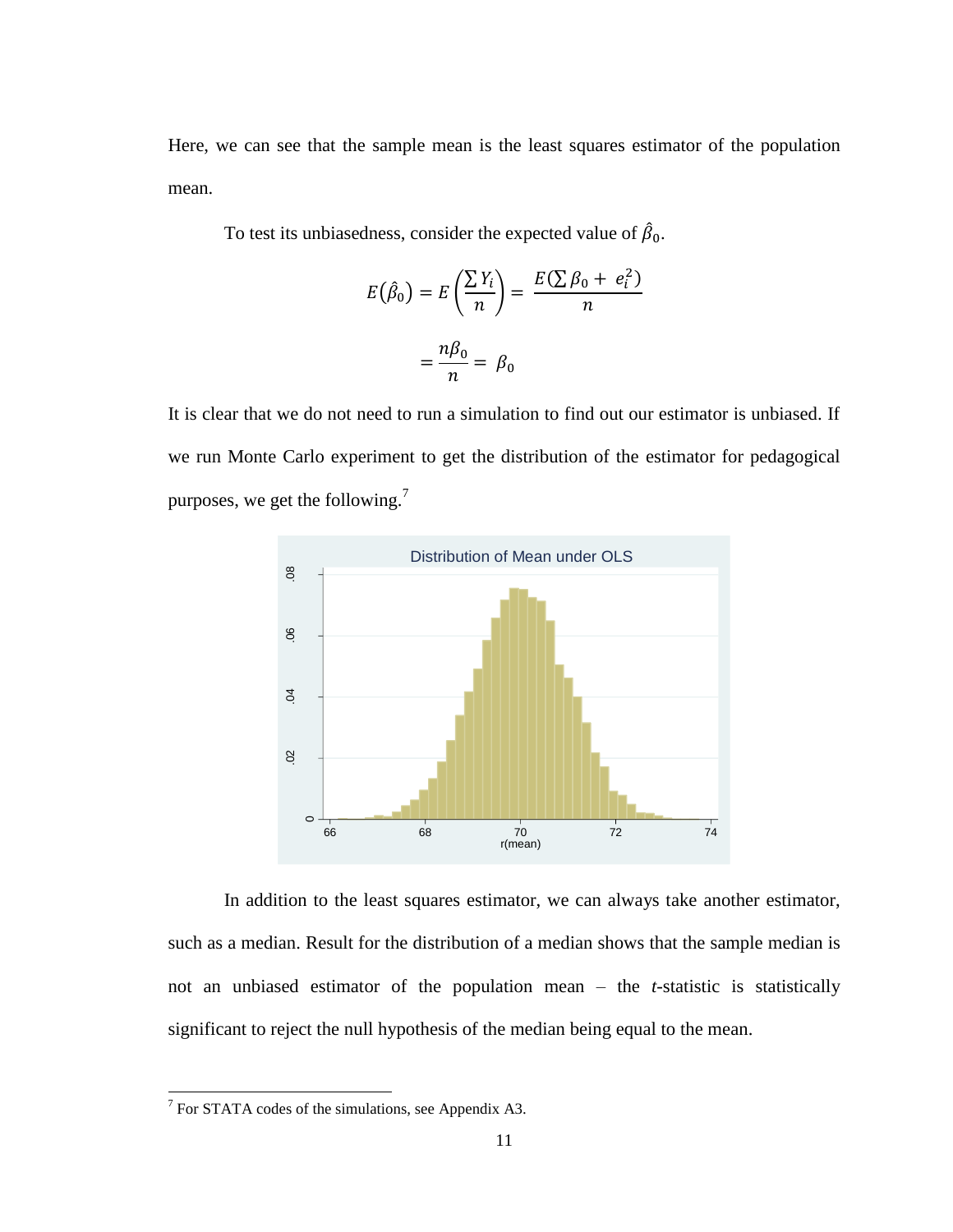

|        | True<br><b>Mean</b> | <b>Obs</b> |       |      | Mean StDev Skewness Kurtosis <sup>8</sup> |      | statistic | $JB-$<br>statistic |
|--------|---------------------|------------|-------|------|-------------------------------------------|------|-----------|--------------------|
| mean   | 70 <sub>1</sub>     | 100        | 70.00 | 0.99 | $-0.04$                                   | 2.96 |           | 0.030              |
| median | 70                  | 100        | 69.89 | 1.25 | $-0.04$                                   | 3.05 | 9.12      | .032               |

This leads to an introduction of median-unbiasedness. In general when bias is concerned, it is bias from the mean; bias can also be measured with respect to median. Median-unbiased estimators have different properties than mean-unbiased estimators, such as invariance under linear transformations.<sup>9</sup> In this paper, I use the term bias with respect to the mean.

# <span id="page-16-0"></span>*3.3 Estimation of a Fixed (Non-Random) Independent Variable*

Now, assume that we have an explanatory variable for our dependent variable and we would like to test how well different estimators provide different sample distributions that estimate the population parameters.

 $8<sup>8</sup>$  A normal distribution has a kurtosis of 3.

<sup>&</sup>lt;sup>9</sup> Van der Vaart (1962)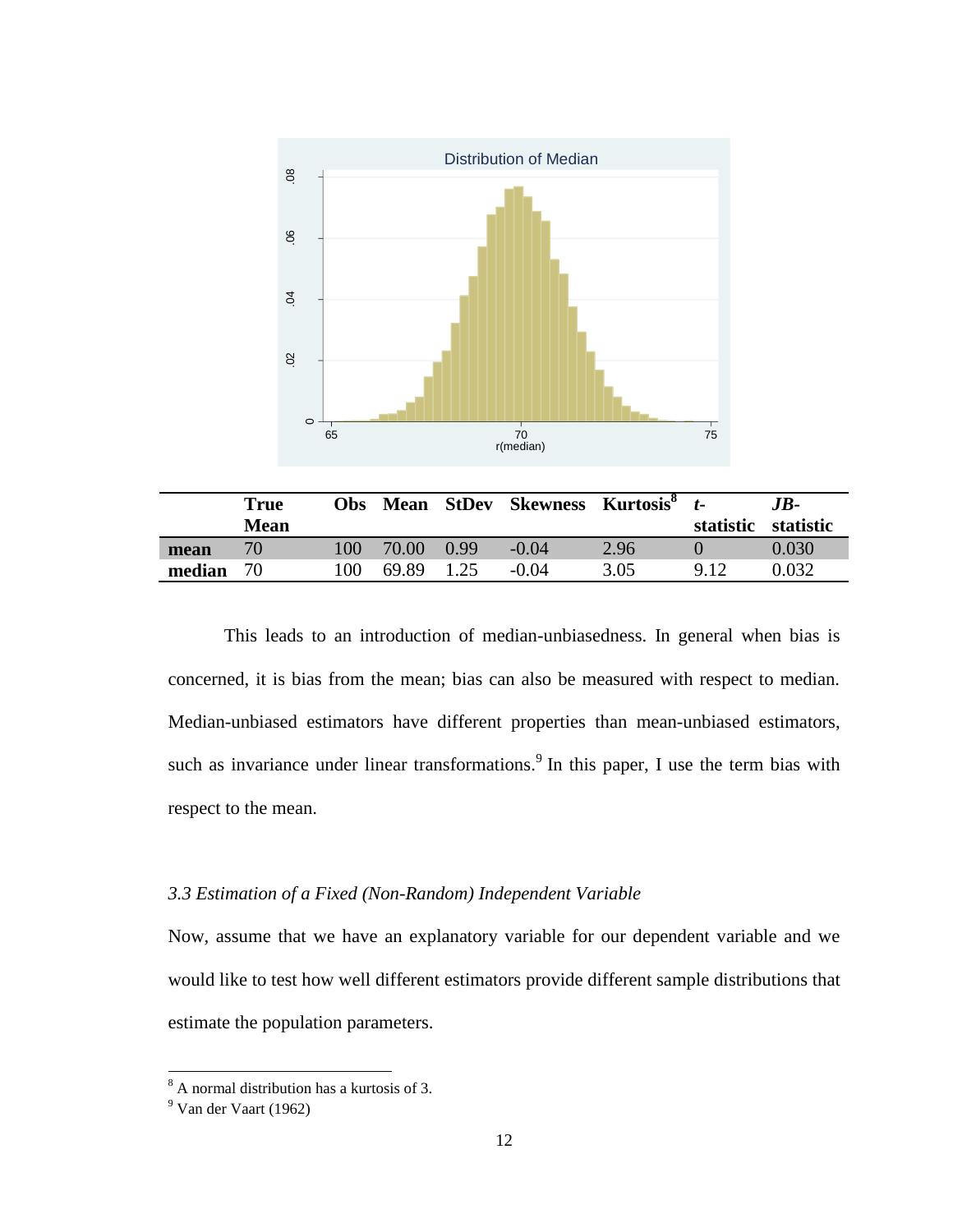$$
Y_i = \beta_0 + \beta_1 X_i + u_i
$$

First, I look at situations where  $X_i$  is a fixed in repeated sample. When we drop this assumption in the next section,  $X_i$  will hold different values for different replications. Under this condition, we look at three different estimators to see how we can derive the unbiasedness of the estimator distributions analytically and run simulations to replicate the results. The three estimators are least squares estimator, least absolute errors estimator, and arbitrary 2 points estimator.

## 3.3.1 Ordinary Least Squares (OLS) estimator

From  $\sum u_i^2 = \sum (Y_i - \beta_0 - \beta_1 X_i)^2$ , we solve for the first order condition with respect to  $\beta_0$  and  $\beta_1$ .

$$
\frac{\partial \sum u_i^2}{\partial \beta_0} = -2 \sum (Y_i - \hat{\beta}_0 - \widehat{\beta}_1 X_i) = 0
$$

$$
\hat{\beta}_0 = \frac{\sum Y_i}{n} - \frac{\hat{\beta}_1 \sum X_i}{n}
$$

$$
= \overline{Y} - \hat{\beta}_1 \overline{X}
$$

$$
\frac{\partial \sum u_i^2}{\partial \beta_1} = -2 \sum (Y_i - \hat{\beta}_0 - \hat{\beta}_1 X_i) X_i = 0
$$

$$
\sum X_i Y_i - n \hat{\beta}_0 \overline{X} - \hat{\beta}_1 \sum X_i^2 = 0
$$

Since  $\hat{\beta}_0 = \overline{Y} - \hat{\beta}_1 \overline{X}$ ,

$$
\sum X_i Y_i - n(\bar{Y} - \hat{\beta}_1 \bar{X})\bar{X} - \hat{\beta}_1 \sum X_i^2 = 0
$$

$$
\hat{\beta}_1 \left( \sum X_i^2 - n\bar{X}^2 \right) = \sum X_i Y_i - n\bar{X}\bar{Y}
$$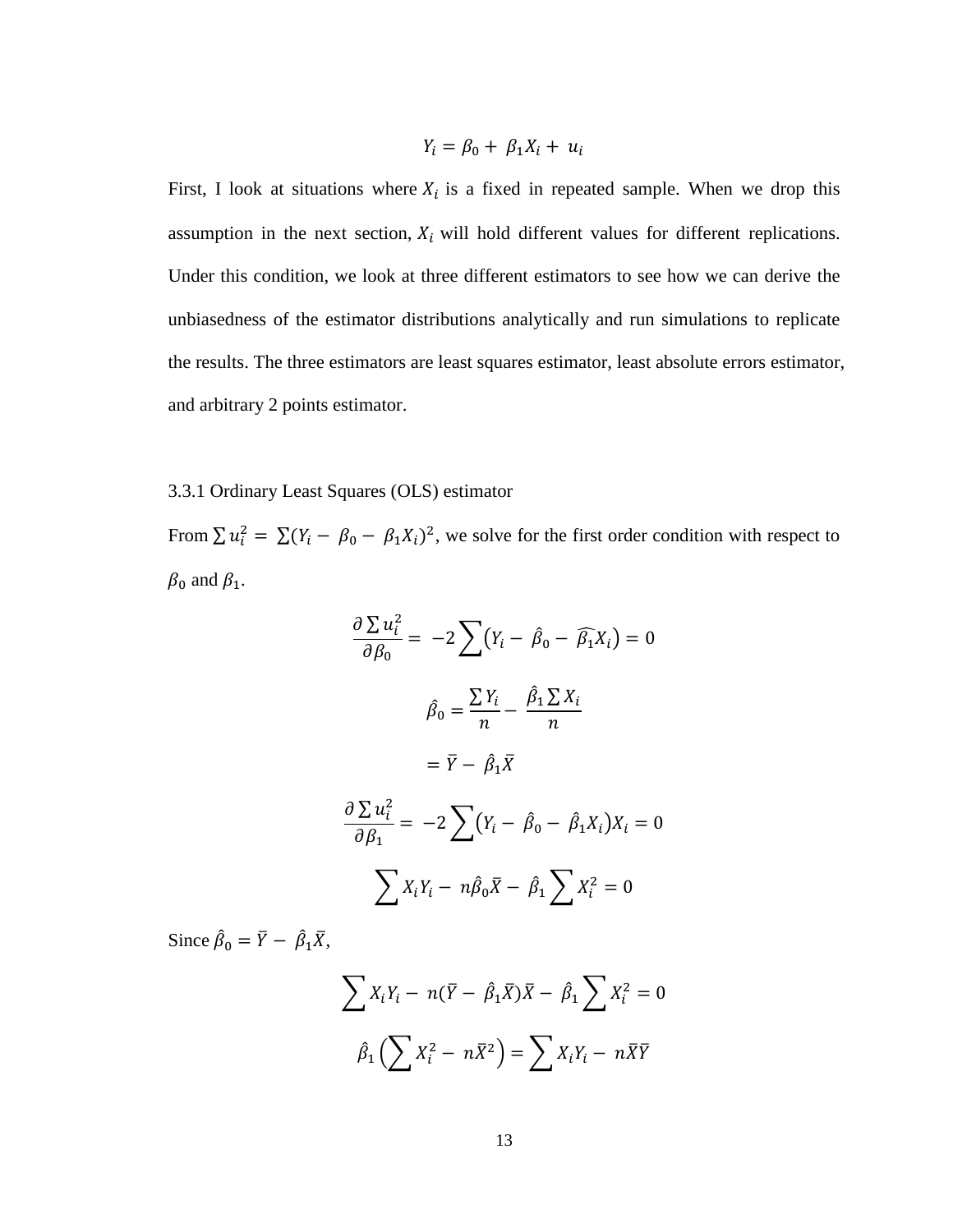$$
\hat{\beta}_1 = \frac{\sum X_i Y_i - n\overline{X}\overline{Y}}{\sum X_i^2 - n\overline{X}^2} = \frac{\sum (X_i - \overline{X})(Y_i - \overline{Y})}{\sum (X_i - \overline{X})^2}
$$

To prove its unbiasedness, we show that  $E(\hat{\theta}) = \theta$ .

$$
E(\hat{\beta}_1) = E\left(\frac{\sum (X_i - \bar{X})(Y_i - \bar{Y})}{\sum (X_i - \bar{X})^2}\right)
$$
  
\n
$$
= E\left(\frac{\sum (X_i - \bar{X})Y_i}{\sum (X_i - \bar{X})^2}\right) - E\left(\frac{\bar{Y}\sum (X_i - \bar{X})^2}{\sum (X_i - \bar{X})^2}\right)
$$
  
\n
$$
= E\left(\frac{\sum (X_i - \bar{X})(\beta_0 + \beta_1 X_i + u_i)}{\sum (X_i - \bar{X})^2}\right)
$$
  
\n
$$
= E\left(\frac{\beta_1(\sum X_i^2 - n\bar{X}^2) + \sum X_i u_i}{\sum (X_i - \bar{X})^2}\right)
$$
  
\n
$$
= \beta_1 + E\left(\frac{\sum X_i u_i}{\sum (X_i - \bar{X})^2}\right)
$$

)

Here, note that  $X_i$  is a fixed in repeated sample, so  $\frac{\sum X_i}{\sum (X_i - \bar{X})^2}$  is a constant. Therefore,

$$
E(\hat{\beta}_1) = \beta_1
$$

Consequently,

$$
E(\hat{\beta}_0) = E(\bar{Y} - \hat{\beta}_1 \bar{X})
$$
  
=  $E(\beta_0 + \beta_1 \bar{X} + \bar{u} - \hat{\beta}_1 \bar{X})$   
=  $\beta_0 + E(\beta_1 - \hat{\beta}_1) \bar{X}$   
=  $\beta_0$ 

The unbiased shape of the estimator distribution is illustrated from the following simulation results.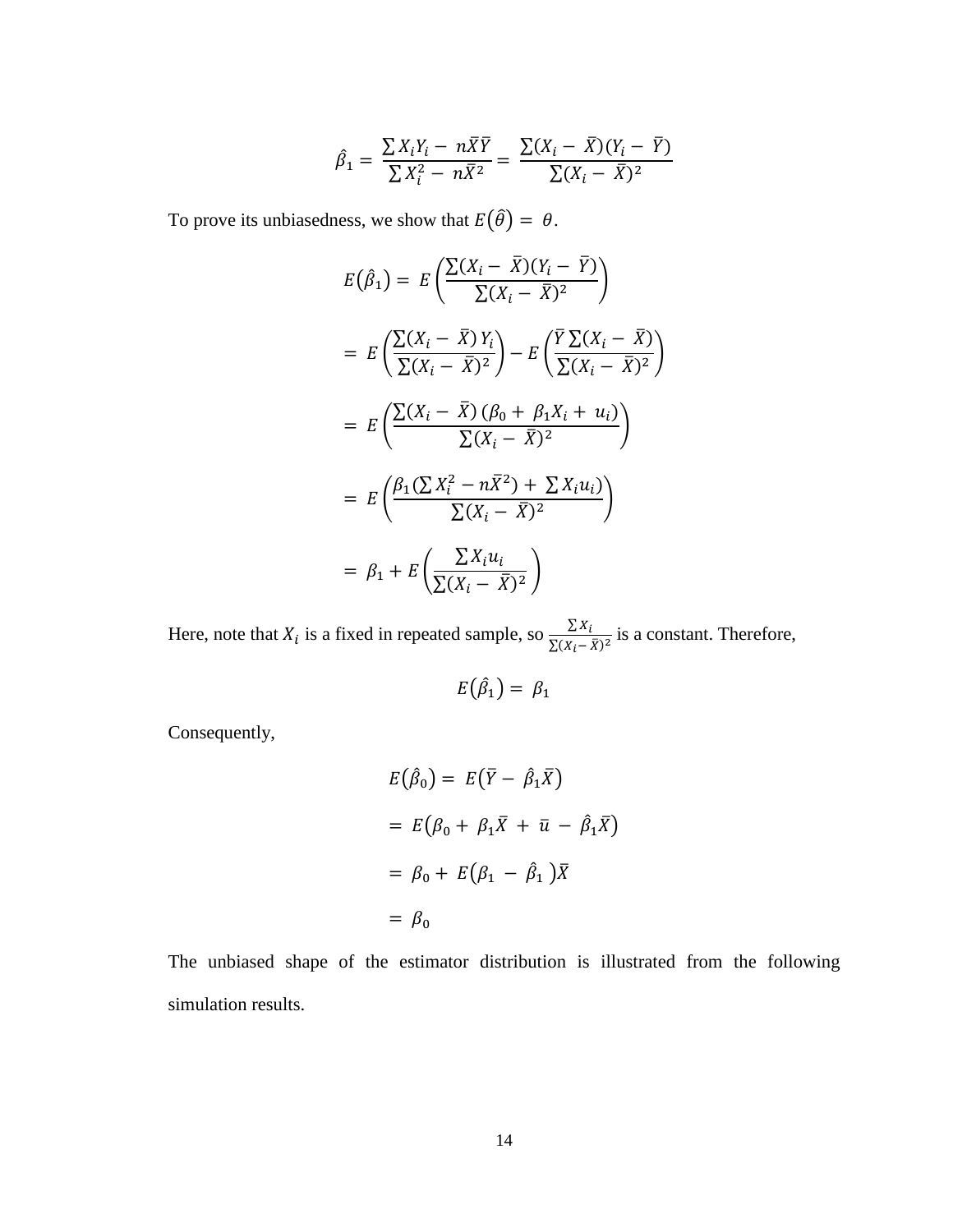

| OLS,            |     | Obs True    | Mean        | StDev | <b>Skewness Kurtosis t-</b> |      |           | .IB-      |
|-----------------|-----|-------------|-------------|-------|-----------------------------|------|-----------|-----------|
| fixed           |     | <b>Mean</b> |             |       |                             |      | statistic | statistic |
| $\pmb{\beta}_0$ | 100 | 42          | 42.26 12.09 |       | $-0.03$                     | 3.03 | $-2.15$   | 0.021     |
|                 | 100 | 2.3         | 2.30        | 0.07  | 0.04                        | 3.03 | .45       | 0.024     |

## 3.3.2 Least Absolute Deviation (LAD) Estimator

Instead of minimizing  $\sum u_i^2$ , consider minimizing  $\sum |u_i|$ . This estimator is called a least absolute deviation (LAD) estimator. An LAD estimator exhibits asymptotic normality  $10$  with a bigger sample size, the distribution of the sample estimators approaches closer to normality. The analytical proof is not shown here.

It is interesting that in a fixed in repeated samples set-up, the LAD estimator is normal even for small sample size cases. As shown below using the Jarque-Bera test statistic, the distribution of the estimator does not become more normal with an increase in sample size.

 $10$  Pollard (1991)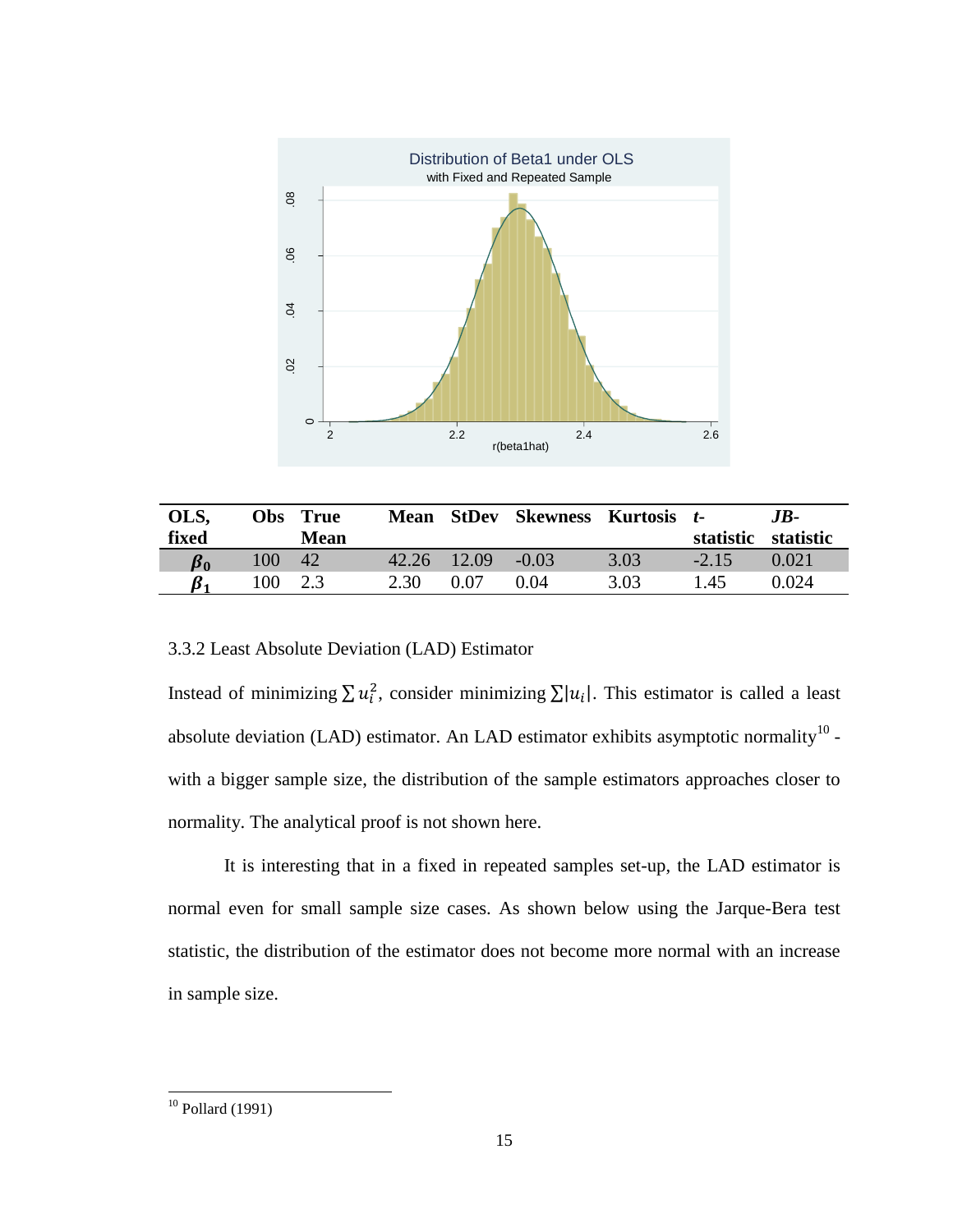

| LAD,            | <b>Obs</b> | <b>True</b> | <b>Mean</b> | <b>StDev</b> | Skewness | Kurtosis | $t-$      | $JB-$     |
|-----------------|------------|-------------|-------------|--------------|----------|----------|-----------|-----------|
| fixed           |            | <b>Mean</b> |             |              |          |          | statistic | statistic |
| $\pmb{\beta}_0$ | 10         | 42          | 42.35       | 44.34        | 0.06     | 3.02     | $-0.78$   | 0.0052    |
|                 | 100        | 42          | 41.98       | 15.15        | $-0.007$ | 2.91     | 0.13      | 0.033     |
| $\pmb{\beta}_1$ | 10         | 2.3         | 2.30        | 0.25         | $-0.06$  | 3.03     | 0.67      | 0.0056    |
|                 | 100        | 2.3         | 2.30        | 0.09         | 0.009    | 2.91     |           | 0.035     |

3.3.3 Arbitrary 2 Points (A2P) Estimator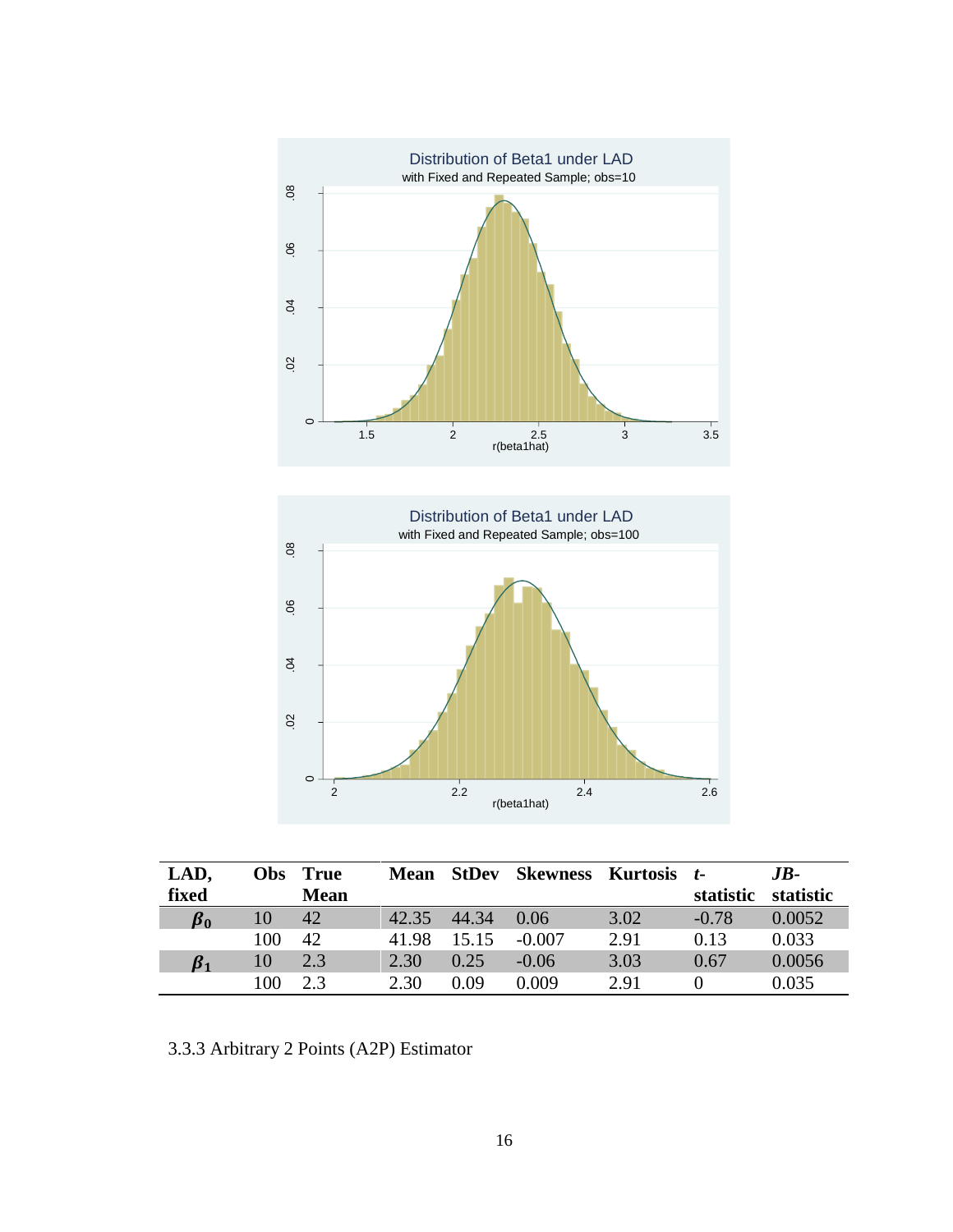Consider a line connecting two points (P and Q) chosen arbitrarily from a graph with explanatory variable on the x-axis and independent variable on the y-axis. We will call the estimator that takes this line as its regression equation an Arbitrary 2 Points Estimator, or an A2P estimator.  $\tilde{\beta}_0$  will be the intercept, and  $\tilde{\beta}_1$  will be the slope of the line. Then the A2P estimator is unbiased.

$$
Y_i = \tilde{\beta}_0 + \tilde{\beta}_1 X_i + u_i
$$
  
\n
$$
\tilde{\beta}_0 = \frac{X_Q Y_P - X_P Y_Q}{X_Q - X_P}
$$
  
\n
$$
= \frac{(\tilde{\beta}_0 X_Q + \tilde{\beta}_1 X_P X_Q + u_P X_Q) - (\tilde{\beta}_0 X_P + \tilde{\beta}_1 X_Q X_P + u_Q X_P)}{X_Q - X_P}
$$
  
\n
$$
= \tilde{\beta}_0 + \frac{u_P X_Q - u_Q X_P}{X_Q - X_P}
$$
  
\n
$$
\tilde{\beta}_1 = \frac{Y_Q - Y_P}{X_Q - X_P}
$$
  
\n
$$
= \frac{(\tilde{\beta}_0 + \tilde{\beta}_1 X_Q + u_Q) - (\tilde{\beta}_0 + \tilde{\beta}_1 X_P + u_P)}{X_Q - X_P}
$$
  
\n
$$
= \tilde{\beta}_1 + \frac{1}{X_Q - X_P} (u_Q - u_P)
$$

For unbiasedness, we look at expected values of the two.

$$
E(\tilde{\beta}_0) = E\left(\tilde{\beta}_0 + \frac{u_P X_Q - u_Q X_P}{X_Q - X_P}\right)
$$

$$
= \tilde{\beta}_0 + E\left(\frac{u_P X_Q}{X_Q - X_P}\right) - E\left(\frac{u_Q X_P}{X_Q - X_P}\right)
$$

Since we assumed that there is no correlation between the regressor and the error term, they are independent.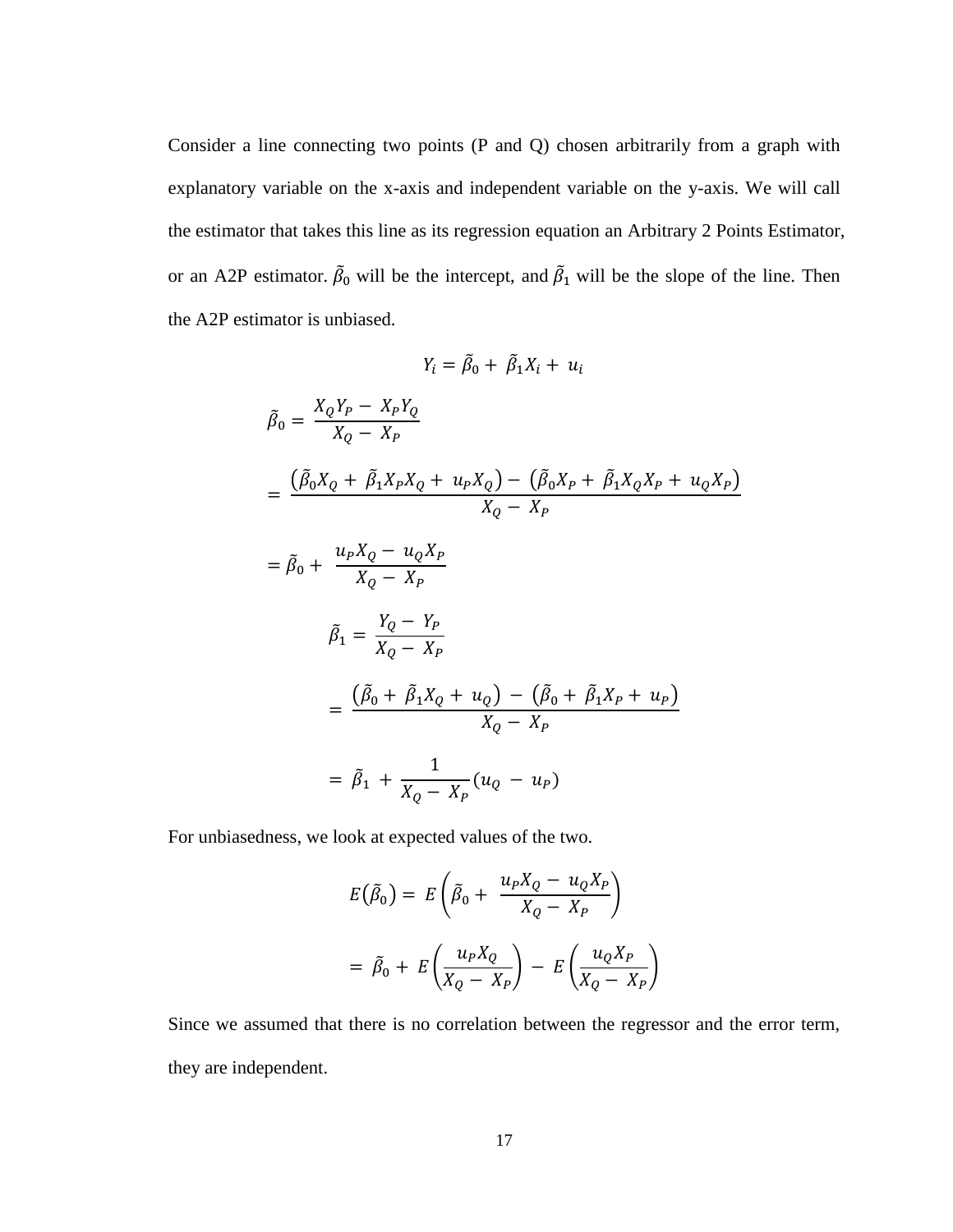$$
E(\tilde{\beta}_0) = \tilde{\beta}_0 + E(u_P)E\left(\frac{X_Q}{X_Q - X_P}\right) - E(u_Q)E\left(\frac{X_P}{X_Q - X_P}\right)
$$
  
=  $\tilde{\beta}_0$   

$$
E(\tilde{\beta}_1) = E\left(\tilde{\beta}_1 + \frac{u_Q - u_P}{X_Q - X_P}\right)
$$
  
=  $\tilde{\beta}_1 + E(u_Q)E\left(\frac{1}{X_Q - X_P}\right) - E(u_P)E\left(\frac{1}{X_Q - X_P}\right)$   
=  $\tilde{\beta}_1$ 

When we look at the simulation result, it shows an interesting shape. It has a huge variation, which makes sense considering that we are randomly choosing P and Q. So even though the mean actually seems to be significantly off compared to other estimators, the *t*-statistic is not significant, which shows that we cannot reject the null that the sample estimator is equal to the population parameter. Its distribution is also significantly different from the normal distribution, demonstrating a huge peak and flat tails.

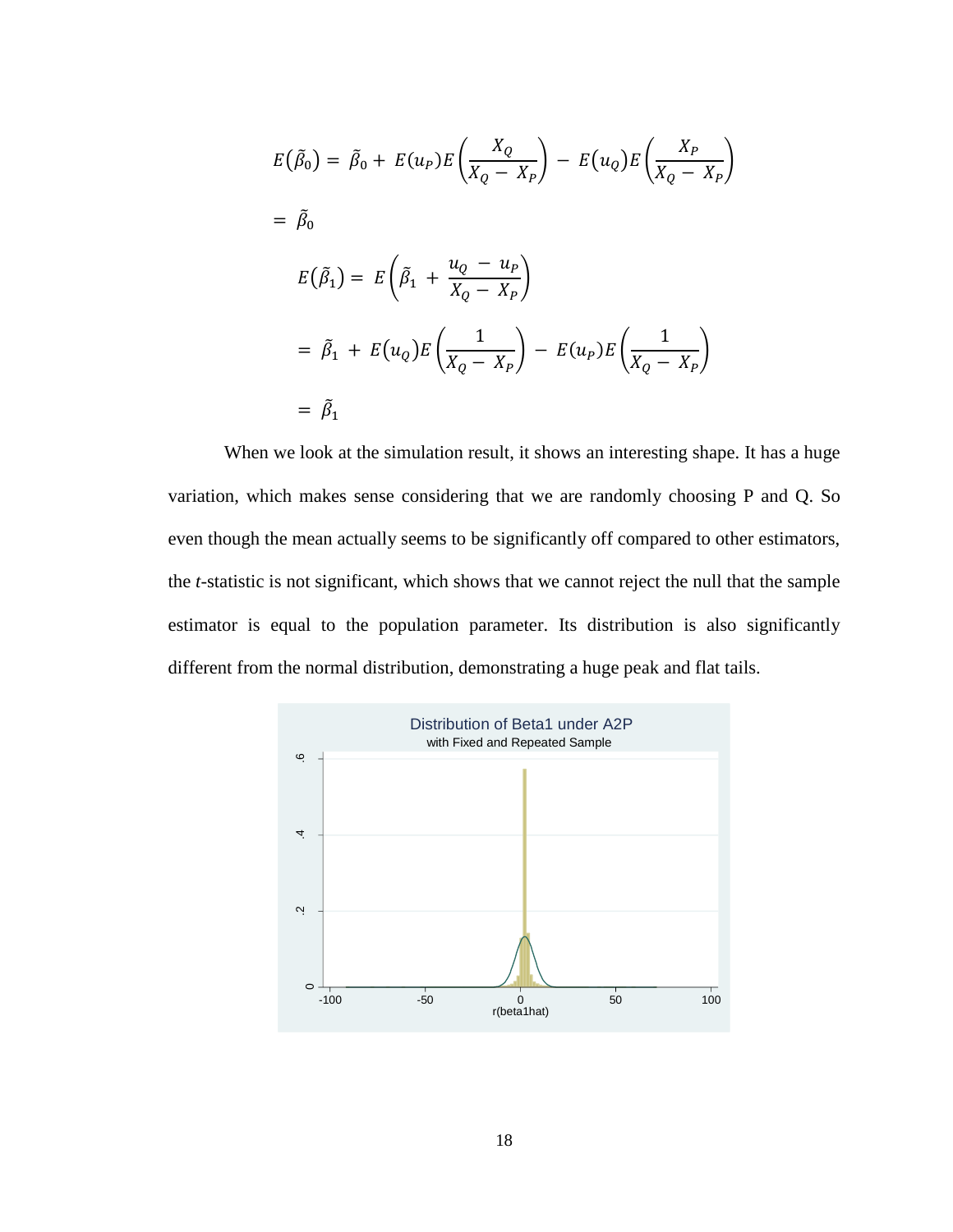| A2P             | Obs | True | <b>Mean</b> | <b>StDev</b> | <b>Skewness</b> | Kurtosis | $\mathbf{t}$ | .IB-      |
|-----------------|-----|------|-------------|--------------|-----------------|----------|--------------|-----------|
| fixed           |     | Mean |             |              |                 |          | statistic    | statistic |
| $\pmb{\beta}_0$ | 100 |      | 46.59       | 868.61       | 1.84            | 78.78    | $-0.53$      | 23984     |
|                 | 100 | 2.3  | 2.28        | 4.89         | $-1.44$         | 67.61    | 0.47         | 7428      |

### <span id="page-23-0"></span>*3.4 Estimation of a Random Independent Variable*

If our regressor is randomly generated,  $X_i$  will be different for each replication. This section confirms that the properties of the estimators do not change even if we draw  $X_i$ randomly from a normal distribution.<sup>11</sup>

### 3.4.1 OLS Estimator

The same proof we used in the previous section applies here if we take expected values with the condition on the *X*s. For an elaborated version of the proof, see Stock and Watson (2015).



<sup>&</sup>lt;sup>11</sup> There is a slight change with LAD estimator  $-$  it shows asymptotic normality with a random sample while it did not with a fixed sample.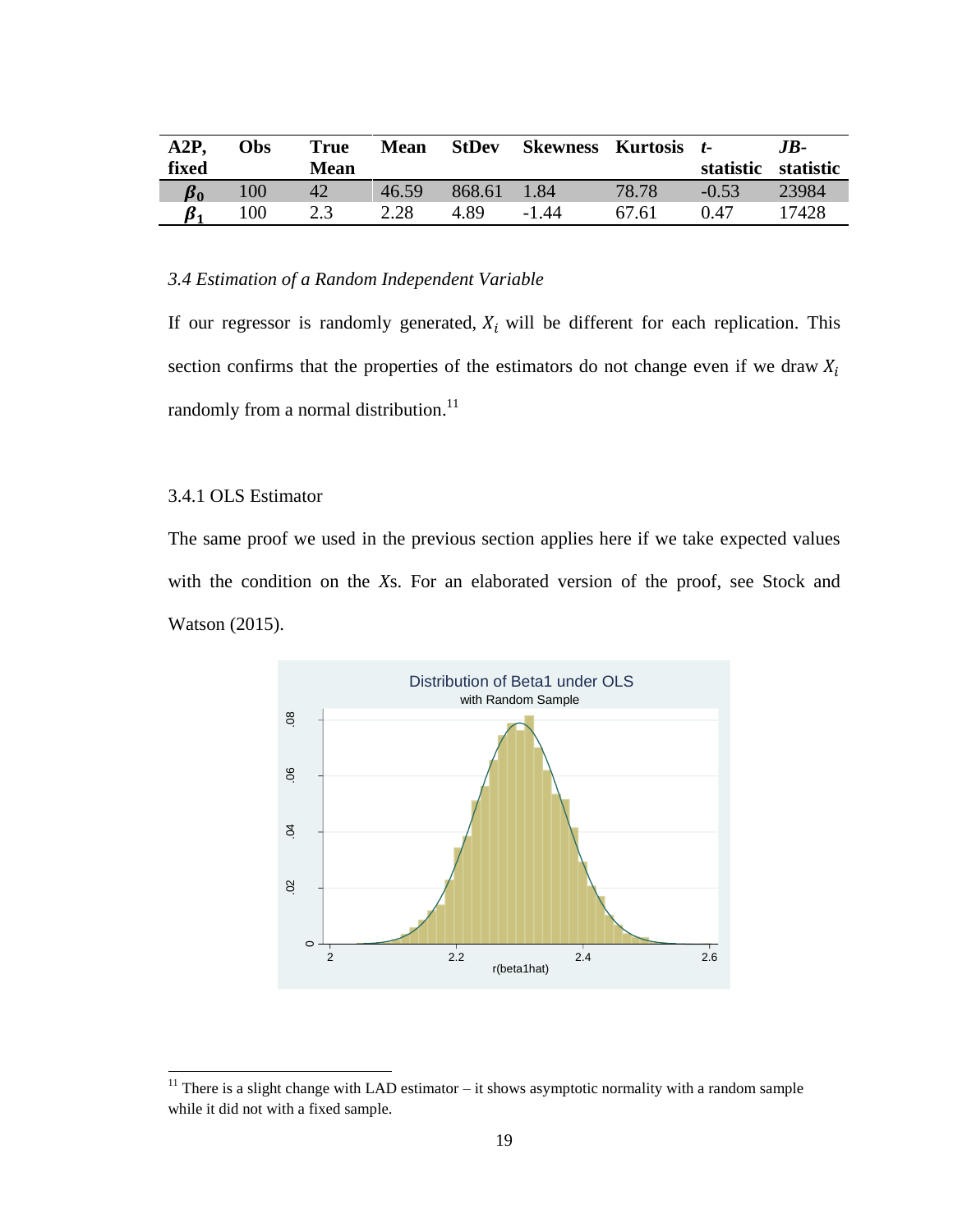| OLS,<br>random  | Obs | <b>True</b><br>Mean | <b>Mean</b> | StDev | Skewness | Kurtosis t- | statistic | .IB-<br>statistic |
|-----------------|-----|---------------------|-------------|-------|----------|-------------|-----------|-------------------|
| $\pmb{\beta}_0$ | 100 | 42                  | 42.04       | 12.42 | 0.015    | 2.96        | $-0.32$   | 0.011             |
|                 | 100 | 2.3                 | 2.30        | 0.071 | $-0.011$ | 2.96        |           | $0.010\,$         |

# 3.4.2 Least Absolute Errors Estimator

Recall from the previous section with fixed in repeated samples – the LAD estimator showed normality for both small and big sample. In a random sample, however, we can see the asymptotic normality more clearly. The Jarque-Bera test statistic is smaller with 100 observations than 10 observations, even though they are both too small to reject the null hypothesis of normality.

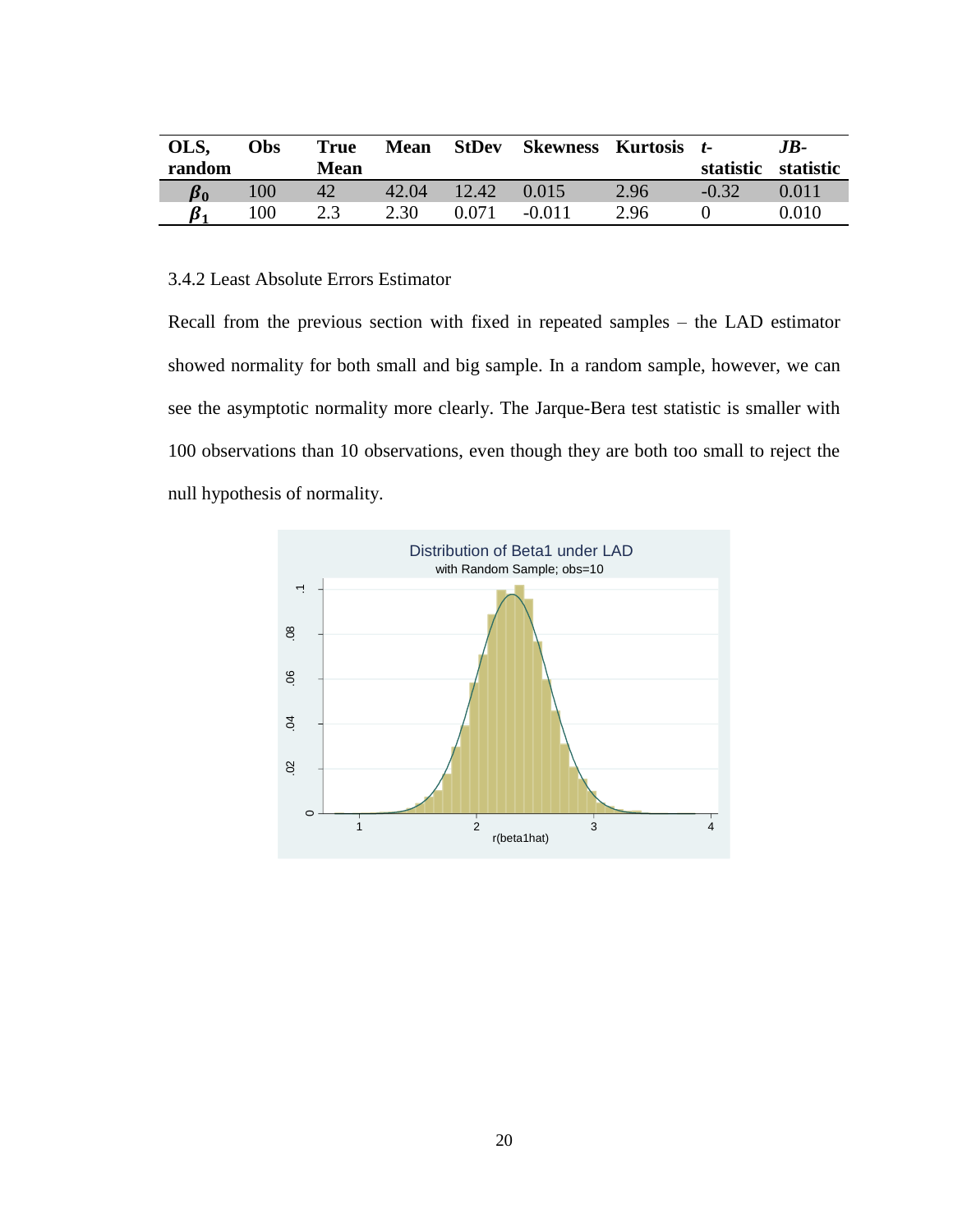

| <b>Obs</b> | <b>True</b> |       |       | Mean StDev Skewness Kurtosis t- |      |           | $JB-$     |
|------------|-------------|-------|-------|---------------------------------|------|-----------|-----------|
|            | <b>Mean</b> |       |       |                                 |      | statistic | statistic |
|            | 42          |       |       | 41.46 55.12 -0.0005             | 3.73 | 0.99      | 0.22      |
| 100        | 42          | 42.19 | 15.38 | 0.03                            | 3.01 | $-1.26$   | 0.01      |
| 10         | 2.3         | 2.30  | 0.31  | 0.01                            | 3.66 | $-1.12$   | 0.18      |
| 100        | 23          | 2.30  | 0.088 | $-0.03$                         | 3.02 |           | 0.02      |

# 3.4.3 A2P Estimator

Just as shown previously, A2P estimator has a big variation and kurtosis. With random samples, the variation and kurtosis rises even more outrageously.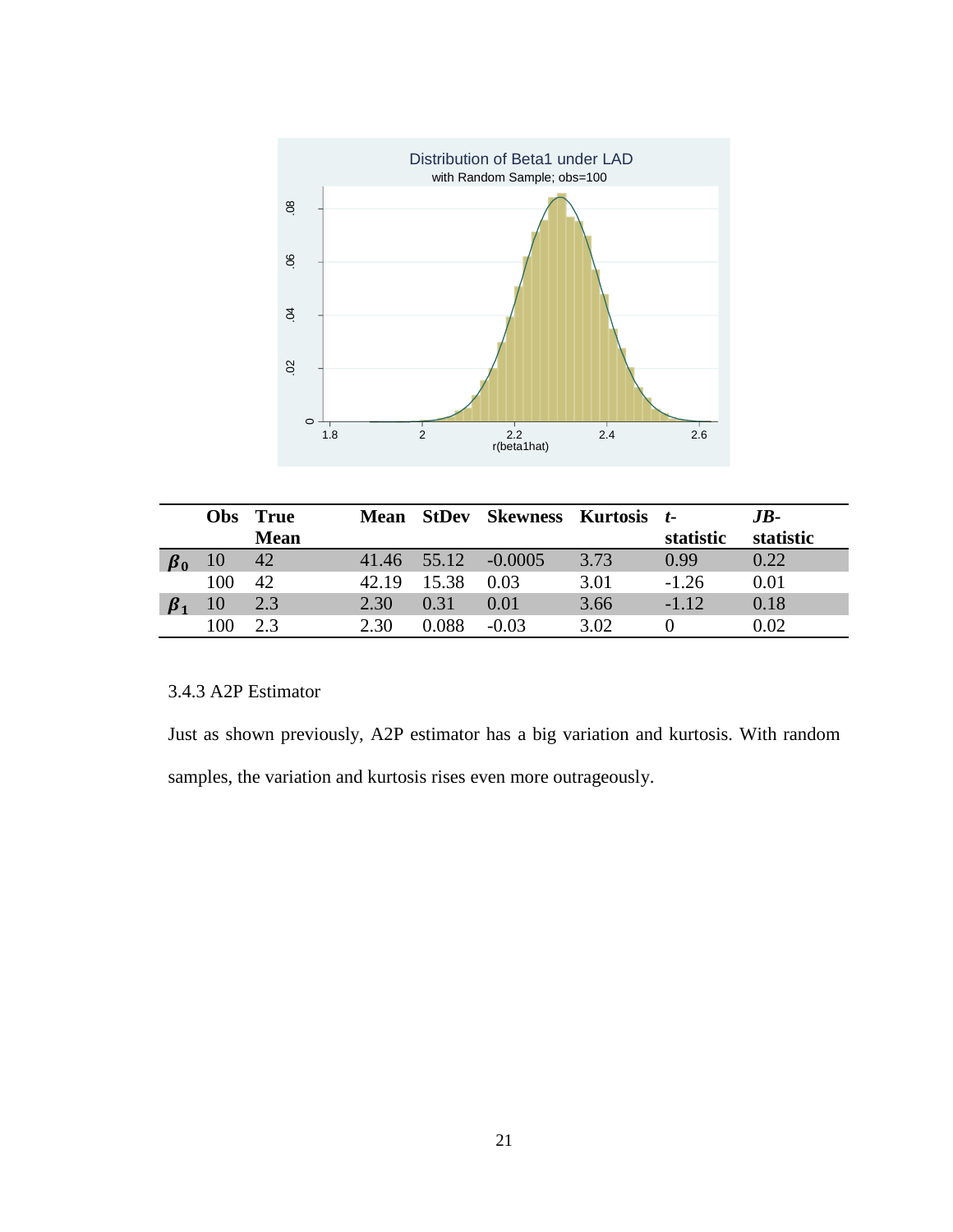

| A2P,            | Obs | <b>True</b> | <b>Mean</b> | StDev | <b>Skewness Kurtosis t-</b> |        |           | .JB-      |
|-----------------|-----|-------------|-------------|-------|-----------------------------|--------|-----------|-----------|
| random          |     | Mean        |             |       |                             |        | statistic | statistic |
| $\pmb{\beta}_0$ | 100 | 42          | 63.98       | 4216  | 14.22                       | 843.33 | $-0.52$   | 2,945,710 |
|                 | 100 |             | 2.18        | 23    | $-11.49$                    | 722.25 | 0.51      | 2,157,701 |

# <span id="page-26-0"></span>*3.5 Estimation of Autoregressive (AR) Model*

An AR model is a model where the dependent variable can be predicted by its own past behaviors. So the explanatory variables are the lags of the dependent variable on the left hand side.

$$
Y_t = \beta_0 + \beta_1 Y_{t-1} + u_t
$$

An AR model is different from the models we have been looking at so far because the explanatory variable and the independent variable are no longer independent. The regressor is no longer exogenous; the lagged variable is endogenous, or dependent, on the variable we are trying to study.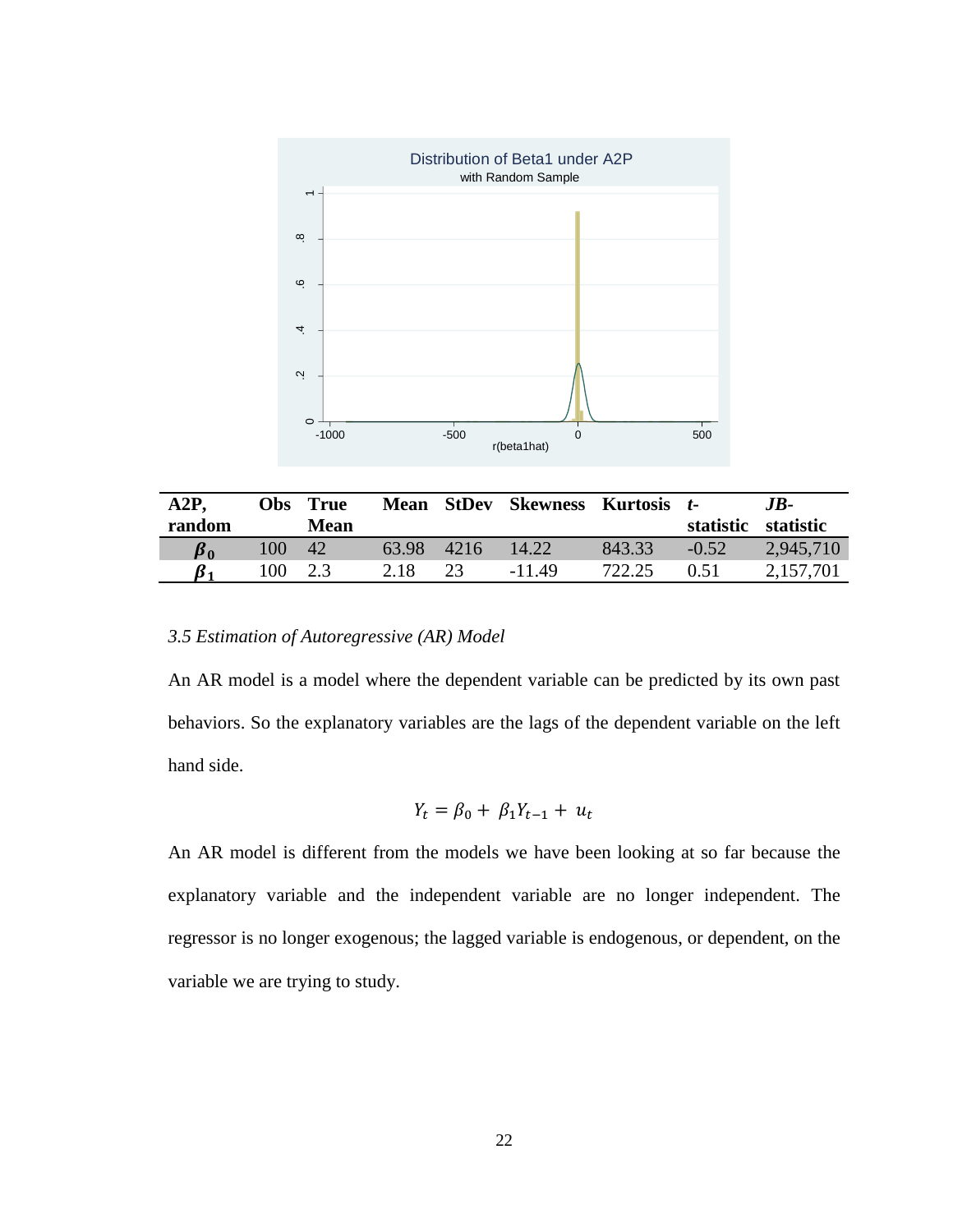I examine the AR model using the least squares estimator. In the next section, I look at two tests that help us understand the model more in depth – the Durbin-Watson test and the Dickey-Fuller test.

### 3.5.1 Least Squares Estimator

For the model  $Y_t = \beta_0 + \beta_1 Y_{t-1} + u_t$ , we consider the least squares estimator. With 100 observations, the distribution of  $\hat{\beta}_1$  is slightly skewed to the left. However, with 1000 observations,  $\hat{\beta}_1$  is much closer to normal with 20% of the skewness reported compared to the one with 100 observations. In addition, the kurtosis also decreases with a bigger sample size. This, along with the Jarque-Bera statistic, illustrates the asymptotic normality of  $\hat{\beta}_1$  distribution in the AR(1) under the least squares method.

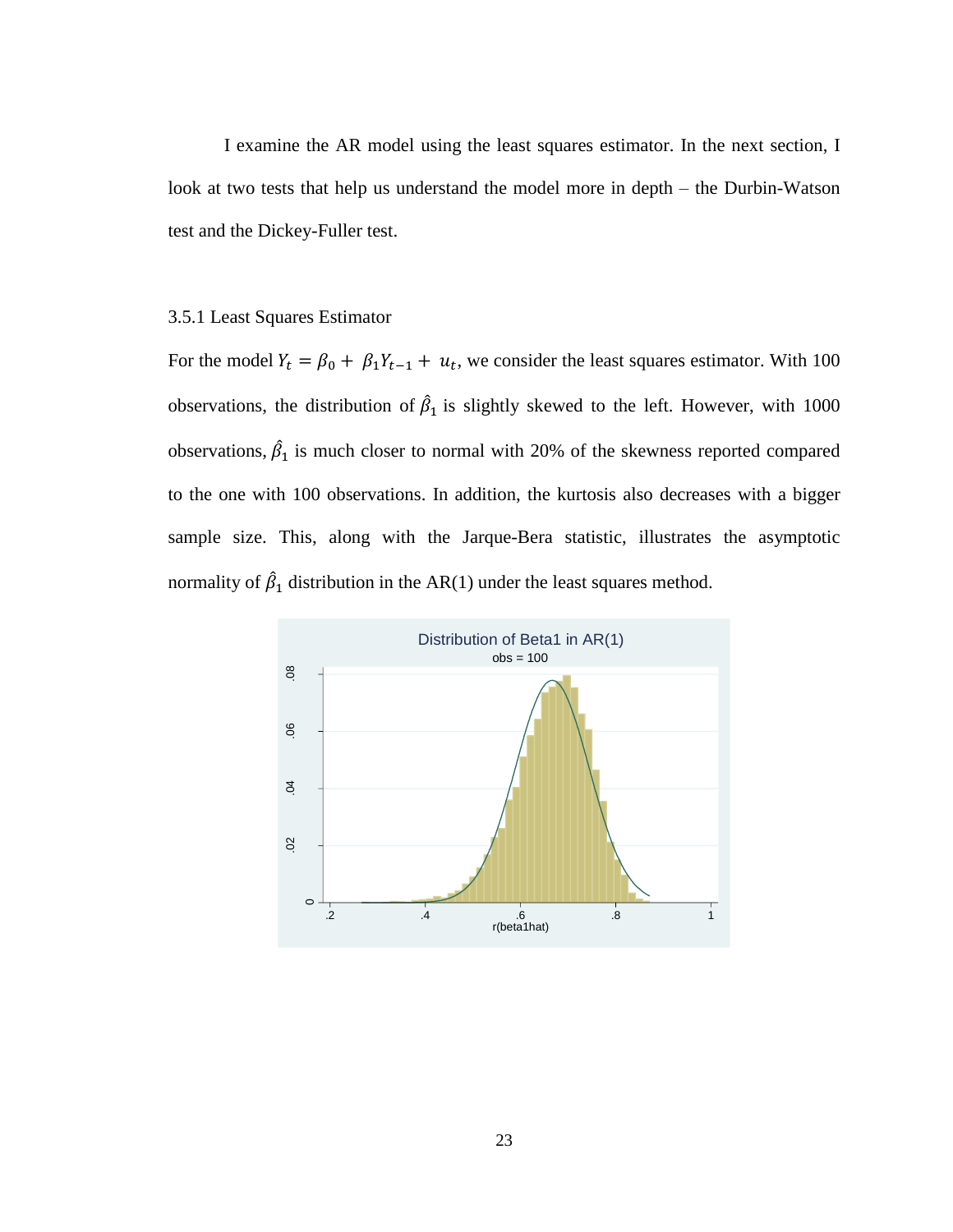

| AR(1)     | Obs  | <b>True</b> | <b>Mean</b> | <b>StDev</b> | <b>Skewness Kurtosis</b> |      | $\mathbf{t}$ | $JB-$     |
|-----------|------|-------------|-------------|--------------|--------------------------|------|--------------|-----------|
|           |      | <b>Mean</b> |             |              |                          |      | statistic    | statistic |
| $\beta_0$ | 100  | $\Omega$    | 0.011       | 1.13         | 0.007                    | 3.55 | $-0.97$      | 1.27      |
|           | 1000 | $\Omega$    | 0.0003      | 0.32         | $-0.04$                  | 3.05 | $-0.10$      | 0.36      |
| B1        | 100  | 0.7         | 0.67        | 0.078        | $-0.51$                  | 3.39 | 42.31        | 4.97      |
|           | 1000 | 0.7         | 0.70        | 0.022        | $-0.12$                  | 3.01 | 13.64        | 2.59      |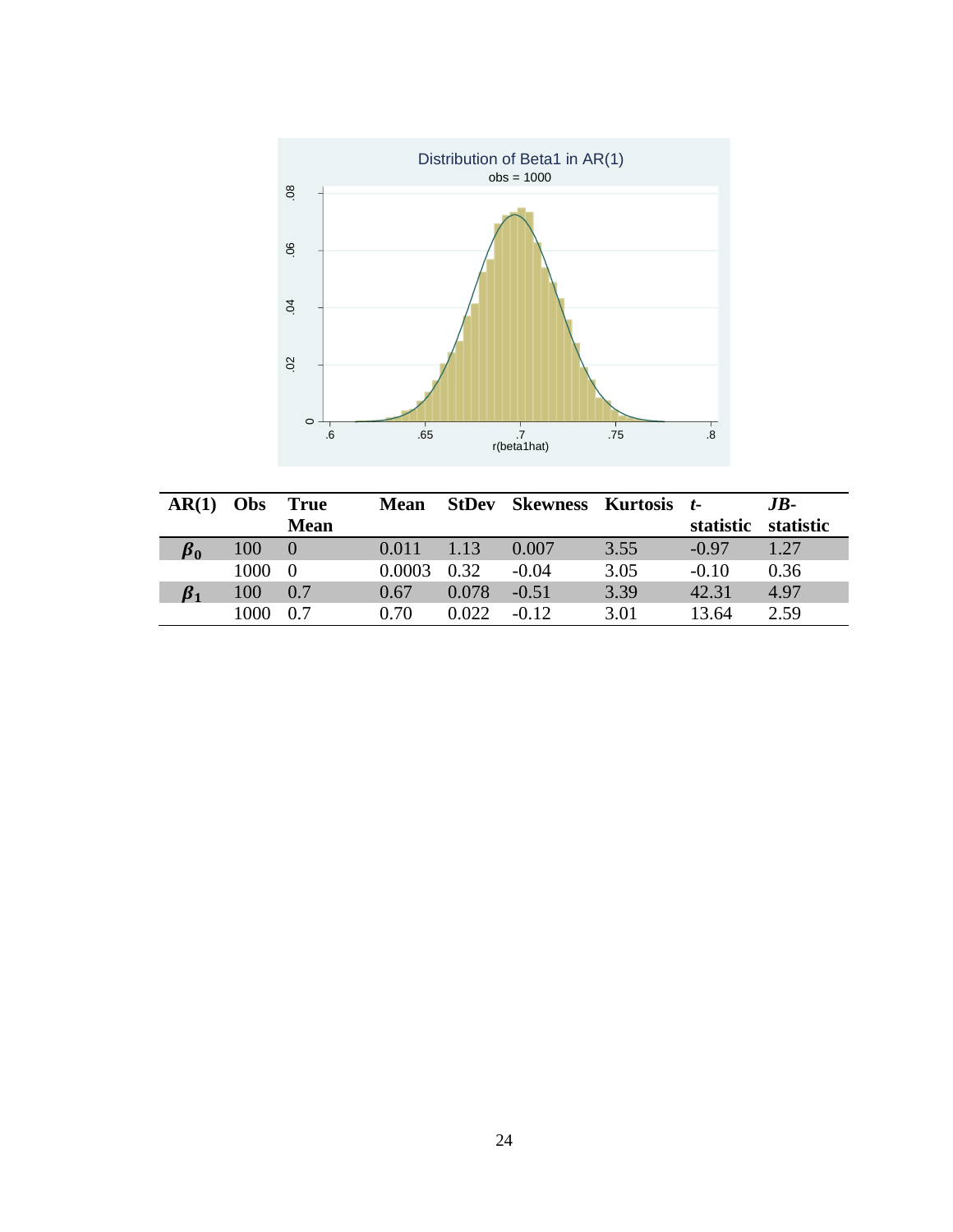# <span id="page-29-0"></span>**4. DISTRIBUTION OF TEST STATISTICS**

Suppose that we have a correctly-specified model to explain a given data set, then the natural next task is to draw statistical inferences about the population parameter. In order to do so, we often need to assume several characteristics about the population characteristics, such as homoscedasticity, no autocorrelation, and stationarity for time series models. Then, statistical tests are proposed to check the validity of various assumptions. Failing to meet these assumptions may completely alter the inference about the parameters of interest, which makes performing these tests and interpreting the statistics crucial.

The Durbin-Watson Test and Dickey-Fuller Test both compare a sample statistic calculated to a distribution of the statistic. Monte Carlo simulation makes a significant contribution since most test statistic distributions are not standard distributed, and have to be generated through numerical simulations for each data generating process (DGP) and observation size. Without a simulation technique, the distribution of the statistic often cannot be created and thus cannot be interpreted. In this section, I show how estimators become biased when certain assumptions fail to hold. The demonstration of the significance of having the right test statistic distribution to detect nonstationarity follows.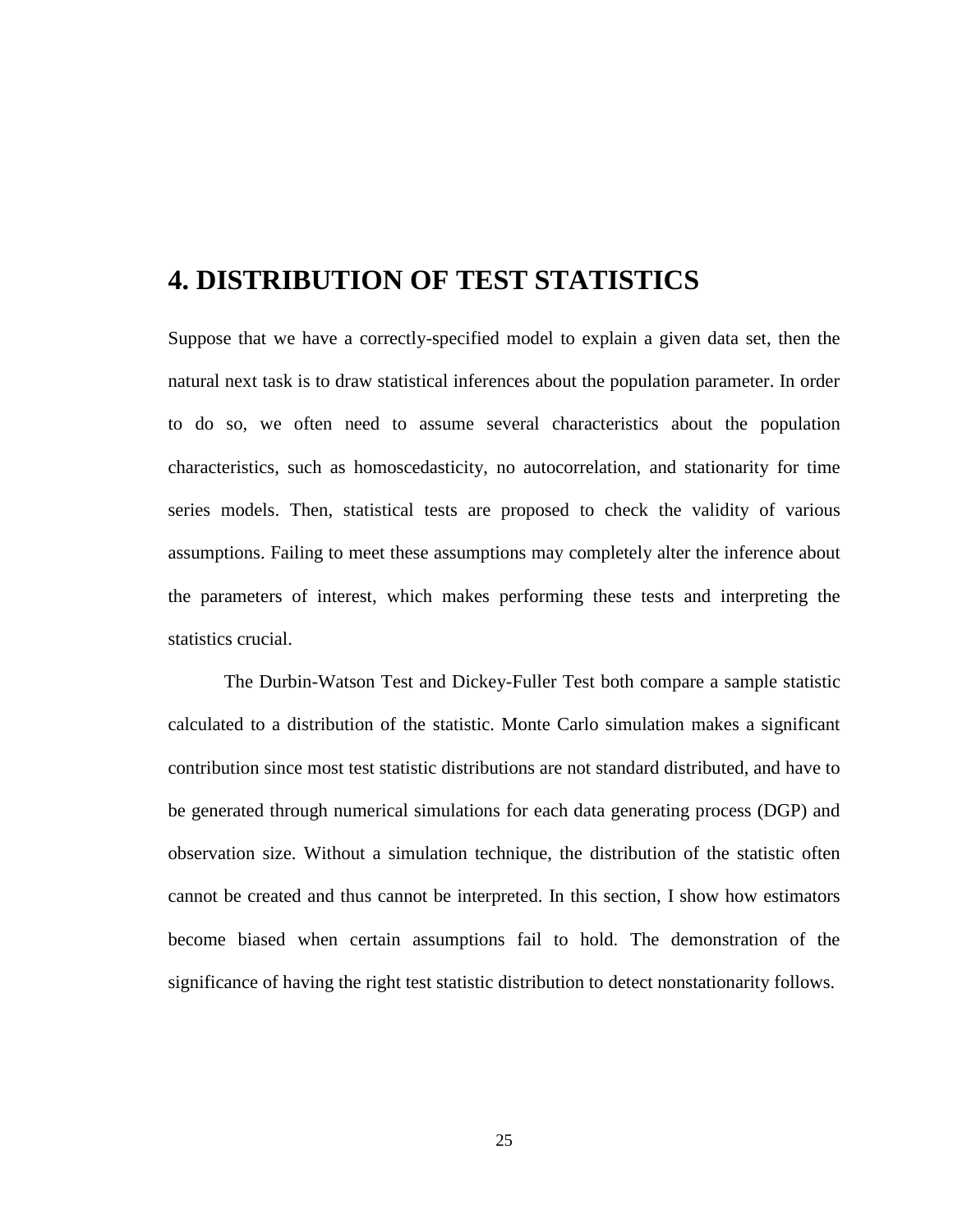### <span id="page-30-0"></span>*4.1 Durbin-Watson Test for Autocorrelation*

Suppose the error terms of a model are autocorrelated, meaning they are dependent on their lags.

$$
Y_t = \beta_0 + \beta_1 X_t + u_t
$$

$$
u_t = \rho u_{t-1} + v_t
$$

 $v_t$  has the usual properties.

This will influence our inference judgment about the regression coefficients,  $\beta_0$ and  $\beta_1$ , even though they remain unbiased. The Durbin-Watson test is used to detect if there is autocorrelation in the error terms; depending on the range the statistic falls into, we can detect if there is an autocorrelation present or not.<sup>12</sup>

$$
d = \frac{\sum (\hat{u}_t - \hat{u}_{t-1})^2}{\sum \hat{u}_t^2}
$$

Durbin and Watson (1950, 1951, 1971) show that this statistic can be estimated by a simpler equation below.

$$
d\approx 2(1-\rho)
$$

Given that  $\rho = 0$  under the null hypothesis, we can conclude errors are not correlated if  $d = 2$ . Because the statistic is dependent on the DGP of  $Y_t$ , getting critical values require extensive simulations. Durbin and Watson (1951) suggests the upper bound and lower bound for critical values that are less sensitive of  $Y_t$ , and those values can be found in Durbin-Watson table.

Consider a model  $Y_t = \beta_0 + \beta_1 X_t + u_t$ . The Durbin-Watson distribution with no autocorrelation in errors and 100 observations looks like the following.

 $12$  Durbin and Watson (1950)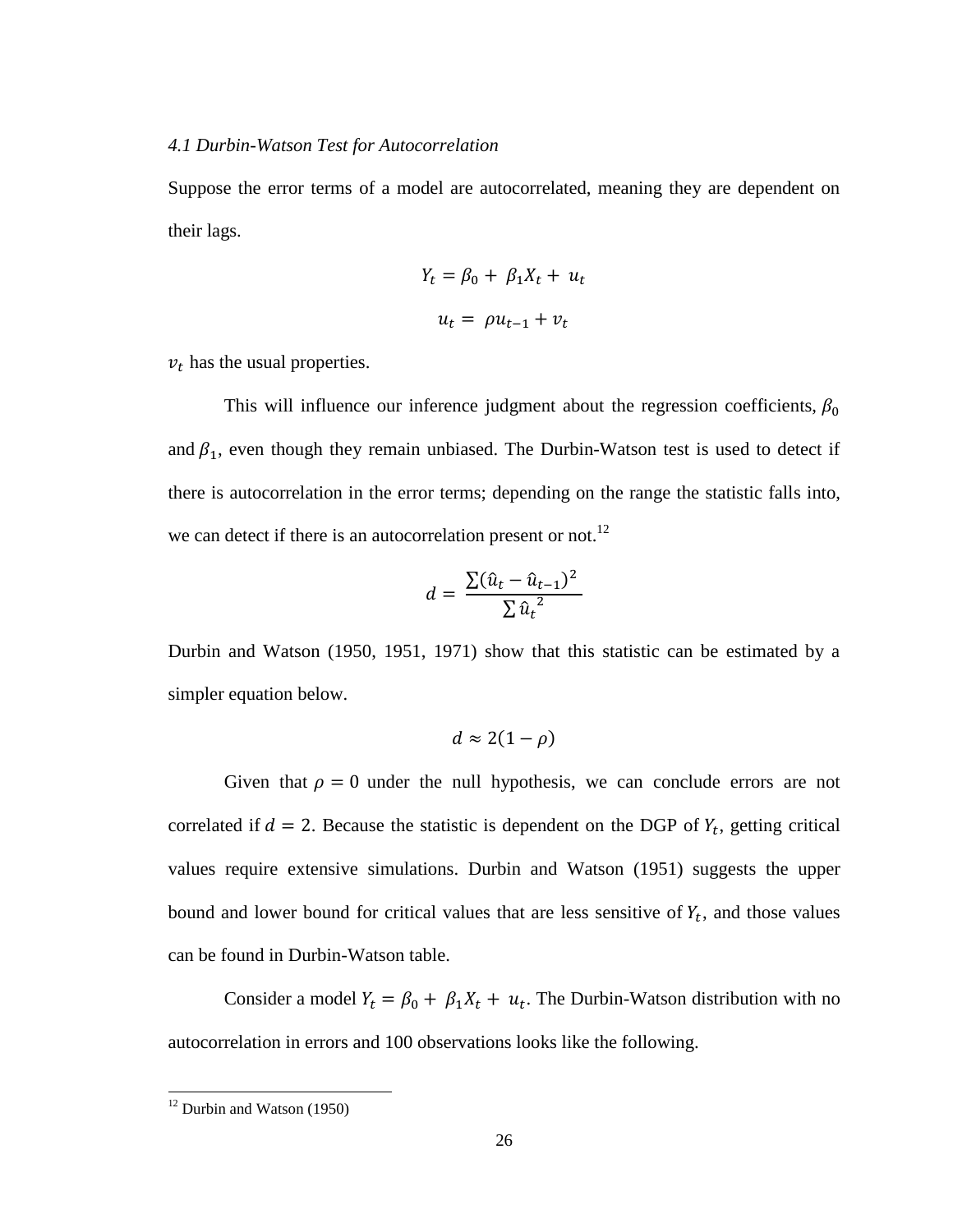

Now assume an autocorrelation  $u_t = \rho u_{t-1} + v_t$  where  $\rho = 0.2$ . Null hypothesis here is that there is no autocorrelation, or  $\rho = 0$ , and *p*-values for the test are shown in the table. It represents the likelihood that the observed samples can be found in the population under the null hypothesis. The null hypothesis is more likely to be rejected if it has a lower *p*-value. There is 8.86% chance of finding such data if there is no autocorrelation with sample size of 100, and 0.00042% with 1000. Consequently, we reject the null of no autocorrelation.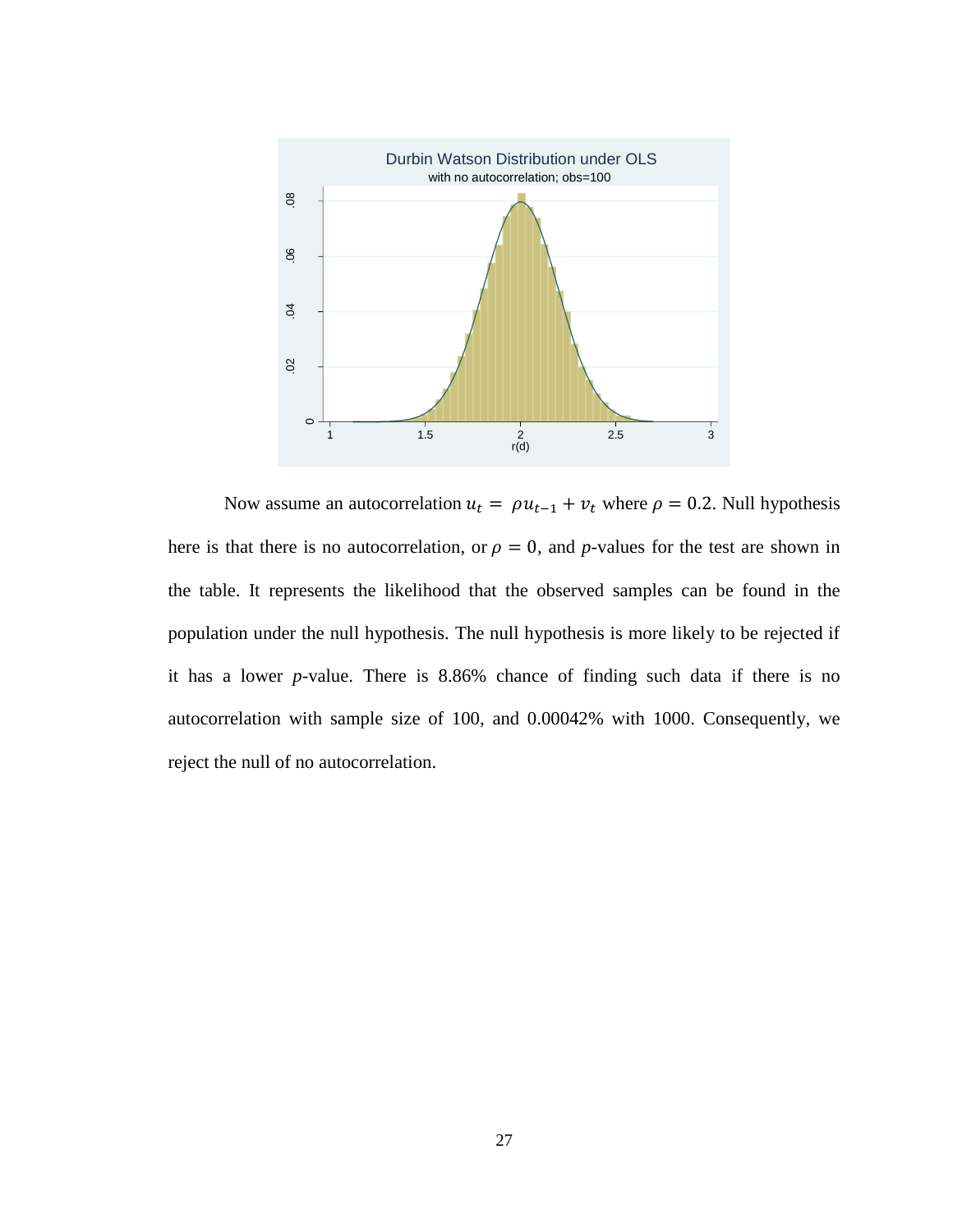

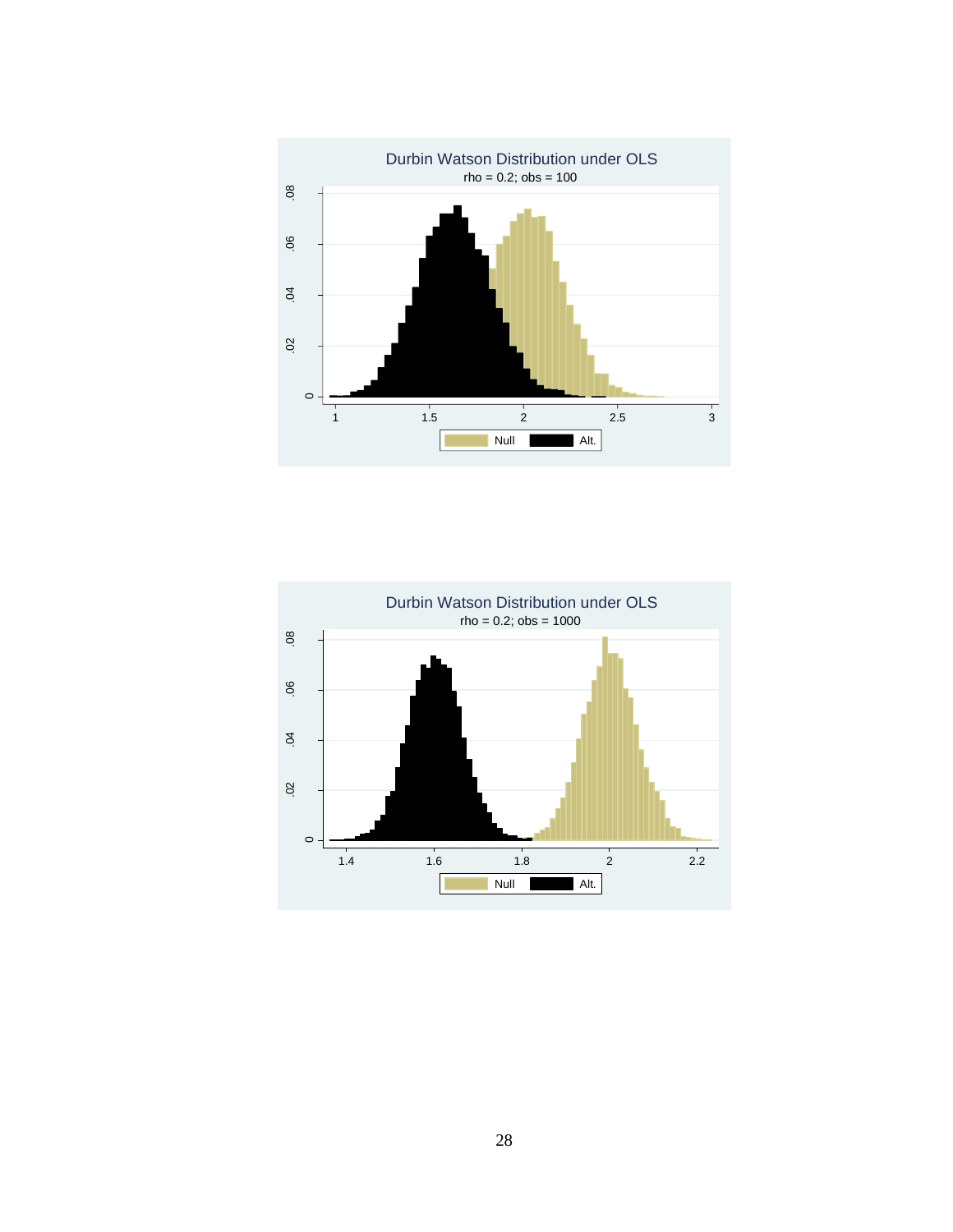If we have a higher autocorrelation,  $\rho = 0.85$ , we have significantly lower *p*values to reject the null hypothesis of no autocorrelation, as desired.



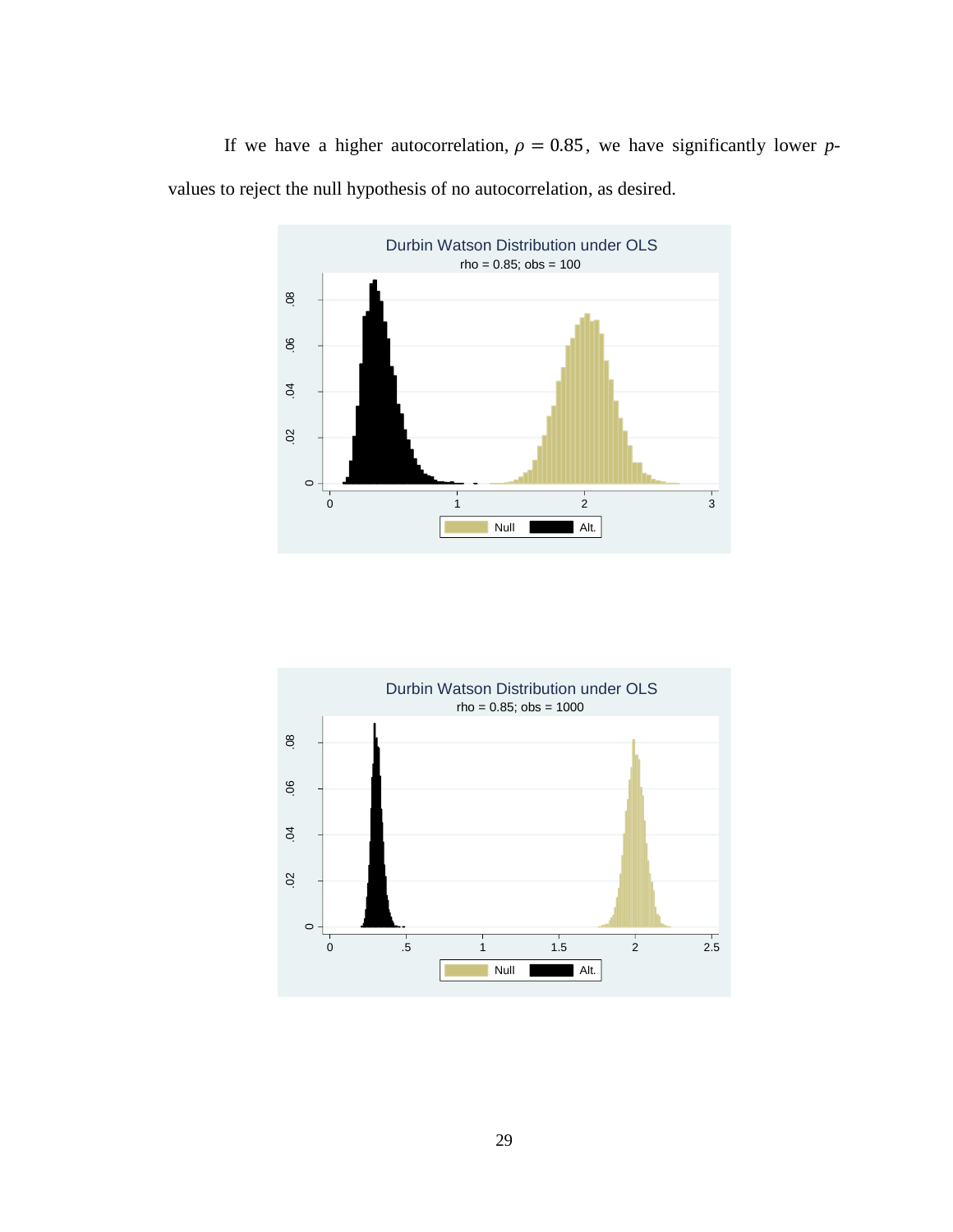|               |                | Obs  | <b>Mean</b> | <b>StDev</b> | <b>Skewness</b> | <b>Kurtosis</b> | <i>p</i> -value | <i>JB</i> -statistic |
|---------------|----------------|------|-------------|--------------|-----------------|-----------------|-----------------|----------------------|
| <b>Null</b>   |                | 100  | 2.00        | 0.20         | $-0.02$         | 2.99            |                 | 0.004                |
| Alt.          |                | 100  | 1.63        | 0.20         | 0.09            | 2.95            | 0.09            | 0.14                 |
| $=$<br>$\rho$ | $\overline{d}$ | 1000 | 1.60        | 0.06         | 0.03            | 3.04            | 0.000004        | 0.28                 |
| 0.2           |                | 100  | 0.40        | 0.12         | 0.77            | 3.86            |                 | 13.00                |
|               | d              |      |             | 0.03         | 0.32            | 3.18            |                 | 18.74                |

## 4.1.1 Autocorrelation in AR model

Let's assume an AR(1) model for  $Y_t$  with autocorrelation in the error term.

$$
Y_t = \beta_0 + \beta_1 Y_{t-1} + u_t
$$

$$
u_t = \rho u_{t-1} + v_t
$$

The following distribution illustrates the biasedness in the distribution of the estimator  $\beta_1$ .



| $\rho$ = Obs True |              |             |      |                  | Mean StDev Skewness Kurtosis t- |      |           | .IB-      |
|-------------------|--------------|-------------|------|------------------|---------------------------------|------|-----------|-----------|
| 0.2               |              | <b>Mean</b> |      |                  |                                 |      | statistic | statistic |
|                   | $100 \t 0.3$ |             | 0.24 | $\setminus$ 0.31 | 0.27                            | 3.72 | 19.36     | 3.38      |
|                   | 100 0.7      |             | 0.76 | 0.06             | $-0.60$                         | 3.56 | $-100$    | 7.31      |

The distribution of the statistic with no autocorrelation under an autoregressive model is as follows: the distribution of the Durbin-Watson statistic is no longer unbiased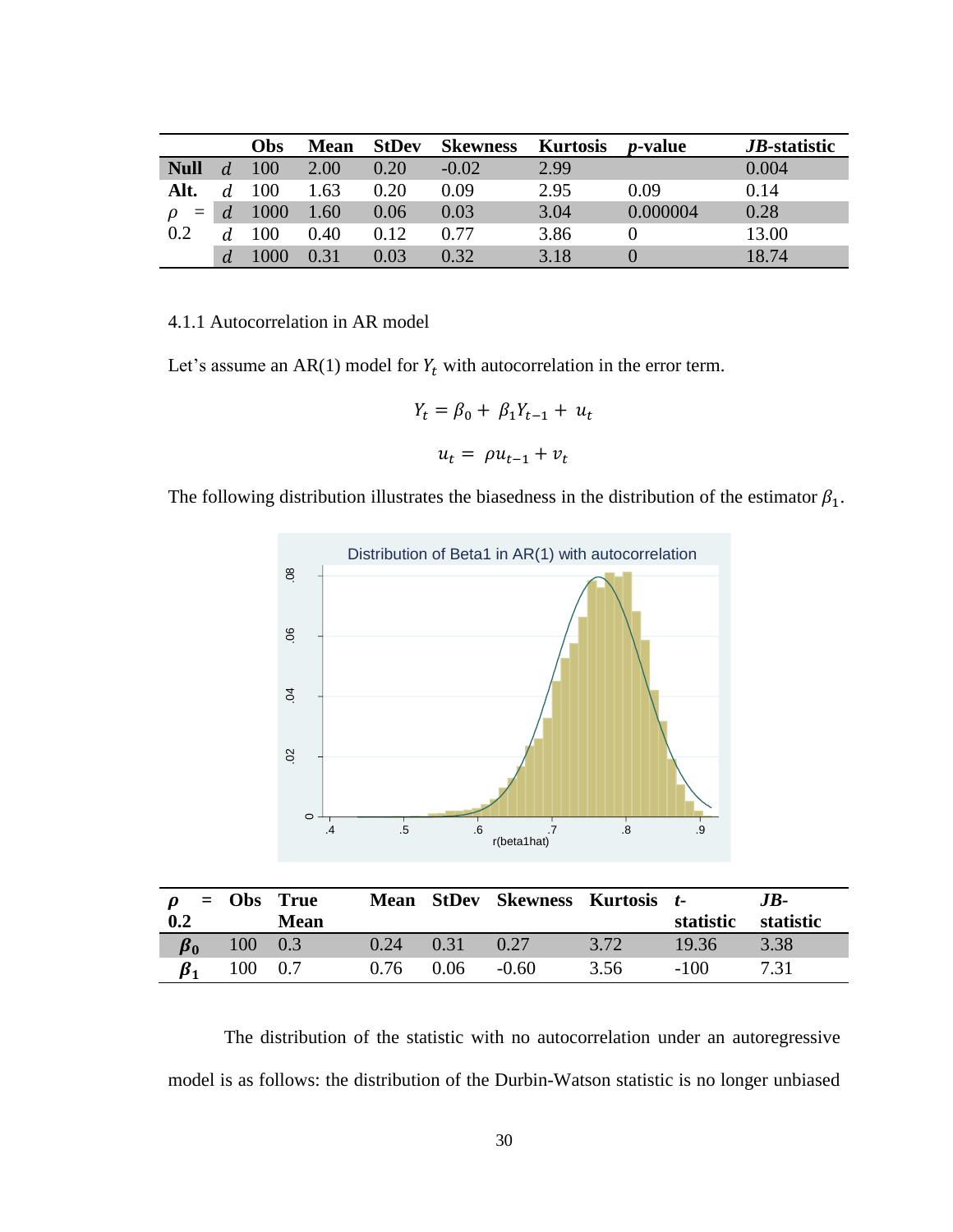– its expected value is no longer 2. This means even if there is no autocorrelation, Durbin-Watson test will falsely report an autocorrelation.



|               | Obs True Mean Mean StDev Skewness Kurtosis t-statistic JB-statistic |                      |      |              |  |
|---------------|---------------------------------------------------------------------|----------------------|------|--------------|--|
| $d = 100 - 2$ |                                                                     | $1.95$ $0.13$ $0.02$ | 3.10 | $38.46$ 0.05 |  |

The Durbin-Watson statistic is no longer accurate because in autoregressive models, a variable depends on its own previous values which include the errors – so the Durbin-Watson statistic underestimates the actual autocorrelation in the errors. Consequently, Durbin (1970) constructed the Durbin *h*-statistic which corrects for this inaccuracy.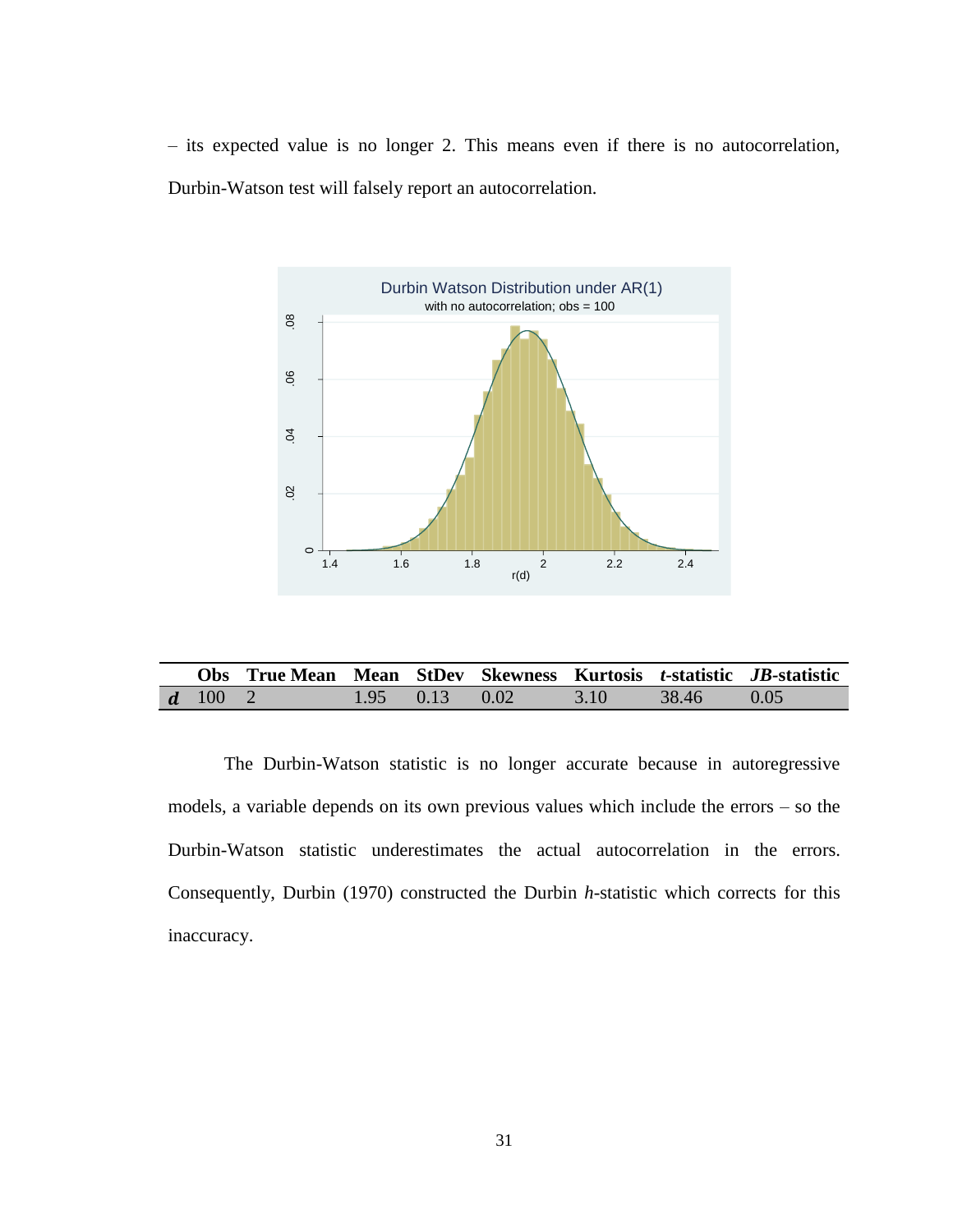#### <span id="page-36-0"></span>*4.2 Dickey-Fuller Test for Nonstationarity*

### 4.2.1 Nonstationarity

The majority of macroeconomic variables, such as GDP, are trended. A variable is stationary if all moments remain constant over time. Any data set with a trend is no longer stationary, meaning the average and variance would change depending on time.

$$
Y_t = \beta_0 + \beta_1 Y_{t-1} + u_t
$$

With one lagged dependent variable, the regressor is stationary if  $|\beta_1| < 1$ ; it is not stationary if it has a unit root, or  $\beta_1 = 1$ . With more than one regressor,  $|\beta_1| < 1$  does indicate that it does not have a unit root, but it does not necessarily imply that it is stationary. Here, I just consider an autoregressive model with one regressor, so a unit root is equivalent to nonstationarity. I do not discuss the case when  $|\beta_1| > 1$ , where the variable exhibits an explosive behavior.

To test for the presence of a unit root, the Dickey-Fuller test is used. A Dickey-Fuller statistic does not have the usual *t*-distribution even in large samples. The distribution from simulations allows us to determine the critical values to accept or reject the null hypothesis, which is that there exists a unit root.

The test regression for Dickey-Fuller is as follows:

$$
\Delta Y_t = (\beta_1 - 1)Y_{t-1} + u_t
$$

or

$$
\Delta Y_t = \varphi Y_{t-1} + u_t
$$

and the equation for a Dickey-Fuller statistic is:

$$
DF = \frac{\varphi}{SE(\hat{\beta})}
$$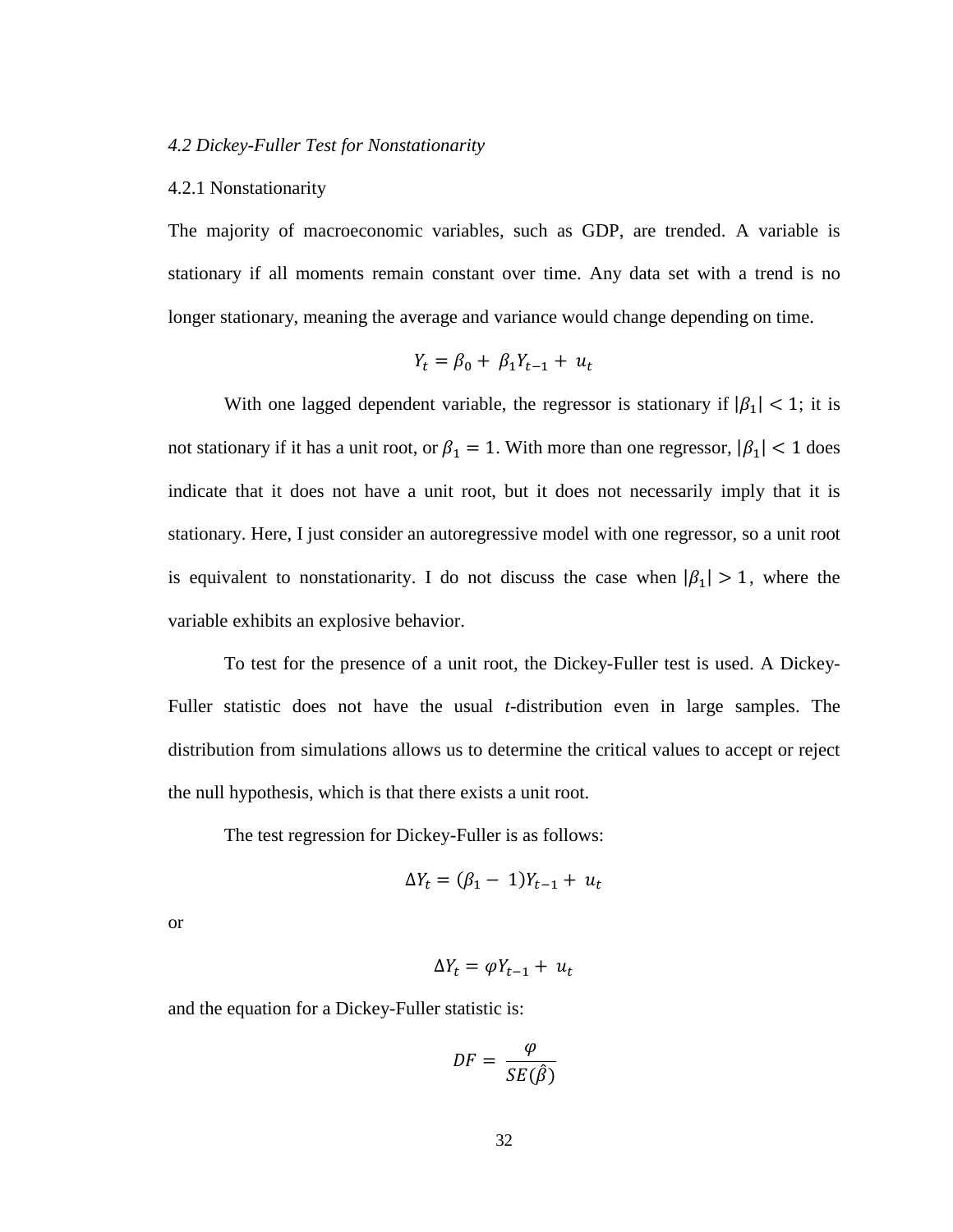Augmented Dickey-Fuller (ADF) is a modified version of Dickey-Fuller that takes the possibility of an autocorrelation in the variable  $u_t$ . The test regression for Augmented Dickey-Fuller, therefore, is as follows:

$$
\Delta Y_t = a + bt + \varphi Y_{t-1} + (\theta_1 \Delta Y_{t-1} + \theta_2 \Delta Y_{t-2} + \dots + \theta_{p-1} \Delta Y_{t-p+1}) + u_t
$$

where the second to the last element in parenthesis is the augmentation component, which removes the possible serial correlation. An information criterion, such as AIC and BIC, is used to select the appropriate value for  $p$ .

The statistic is usually negative, and more negative it is, the stronger the rejection becomes, and the more likely  $Y_t$  will be stationary. Because under the null hypothesis the nonstationarity of the data violates the assumption we established earlier, the Dickey-Fuller distribution does not resemble a standard *t*-distribution even though it is basically testing if  $\varphi$  is zero. In fact, the distribution is highly sensitive to the sample size and the DGP. For instance, the distribution will change in a presence of a drift term or and the absence of an intercept.

Consider the model  $Y_t = \beta_0 + \beta_1 Y_{t-1} + u_t$  where  $\beta_1$  is 0.7 and 1 with initial condition  $Y_0 = 0$ . The null hypothesis will be that a unit root exists:  $\beta_1 = 1$ . Then, we graph the distribution of Dickey-Fuller statistic when  $\beta_1 = 0.7$  to see if it is significantly off the distribution under the null hypothesis – if it rejects the null.

Distributions for the null hypotheses are different for each DGP in the alternative hypotheses since the Dickey-Fuller distributions are distinct.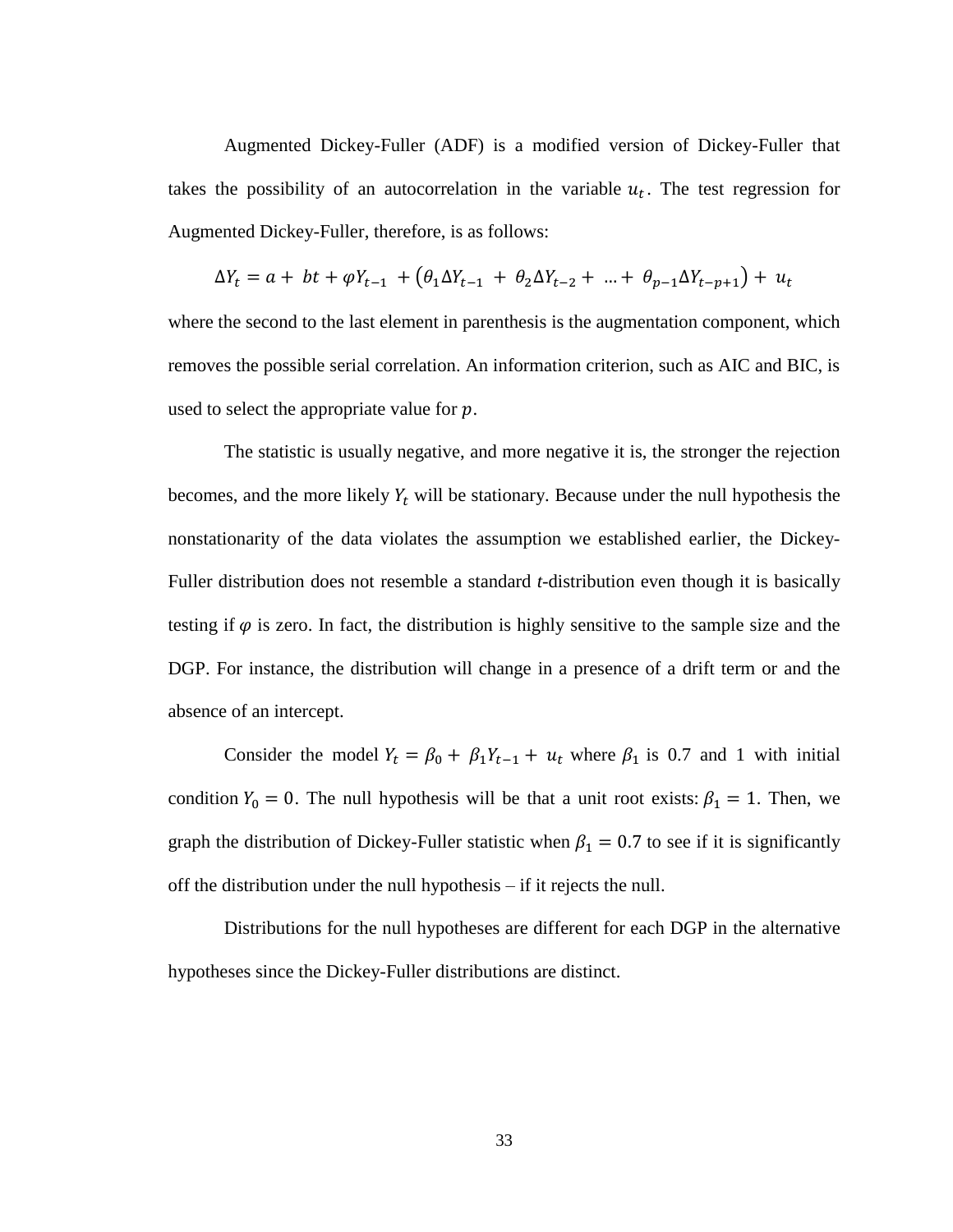

Autocorrelation does not seem to affect the distribution significantly, which confirms that ADF controls the autocorrelation. With a larger sample size, ADF is much more likely to reject the null if there is no unit root.

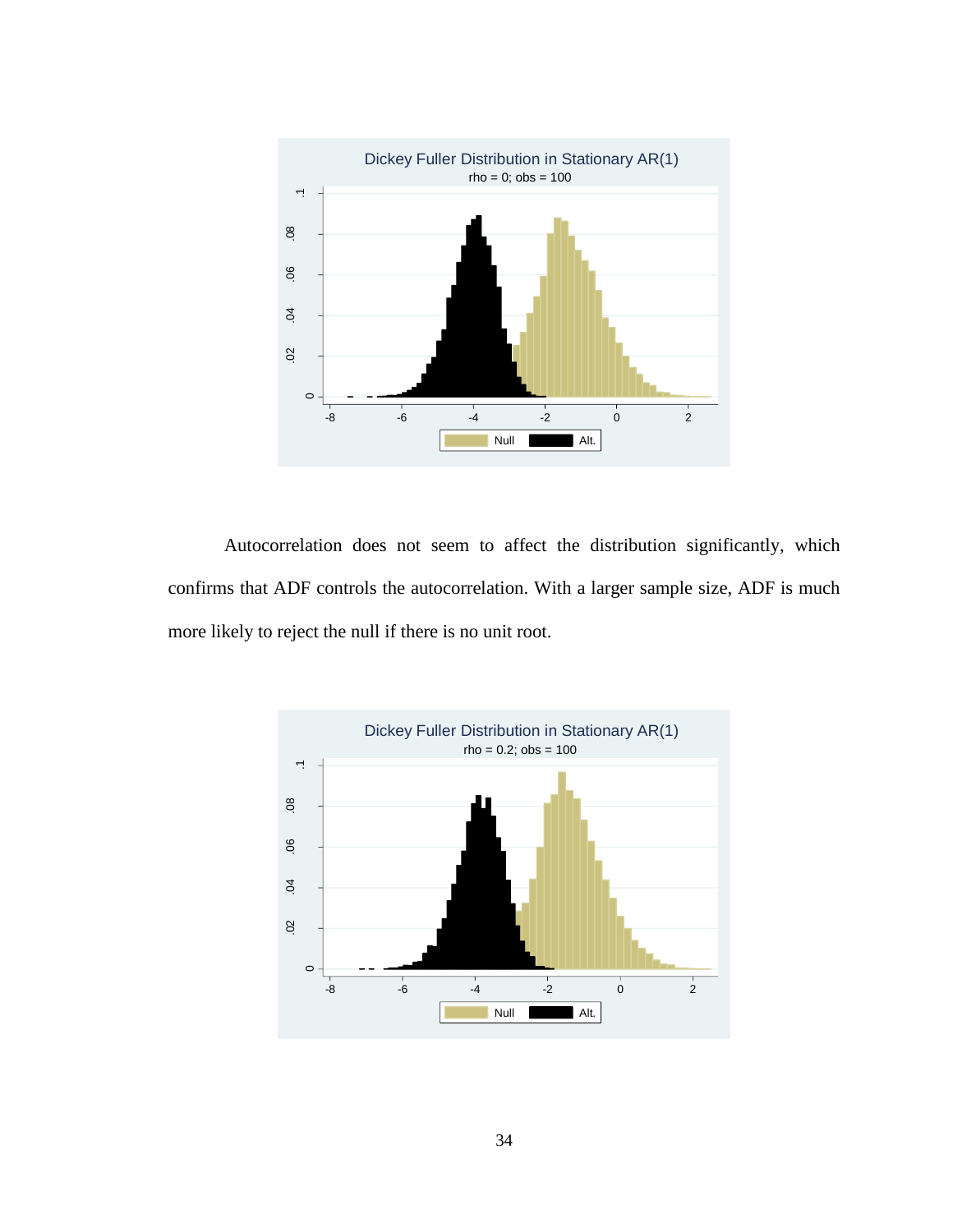

|             |     | <b>Obs</b> | $\beta_0$ | $\beta_1$      | $\boldsymbol{\rho}$              |             |      |           |      |          | Mean StDev Skewness Kurtosis <i>p</i> -value <i>JB</i> statistic |
|-------------|-----|------------|-----------|----------------|----------------------------------|-------------|------|-----------|------|----------|------------------------------------------------------------------|
| <b>Null</b> | ADF | 100        | 0.3       | $\sqrt{1}$     | $\begin{matrix} 0 \end{matrix}$  | $-1.32$     | 0.94 | 0.18      | 3.14 |          | 0.62                                                             |
|             | ADF | 100        | 0.3       | $\overline{1}$ |                                  | $0.2 -1.39$ | 0.92 | 0.19      | 3.26 |          | 0.88                                                             |
|             | ADF | 1000       | 0.3       | $\angle~17$    |                                  | $0.2 -0.75$ | 0.99 | $-0.0056$ | 3.06 |          | 0.16                                                             |
| Alt.        | ADF | 100        | 0.3       | 0.7            | $\begin{array}{c} 0 \end{array}$ | $-4.02$     | 0.64 | $-0.35$   | 3.28 | 0.0065   | 2.37                                                             |
|             | ADF | 100        | 0.3       | 0.7            |                                  | $0.2 -3.88$ | 0.65 | $-0.34$   | 3.27 | 0.011    | 2.23                                                             |
|             | ADF | 1000       | 0.3       | 0.7            | 0.2                              | -11.85      | 0.61 | $-0.09$   | 3.07 | $\Omega$ | 1.55                                                             |

Nonstationarity is observed very often in a macroeconomic setting, and it causes substantial problems for three reasons:  $13$  the OLS estimator is no longer unbiased, and its coefficients become biased toward 0; the *t*-distribution used to draw statistical inference will no longer be normal; and a spurious regression might be observed where two independent variables may indicate false relationship due to the same trend. I simulate three cases to see how nonstationarity may lead us to draw inaccurate statistical inference.

 $13$  Stock and Watson (2014)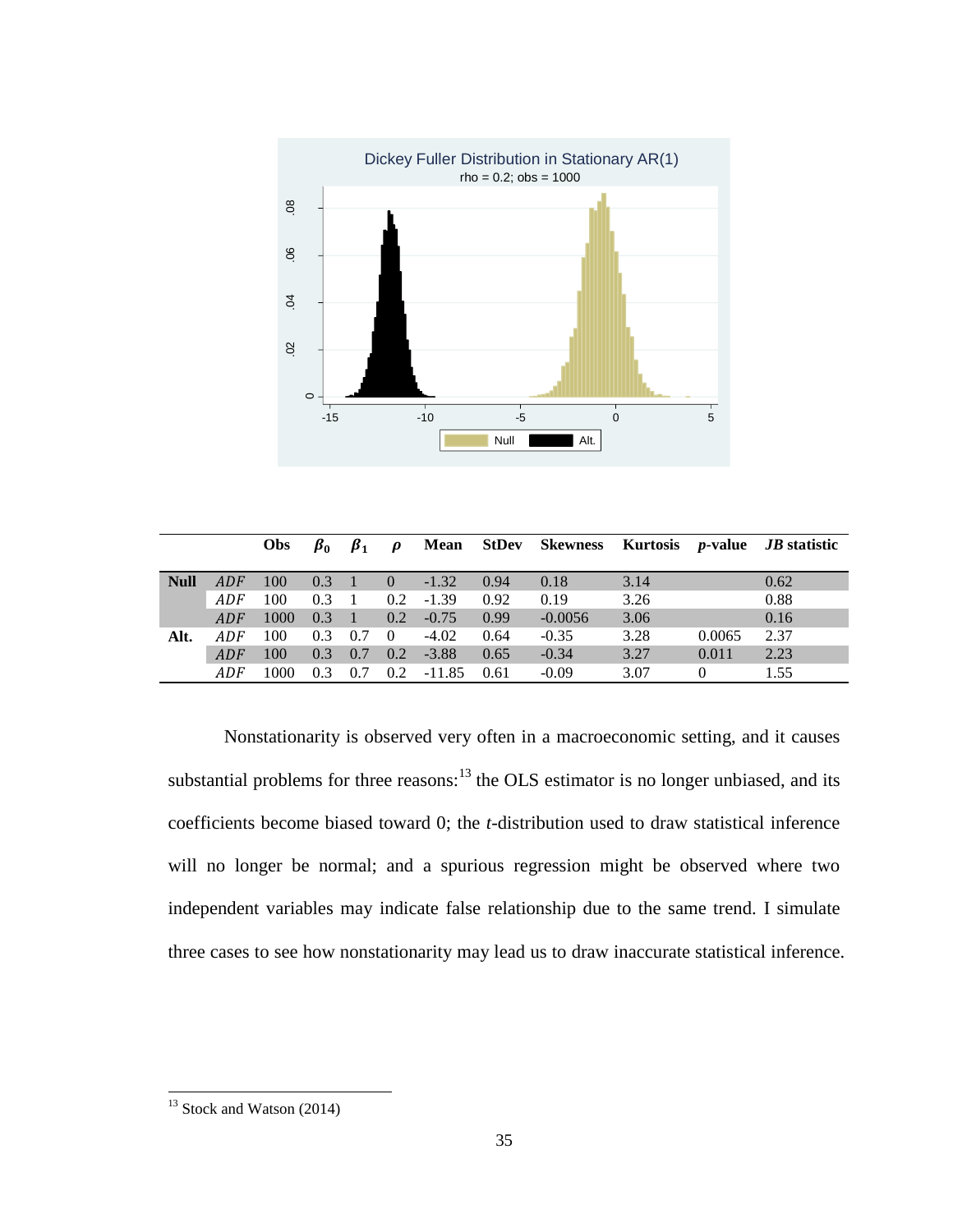# 4.2.2 OLS estimator no longer unbiased

For a model  $Y_t = \beta_0 + \beta_1 Y_{t-1} + u_t$  where  $\beta_1 = 1$  and  $Y_0 = 0$ , the distribution of the estimator  $\hat{\beta}_1$  looks as follows. The distribution no longer exhibits the normal shape like it did before, and the sample estimator for the population parameter is no longer unbiased, which can be shown from the high *t*-statistics.



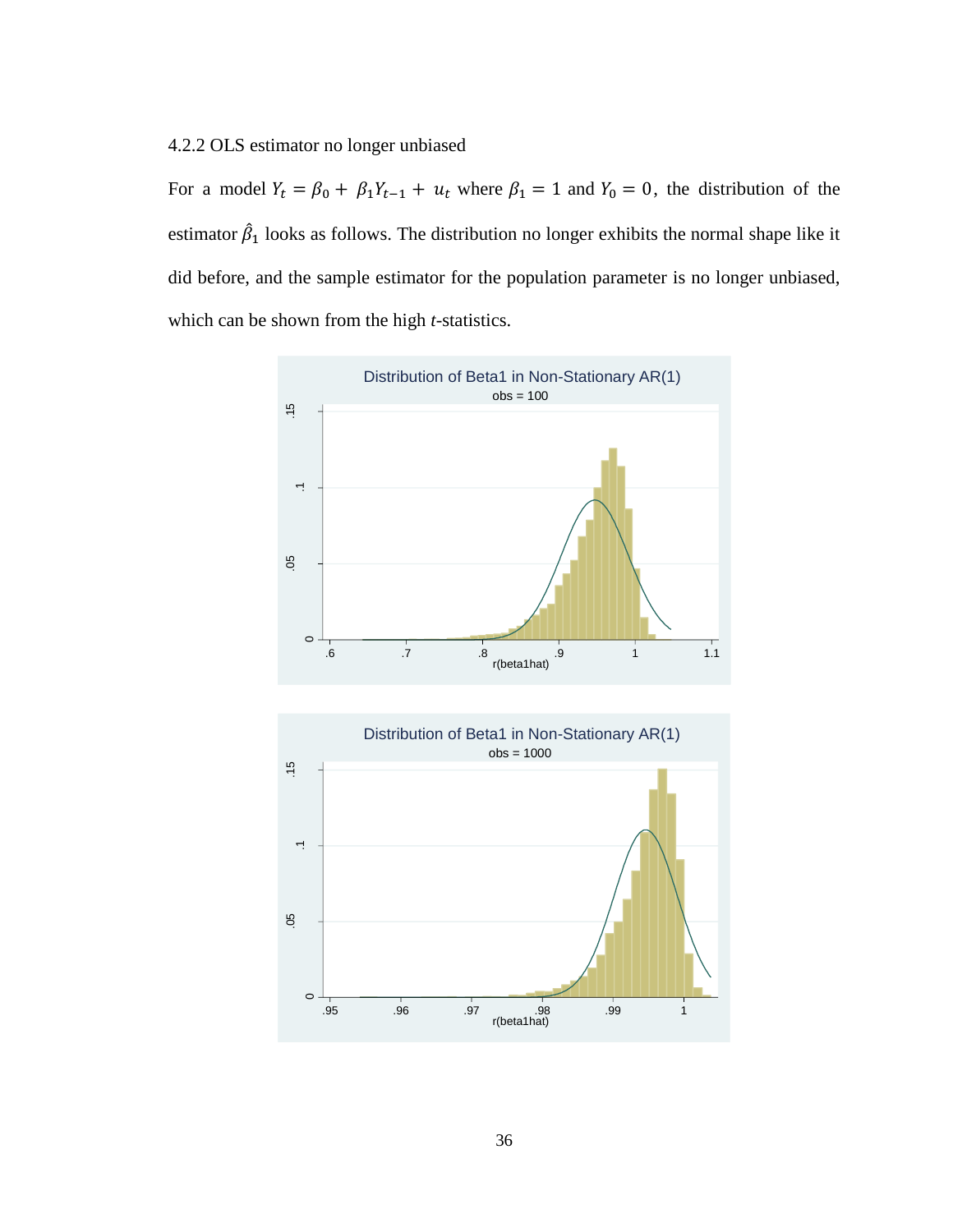| AR(1)           | Obs  | <b>True</b> | <b>Mean</b> | <b>StDev</b> | <b>Skewness</b> | Kurtosis | $t-$      | $JB-$     |
|-----------------|------|-------------|-------------|--------------|-----------------|----------|-----------|-----------|
|                 |      | <b>Mean</b> |             |              |                 |          | statistic | statistic |
| $\pmb{\beta}_0$ | 100  |             | 0.05        | 3.59         | 0.011           | 3.94     | $-1.35$   | 3.68      |
|                 | 1000 |             | 0.01        | 1.18         | $-0.03$         | 4.18     | $-0.64$   | 58.42     |
| $\beta_1$       | 100  |             | 0.95        | 0.04         | $-1.48$         | 6.55     | 121       | 88.89     |
|                 | 1000 |             | 0.99        | 0.0045       | $-1.55$         | 7.40     | 120.8     | 1205      |

4.2.3 *t*-statistics for Estimators No Longer Standard *t*-distributed

In addition to the OLS estimator being biased, the standard statistical inference using *t*statistic is also problematic because its distribution is no longer centered at 0 and no longer *t*-distributed; increasing the sample size does not solve this problem. The *t*statistics of the *t*-distribution with nonstationarity from the standard *t*-distribution indicate how different the distribution is from the correct mean 0.

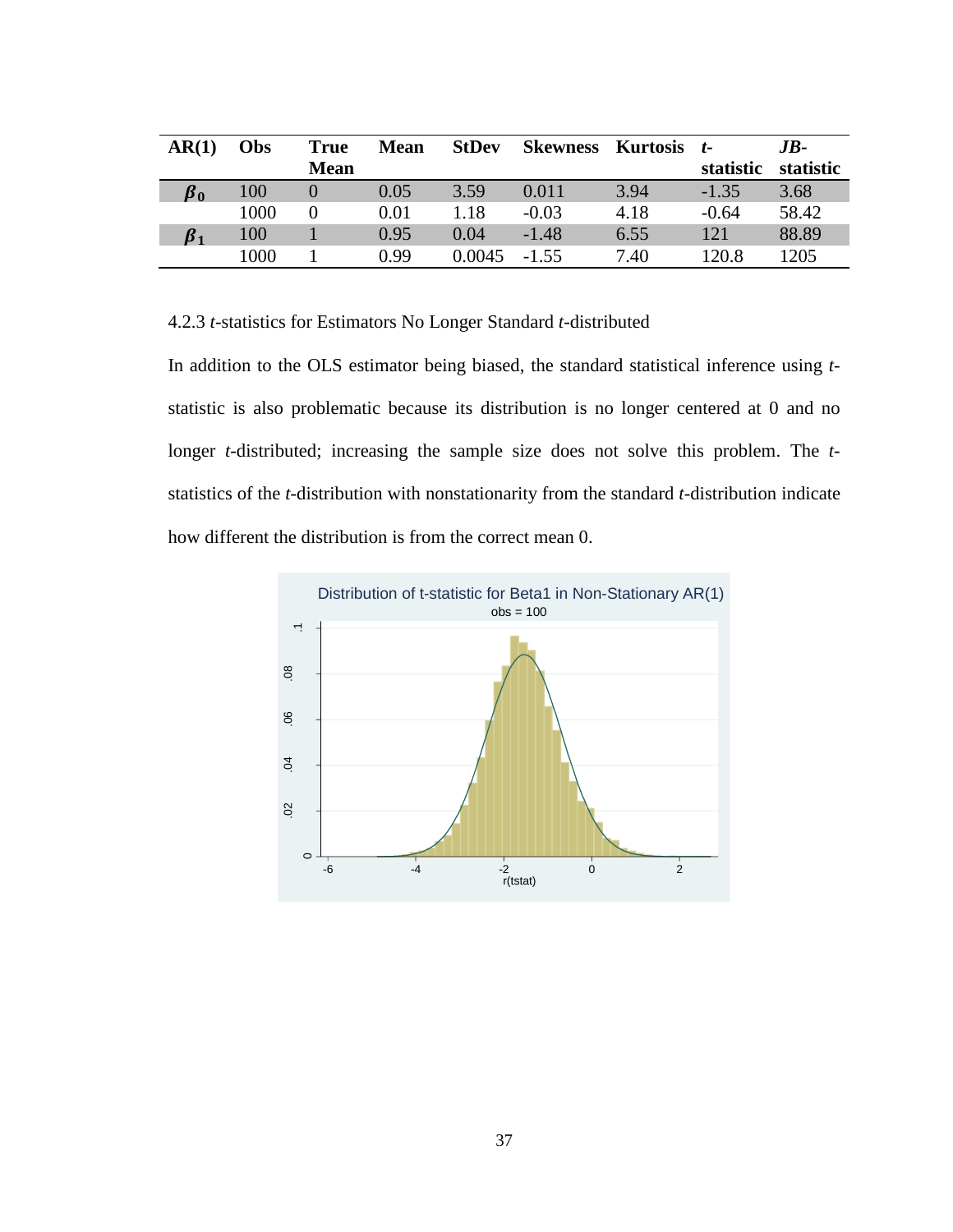

| $AR(1)$ Obs            | True<br>Mean | Mean         | <b>StDev Skewness Kurtosis t-</b> |      | statistic statistic | .IB-  |
|------------------------|--------------|--------------|-----------------------------------|------|---------------------|-------|
| $t$ -dist. 100         |              | $-1.53$ 0.86 | (116)                             | 3.39 | 179.18              | 1.03  |
| <i>t</i> -dist. $1000$ |              | $-1.54$ 0.84 | 0.26                              | 3.46 | 182.46              | 20.56 |

# 4.2.4 Spurious Regression

Originally considered by Granger and Newbold (1974), the last, most common and obnoxious consequence of nonstationarity is a spurious regression. Consider two independent variables. First, only one of the two is stationary; second, neither are stationary.

For the first case, we have:

$$
Y_{1,t} = \gamma + \theta Y_{1,t-1} + u_{1,t}
$$

and

$$
Y_{2,t} = \omega + Y_{2,t-1} + u_{2,t}
$$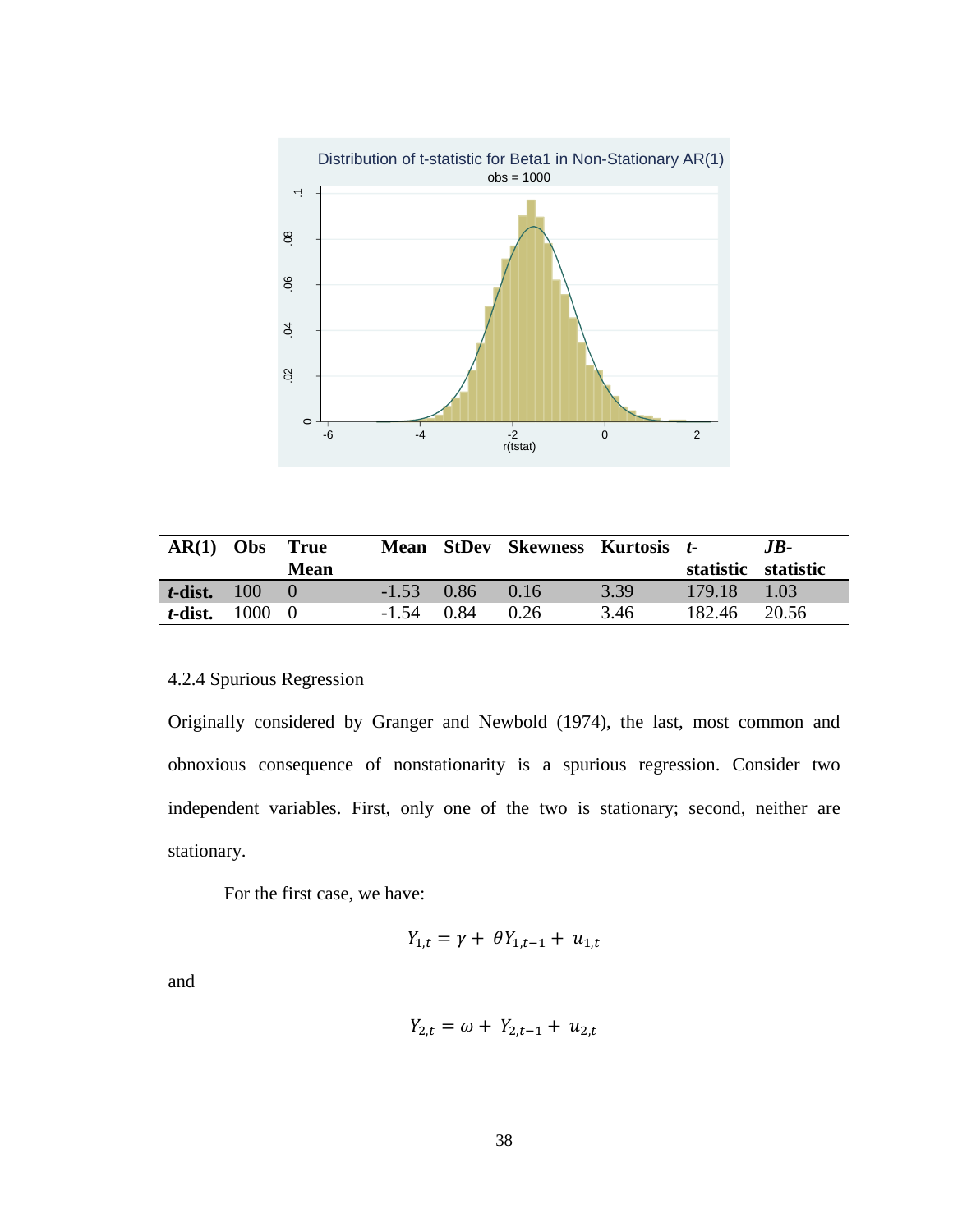where  $\theta$  < 1. Here,  $Y_1$  and  $Y_2$  are independent of each other. However, regression results show that they are correlated with the regression equation  $Y_1 = \beta_0 + \beta_1 Y_2 + \varepsilon, \beta_1 \neq 0$ . Fortunately, if the sample size increases,  $\beta_1$  approaches zero.

For the second case, the problem gets worse: increasing the sample size does not solve the problem. Now we have:

$$
Y_{1,t} = \gamma + Y_{1,t-1} + u_{1,t}
$$

and

$$
Y_{2,t} = \omega + Y_{2,t-1} + u_{2,t}
$$

Here both of them have a unit root. When both of the variables exhibit stochastic trends, the asymptotic normality that we found earlier disappears. So when there is indeed no relationship between the two variables, the regression results will show that there is a statistically significant relationship.

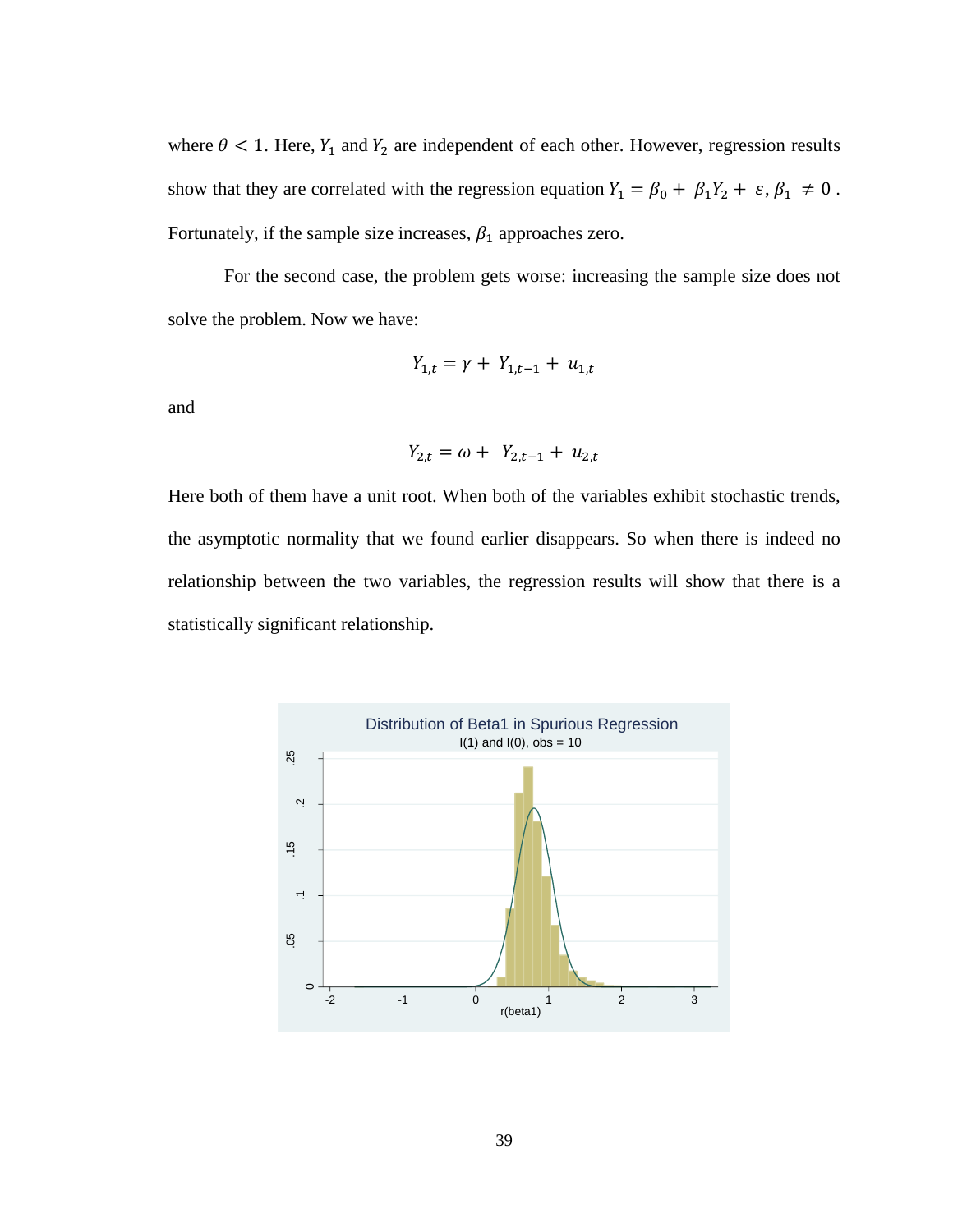

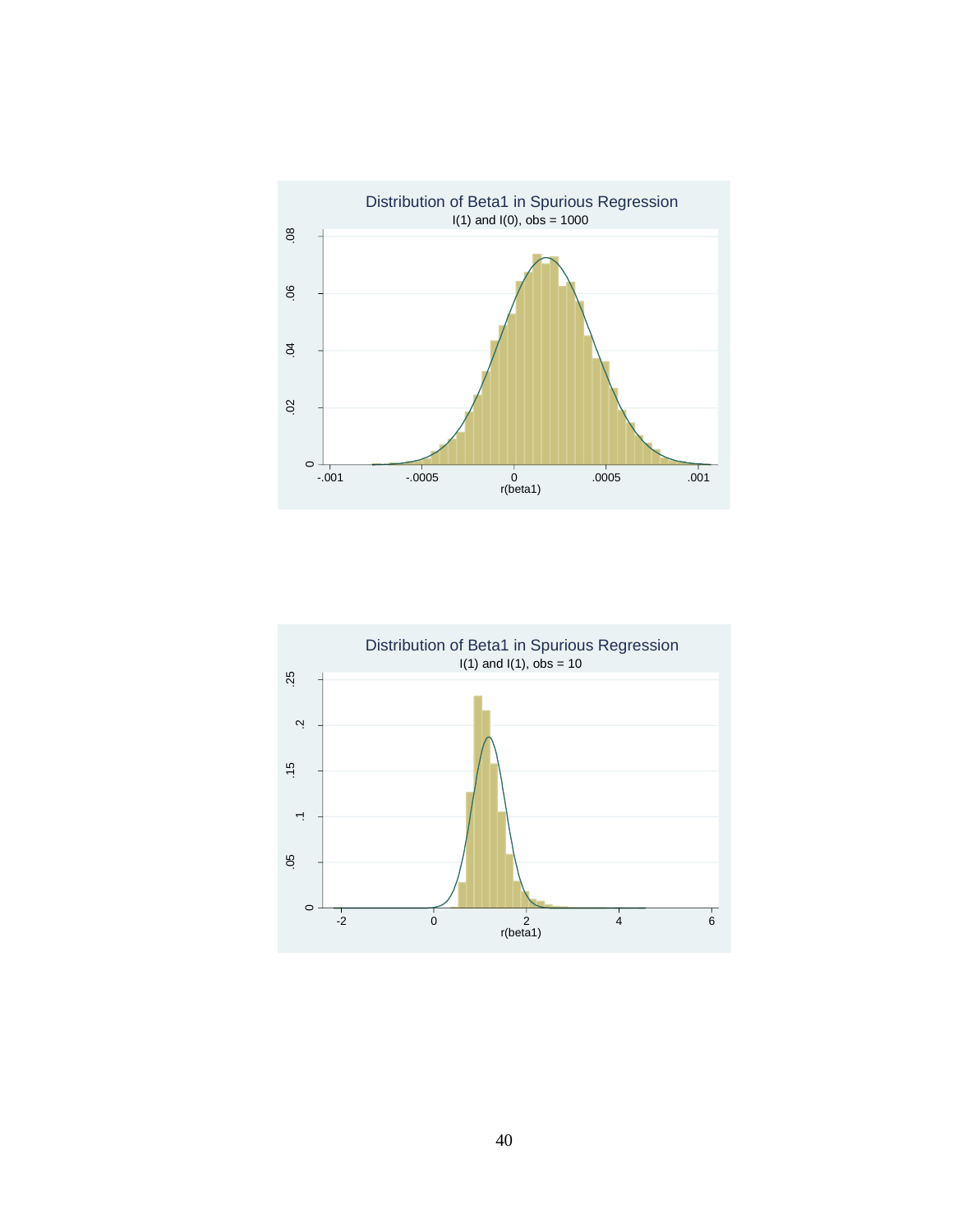

| $\beta_1$  | Obs  | <b>True</b> | <b>Mean</b> |        | StdDev Skewness Kurtosis t- |       |           | JB        |
|------------|------|-------------|-------------|--------|-----------------------------|-------|-----------|-----------|
|            |      | <b>Mean</b> |             |        |                             |       | statistic | statistic |
| I(0), I(1) | 10   |             | 0.55        | 0.18   | 1.48                        | 10.27 | $-300.83$ | 25.71     |
|            | 1000 | $\Omega$    | 0.0002      | 0.0003 | 0.01                        | 2.96  | $-79.05$  | 0.08      |
| I(1), I(1) | 10   |             | 1.19        | 0.36   | 1.50                        | 9.36  | $-331.02$ | 20.64     |
|            | 1000 | $\Omega$    | 1.18        | 0.03   | 0.10                        | 3.14  | $-3564$   | 2.43      |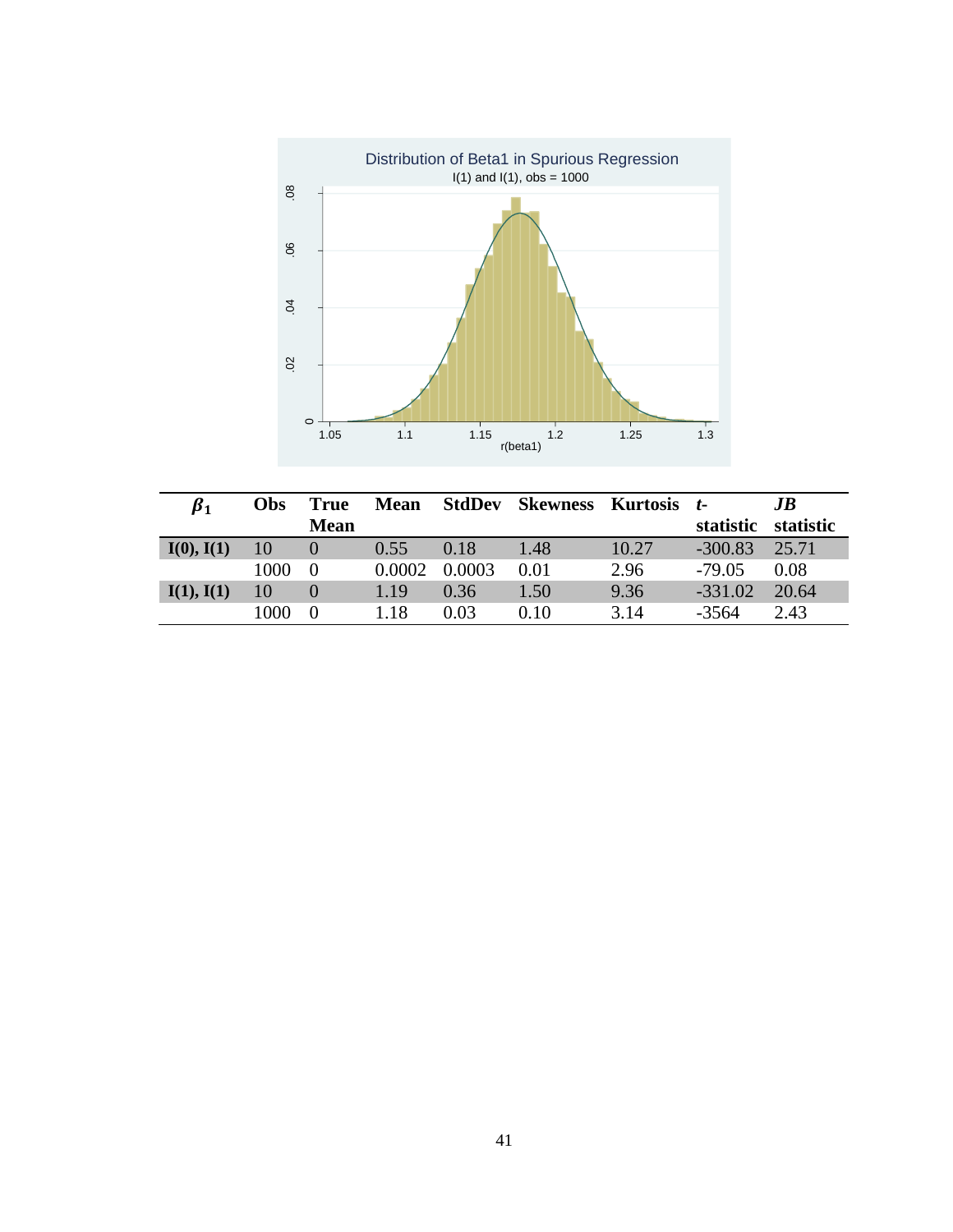# <span id="page-46-0"></span>**5. CONCLUSION**

This paper studies a variety of applications of Monte Carlo simulation techniques in drawing statistical inference in regression analysis. One of the goals using econometric models is to draw statistical inferences about population parameters. Because the judgments on statistical inference are sensitive to the distribution of the estimators and statistics, analyses of the distributions are crucial. As shown with the OLS estimator, when the distribution of a population is known, it is possible to derive analytically how well a model explains the population and describe samples based on the model. When the distribution of the population is unknown, however, or hard to derive, simulation techniques are applied to create samples and draw statistical inferences based on their distributions. This paper analyzes both cases where analytical derivations are valid and invalid, and by producing the simulations, it reestablishes the significance of understanding the distribution to build statistical inferences.

With the advent of cheaper and faster computing resources, Monte Carlo techniques have taken on an increasingly important role in statistical analysis as well as in other fields, especially in providing a different route to look at traditional questions in mathematics. However, caution should always prevail. For instance, it is tempting to apply the method in finance to perform projection analysis on stock markets. In fact, it has been proposed that the peculiarities of the market might reduce the reliability of using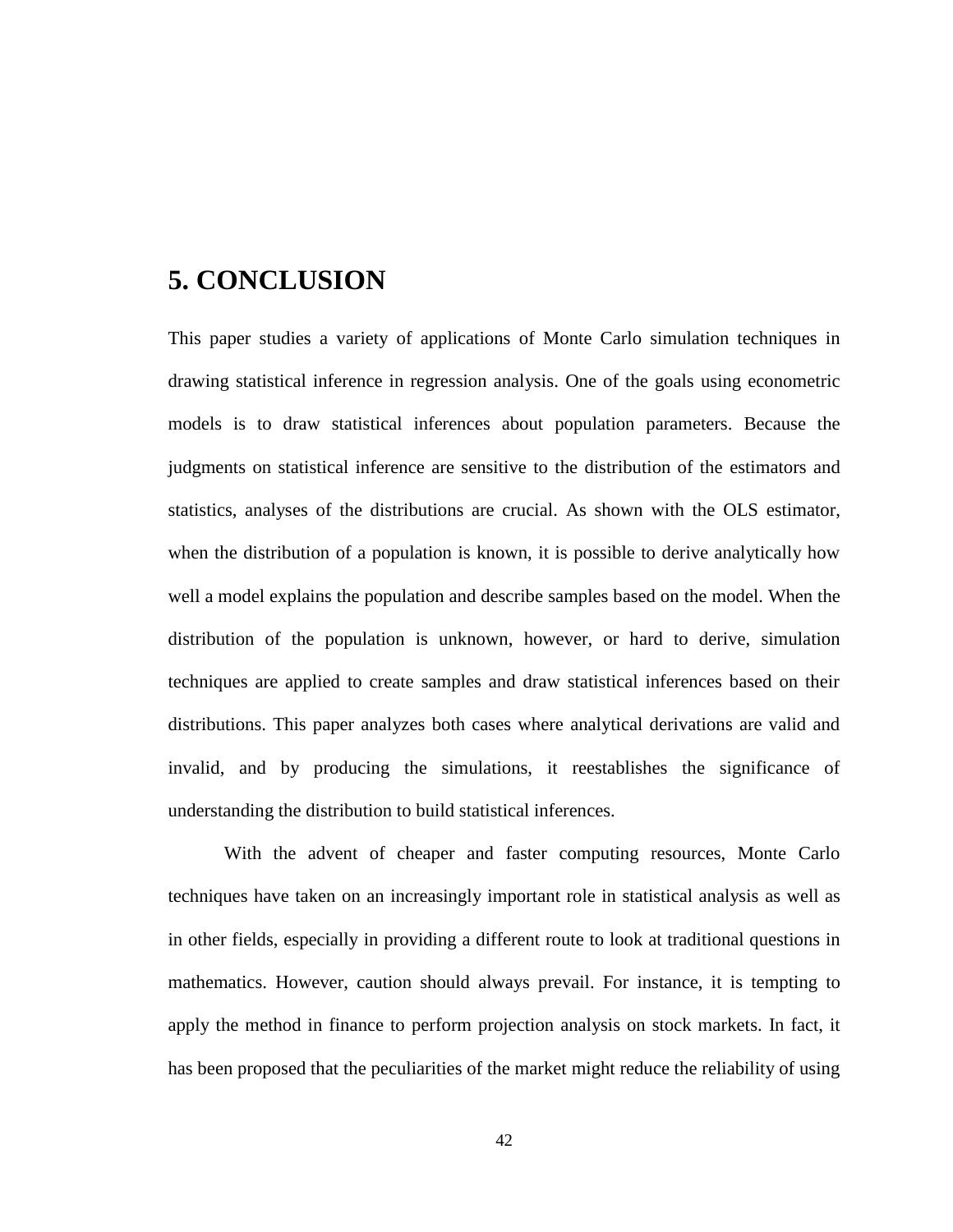Monte Carlo simulations.<sup>14</sup> Although its applications for understanding econometric theories do not require such restraints, limitations of the simulations in studying econometric models and alternative solutions should be the topic of a future research related to the study of the technique in econometrics.

 $14$  Crawshaw (2003)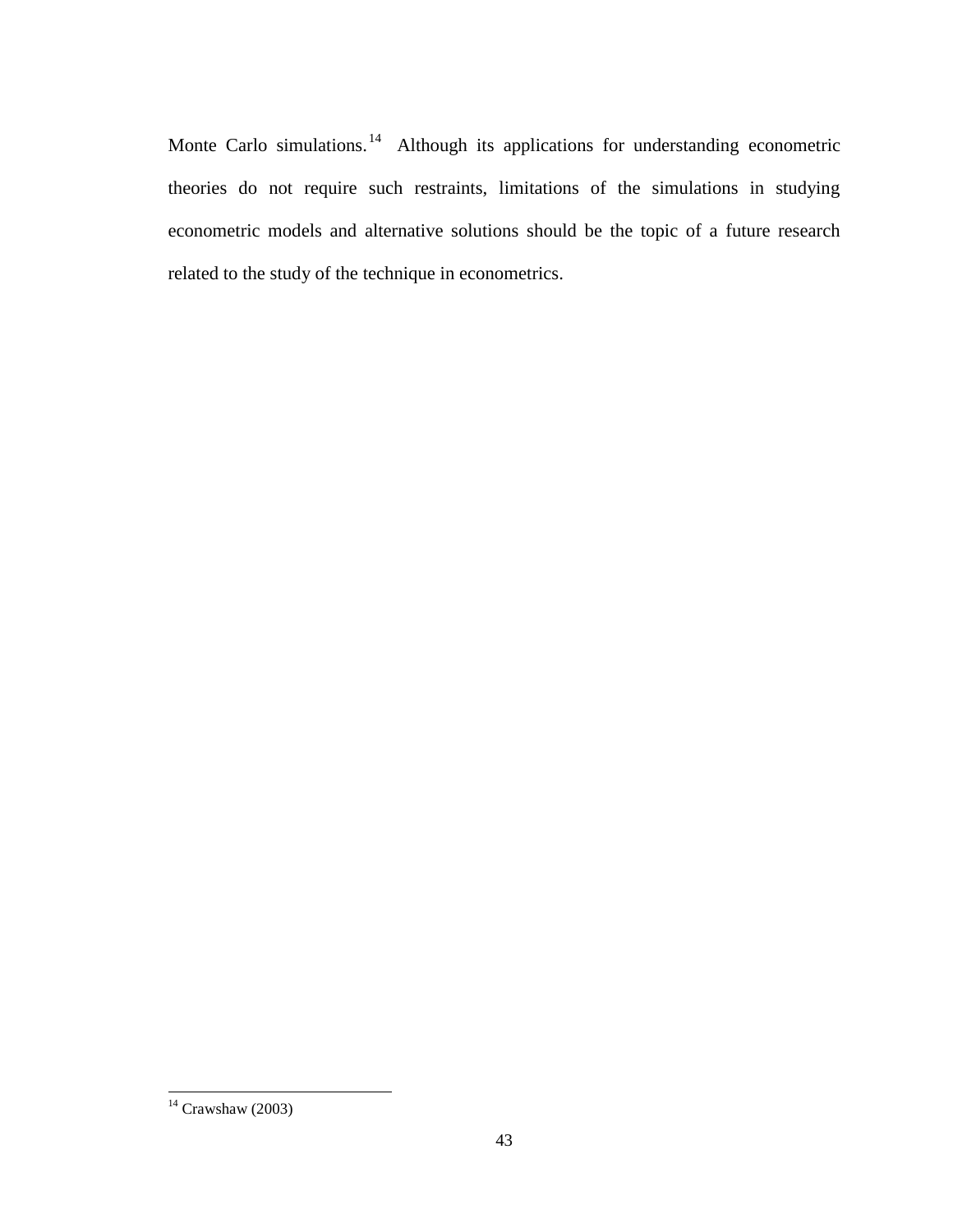# <span id="page-48-0"></span>**6. APPENDIX**

A1.  $t$ -table<sup>15</sup>

| one-tail                | 0.5          | 0.25 | 0.2  | 0.15 | 0.1  | 0.05 | 0.025 | 0.01  | 0.005 | 0.001  | 0.0005 |
|-------------------------|--------------|------|------|------|------|------|-------|-------|-------|--------|--------|
| two-tails               | $\mathbf{1}$ | 0.5  | 0.4  | 0.3  | 0.2  | 0.1  | 0.05  | 0.02  | 0.01  | 0.002  | 0.001  |
| df                      |              |      |      |      |      |      |       |       |       |        |        |
| $\mathbf{1}$            | 0.00         | 1.00 | 1.38 | 1.96 | 3.08 | 6.31 | 12.71 | 31.82 | 63.66 | 318.31 | 636.62 |
| $\overline{\mathbf{c}}$ | 0.00         | 0.82 | 1.06 | 1.39 | 1.89 | 2.92 | 4.30  | 6.97  | 9.93  | 22.33  | 31.60  |
| $\overline{\mathbf{3}}$ | 0.00         | 0.77 | 0.98 | 1.25 | 1.64 | 2.35 | 3.18  | 4.54  | 5.84  | 10.22  | 12.92  |
| 4                       | 0.00         | 0.74 | 0.94 | 1.19 | 1.53 | 2.13 | 2.78  | 3.75  | 4.60  | 7.17   | 8.61   |
| 5                       | 0.00         | 0.73 | 0.92 | 1.16 | 1.48 | 2.02 | 2.57  | 3.37  | 4.03  | 5.89   | 6.87   |
| 6                       | 0.00         | 0.72 | 0.91 | 1.13 | 1.44 | 1.94 | 2.45  | 3.14  | 3.71  | 5.21   | 5.96   |
| $\overline{7}$          | 0.00         | 0.71 | 0.90 | 1.12 | 1.42 | 1.90 | 2.37  | 3.00  | 3.50  | 4.79   | 5.41   |
| 8                       | 0.00         | 0.71 | 0.89 | 1.11 | 1.40 | 1.86 | 2.31  | 2.90  | 3.36  | 4.50   | 5.04   |
| $\boldsymbol{9}$        | 0.00         | 0.70 | 0.88 | 1.10 | 1.38 | 1.83 | 2.26  | 2.82  | 3.25  | 4.30   | 4.78   |
| 10                      | 0.00         | 0.70 | 0.88 | 1.09 | 1.37 | 1.81 | 2.23  | 2.76  | 3.17  | 4.14   | 4.59   |
| 11                      | 0.00         | 0.70 | 0.88 | 1.09 | 1.36 | 1.80 | 2.20  | 2.72  | 3.11  | 4.03   | 4.44   |
| 12                      | 0.00         | 0.70 | 0.87 | 1.08 | 1.36 | 1.78 | 2.18  | 2.68  | 3.06  | 3.93   | 4.32   |
| 13                      | 0.00         | 0.69 | 0.87 | 1.08 | 1.35 | 1.77 | 2.16  | 2.65  | 3.01  | 3.85   | 4.22   |
| 14                      | 0.00         | 0.69 | 0.87 | 1.08 | 1.35 | 1.76 | 2.15  | 2.62  | 2.98  | 3.79   | 4.14   |
| 15                      | 0.00         | 0.69 | 0.87 | 1.07 | 1.34 | 1.75 | 2.13  | 2.60  | 2.95  | 3.73   | 4.07   |
| 16                      | 0.00         | 0.69 | 0.87 | 1.07 | 1.34 | 1.75 | 2.12  | 2.58  | 2.92  | 3.69   | 4.02   |
| 17                      | 0.00         | 0.69 | 0.86 | 1.07 | 1.33 | 1.74 | 2.11  | 2.57  | 2.90  | 3.65   | 3.97   |
| 18                      | 0.00         | 0.69 | 0.86 | 1.07 | 1.33 | 1.73 | 2.10  | 2.55  | 2.88  | 3.61   | 3.92   |
| 19                      | 0.00         | 0.69 | 0.86 | 1.07 | 1.33 | 1.73 | 2.09  | 2.54  | 2.86  | 3.58   | 3.88   |
| 20                      | 0.00         | 0.69 | 0.86 | 1.06 | 1.33 | 1.73 | 2.09  | 2.53  | 2.85  | 3.55   | 3.85   |
| 21                      | 0.00         | 0.69 | 0.86 | 1.06 | 1.32 | 1.72 | 2.08  | 2.52  | 2.83  | 3.53   | 3.82   |
| 22                      | 0.00         | 0.69 | 0.86 | 1.06 | 1.32 | 1.72 | 2.07  | 2.51  | 2.82  | 3.51   | 3.79   |
| 23                      | 0.00         | 0.69 | 0.86 | 1.06 | 1.32 | 1.71 | 2.07  | 2.50  | 2.81  | 3.49   | 3.77   |
| 24                      | 0.00         | 0.69 | 0.86 | 1.06 | 1.32 | 1.71 | 2.06  | 2.49  | 2.80  | 3.47   | 3.75   |
| 25                      | 0.00         | 0.68 | 0.86 | 1.06 | 1.32 | 1.71 | 2.06  | 2.49  | 2.79  | 3.45   | 3.73   |
| 26                      | 0.00         | 0.68 | 0.86 | 1.06 | 1.32 | 1.71 | 2.06  | 2.48  | 2.78  | 3.44   | 3.71   |
| 27                      | 0.00         | 0.68 | 0.86 | 1.06 | 1.31 | 1.70 | 2.05  | 2.47  | 2.77  | 3.42   | 3.69   |
| 28                      | 0.00         | 0.68 | 0.86 | 1.06 | 1.31 | 1.70 | 2.05  | 2.47  | 2.76  | 3.41   | 3.67   |
| 29                      | 0.00         | 0.68 | 0.85 | 1.06 | 1.31 | 1.70 | 2.05  | 2.46  | 2.76  | 3.40   | 3.66   |
| 30                      | 0.00         | 0.68 | 0.85 | 1.06 | 1.31 | 1.70 | 2.04  | 2.46  | 2.75  | 3.39   | 3.65   |
| 40                      | 0.00         | 0.68 | 0.85 | 1.05 | 1.30 | 1.68 | 2.02  | 2.42  | 2.70  | 3.31   | 3.55   |
| 60                      | 0.00         | 0.68 | 0.85 | 1.05 | 1.30 | 1.67 | 2.00  | 2.39  | 2.66  | 3.23   | 3.46   |
| 80                      | 0.00         | 0.68 | 0.85 | 1.04 | 1.29 | 1.66 | 1.99  | 2.37  | 2.64  | 3.20   | 3.42   |
| <b>100</b>              | 0.00         | 0.68 | 0.85 | 1.04 | 1.29 | 1.66 | 1.98  | 2.36  | 2.63  | 3.17   | 3.39   |
| 1000                    | 0.00         | 0.68 | 0.84 | 1.04 | 1.28 | 1.65 | 1.96  | 2.33  | 2.58  | 3.10   | 3.30   |
| $\mathbf{z}$            | 0.00         | 0.67 | 0.84 | 1.04 | 1.28 | 1.65 | 1.96  | 2.33  | 2.58  | 3.09   | 3.29   |
| <b>Confid.</b> Level    | 0%           | 50%  | 60%  | 70%  | 80%  | 90%  | 95%   | 98%   | 99%   | 99.80% | 99.90% |

<sup>15</sup> Reproduced standard *t*-table which can be found from variety of sources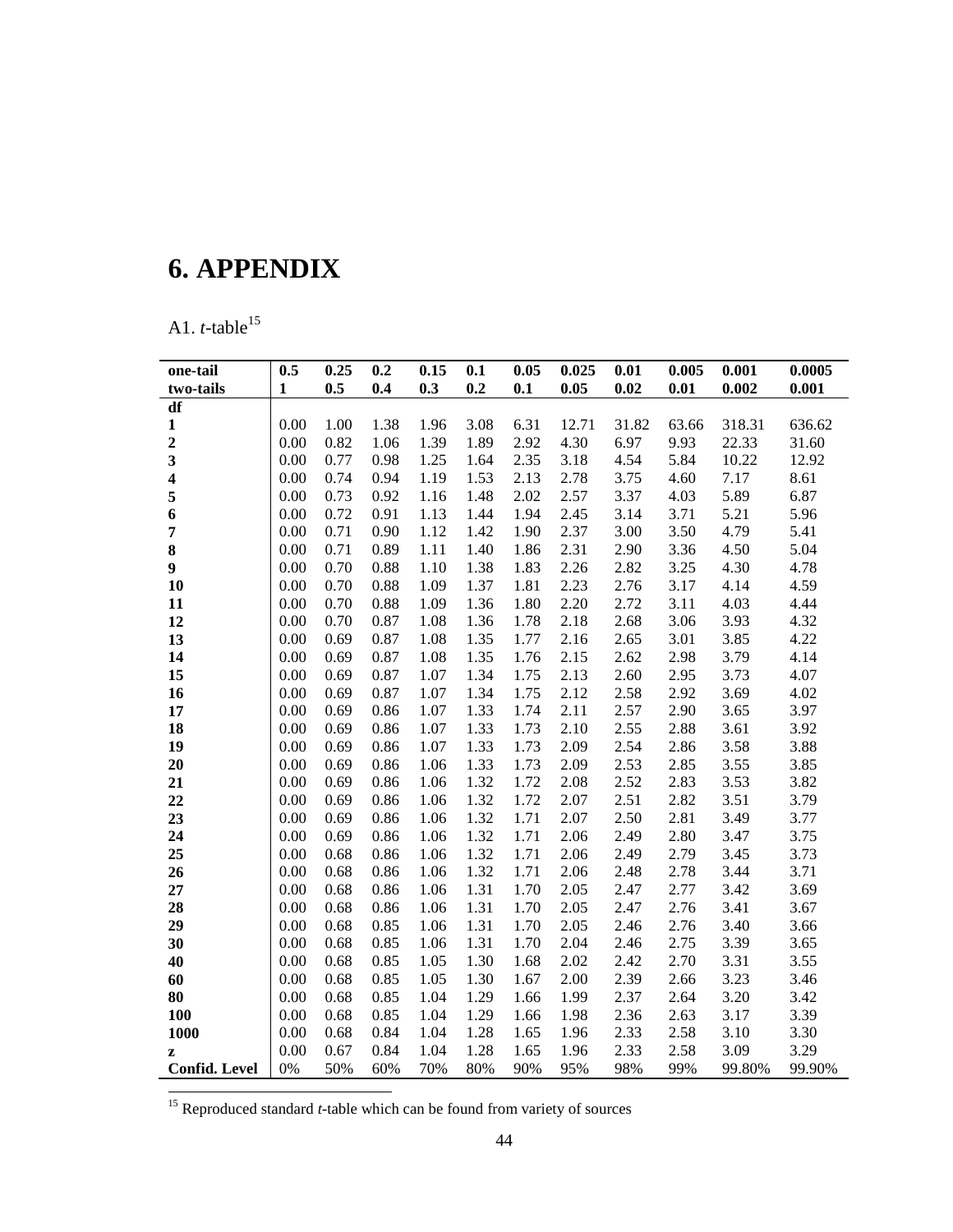A2. Jarque-Bera Test Distribution<sup>16</sup>

| One-tail 0.995 0.975 0.2 0.1 0.05 0.025 0.02 0.01 0.005 0.002 0.001      |  |  |  |  |  |  |
|--------------------------------------------------------------------------|--|--|--|--|--|--|
| <b>p-value</b> 0.01 0.05 3.22 4.61 6.00 7.38 7.82 9.21 10.60 12.43 13.82 |  |  |  |  |  |  |

#### A3. STATA Code for Algorithms

A3.1. Estimation of a Mean

```
# delimit ;
set more off;
clear all;
program meantest, rclass;
        drop _all;
        set obs 100; 
        scalar et_sd = 10;
        gen Y = 70+et_sd*invnormal(runiform());
        summarize Y;
        return scalar mean = r(mean);
end;
meantest;
simulate mean = r(mean),reps(10000) nodots seed(1000): meantest;
histogram mean, fraction
        title("Distribution of Mean under OLS")
        name("graph1");
```
#### A3.2. Estimation of a Median

```
# delimit ;
set more off;
clear all;
program mediantest, rclass;
        drop _all;
        set obs 100; 
        scalar et\_sd = 10;
        gen Y = 70 + et_s d*innormal(runiform());
        summarize Y;
        sort Y;
        scalar k=r(N);
        return scalar median = Y[k/2];
end;
mediantest;
simulate median = r(median),reps(10000) nodots seed(1000): mediantest;
```
<sup>&</sup>lt;sup>16</sup> Reproduced chi-squared distribution with two degrees of freedom, which can be found from variety of sources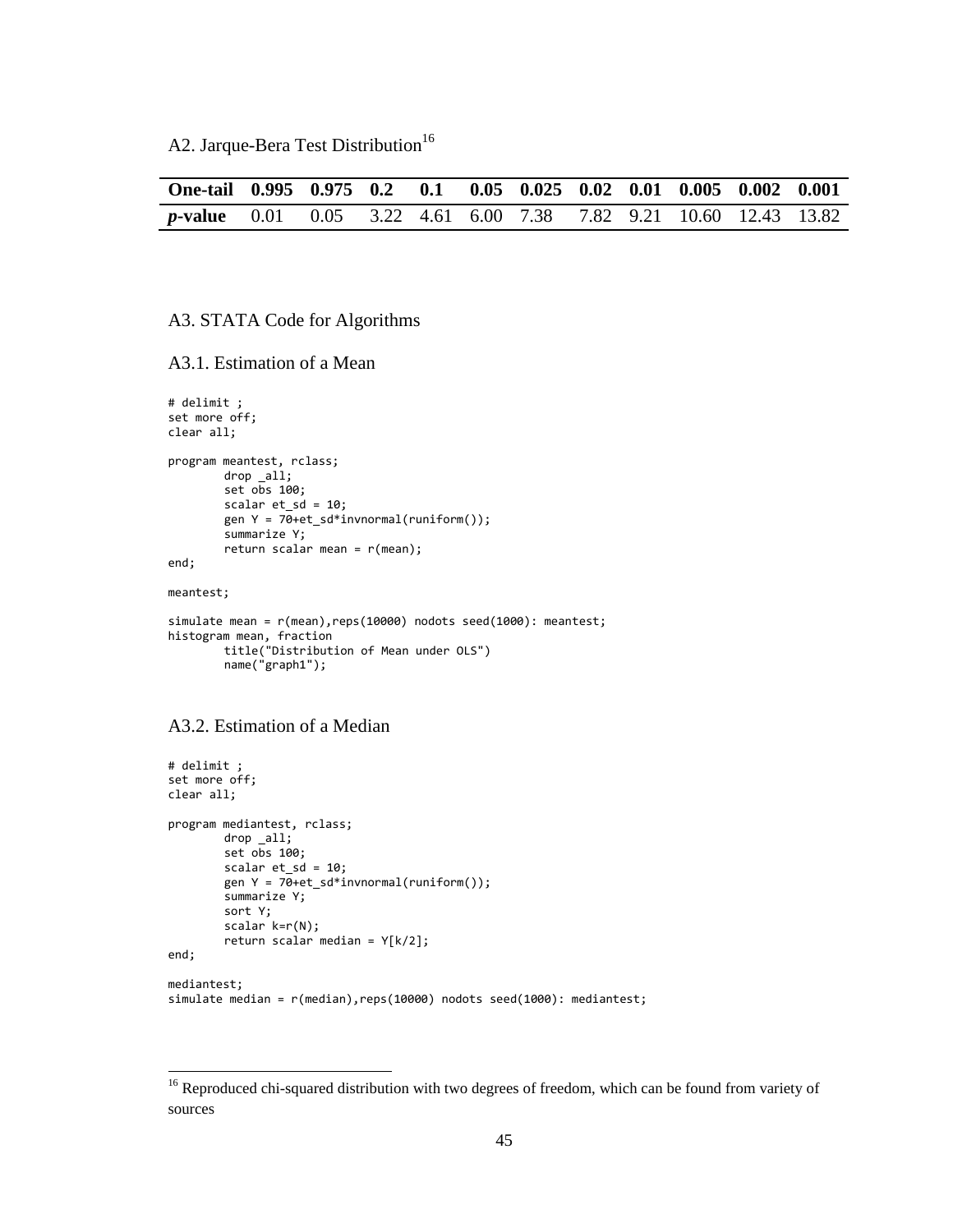A3.3. OLS Estimator

```
# delimit ;
set more off;
clear all;
program fixedx, rclass;
        drop _all;
        set obs 100; 
        range X 150 200; //for random sample, use: gen X = 150+50*runiform()
        scalar beta\thetahat = 42;
        scalar beta1hat = 2.3;
        scalar et_sd = 10; 
        gen Y = beta0hat + beta1hat*X + et sd*invnormal(runiform());
        summarize Y;
        reg Y X;
        return scalar beta0hat = _b[_cons];
        return scalar beta1hat = _b[X];end;
```

```
fixedx;
simulate beta0 = r(beta0hat) beta1 = r(beta1hat),reps(10000) nodots seed(1000): fixedx;
```
### A3.4. LAD Estimator

```
# delimit ;
set more off;
clear all;
program fixedLAD, rclass;
        drop all;
        set obs 100;<br>range X 150 200;
                                  //for random sample, use: gen X = 150+50*runiform()
        scalar beta0hat = 42;
        scalar beta1hat = 2.3;
        scalar et_sd = 10; 
        gen Y = beta0hat + beta1hat*X + et_sd*invnormal(runiform());
        summarize Y;
        qreg Y X;
        return scalar beta0hat = _b[_cons];
        return scalar beta1hat = _b[X];
end;
fixedLAD:
simulate beta0 = r(beta0hat) beta1 = r(beta1hat),reps(10000) nodots seed(100): fixedLAD;
```

```
A3.5. A2P Estimator
```

```
# delimit ;
set more off;
clear all;
program fixedA2P, rclass;
          drop _all;
          set obs 100;<br>range X 150 200;
                                          //for random sample, use: gen X = 150+50*runiform()
          scalar beta0hat = 42;
          scalar beta1hat = 2.\overline{3};
          scalar et_sd = 10; 
          gen Y = \overline{\text{betaTheta}} + \text{beta} + \text{delta} + \text{et}\_s + \text{std} + \text{invnorm}(1);
          summarize Y;
```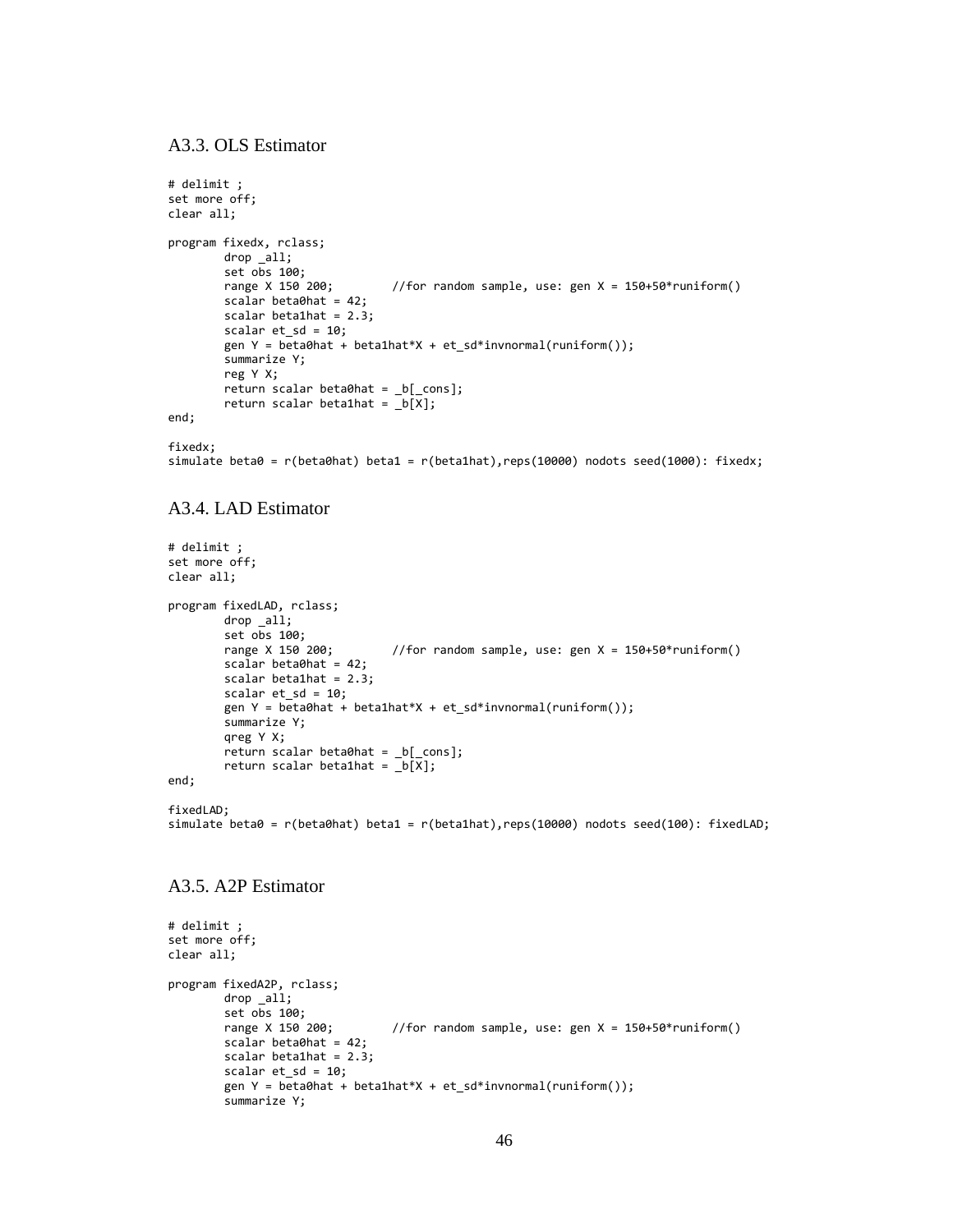```
scalar i = floor(100*runiform() + 1);scalar j = floor(100*runiform()+1);
        while i == j {
                scalar i = floor(100*runiform() + 1);scalar j = floor(100*runiform()+1);
                };
        return scalar beta0hat = (X[j]*Y[i] - X[i]*Y[j]) / (X[j] - X[i]);return scalar beta1hat = (Y[j] - Y[i]) / (X[j] - X[i]);
end;
fixedA2P;
simulate beta0 = r(beta0hat) beta1 = r(beta1hat),reps(10000) nodots seed(100): fixedA2P;
```
A3.6. Estimation of an AR(1) model

```
# delimit ;
set more off;
clear all;
program arls, rclass;
        drop _all;
        set obs 100; 
        scalar beta\thetahat = \theta;
        scalar beta1hat = 0.7;
        scalar et_sd = 10; 
        gen t=_n;
        tsset t;<br>gen y`i' = 0 if _n==1;
                                            //adjust the initial condition
        replace y`i' = beta0hat + beta1hat*y`i'[_n-1] + et_sd*invnormal(runiform()) if _n > 1;
        reg y L.y;
        return scalar beta0hat = _b[_cons];
        return scalar beta1hat = \overline{b[L,y]};
end;
arls;
simulate beta0 = r(beta0hat) beta1 = r(beta1hat),reps(10000) nodots seed(1000): arls;
```
A3.7. Durbin-Watson Statistics

```
# delimit ;
set more off;
clear all;
program dw_ac, rclass;
        drop _all;
        set obs 100; 
        scalar beta0hat = 42;
        scalar beta1hat = 2.3;<br>scalar rho = 0.85;
                                             //adjust the correlation coefficient
        scalar vt_sd = 3;
        gen t=_n;
        tsset t;
        gen X = \text{invnormal}(\text{runiform}()); //X generated from a normal distribution
         gen u i' = 0 if n=1;
        replace u i' = rho * u i'[_n-1] + vt_sd * invnormal(runiform()) if \sqrt{ } > 1;
        gen Y = beta\thetahat + beta1hat*X + u`i';
        summarize Y;
        reg Y X;
```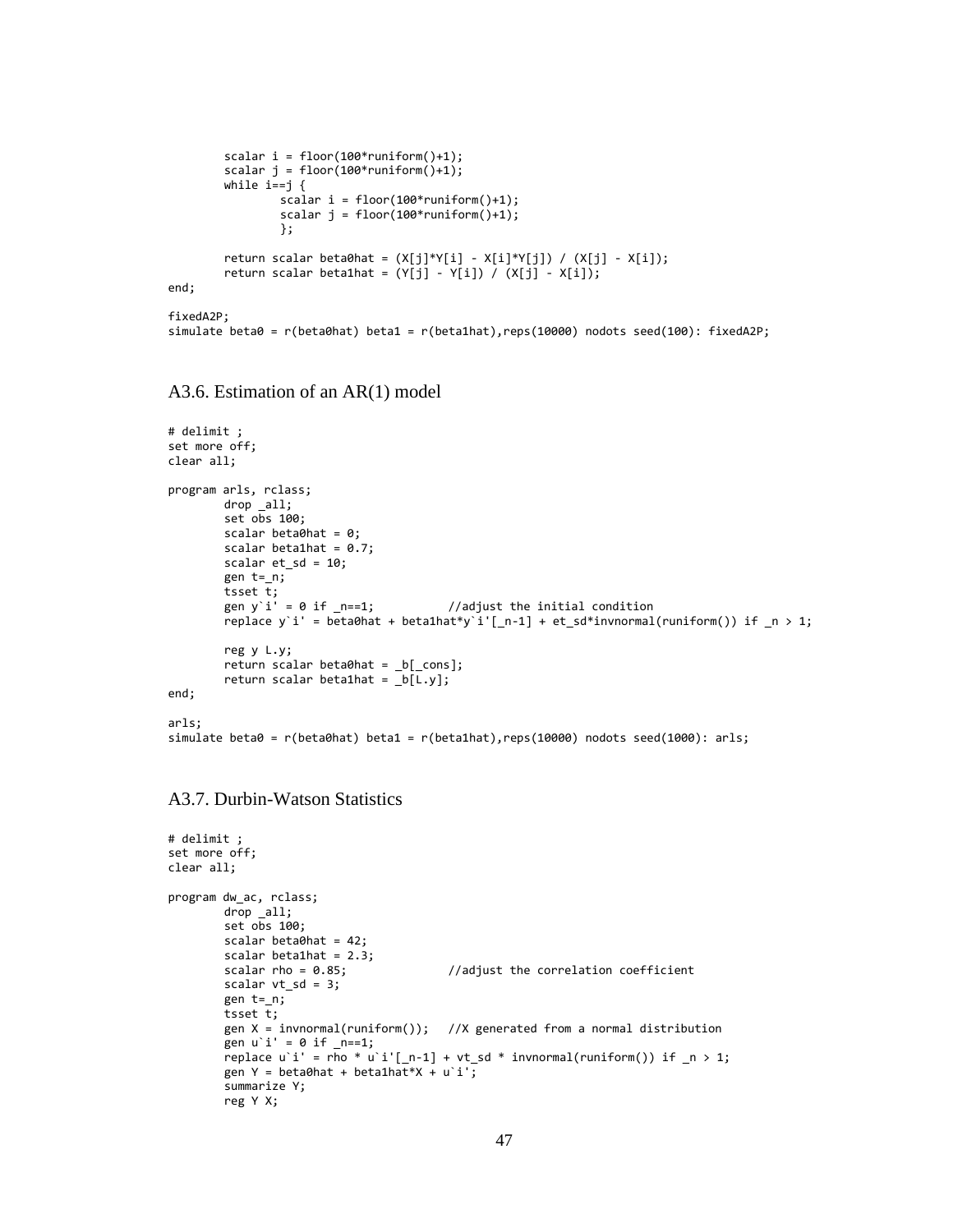```
estat dwatson;
        return scalar d = r(dw);
end;
dw_ac;
simulate d = r(d), reps(10000) nodots seed(1000): dw_a c;
```
A3.8. Durbin-Watson Statistics for AR(1) model

```
# delimit ;
set more off;
clear all;
program arac_dw, rclass;
        drop _all;
        set obs 100; 
        scalar beta\thetahat = 0.3; //adjust the intercept
        scalar beta1hat = 0.7;<br>scalar rho = 0;
                                   //adjust the correlation coefficient
        scalar vt_sd = 3;
        gen t = n;
         tsset t;
         gen u`i' = 0 if _n==1;
        replace u'i' = rho * u'i'[ n-1] + vt sd * invnormal(runiform()) if n > 1;
        gen y<sup>\cdot</sup> i' = 0 if n=1;
        replace y`i' = beta0hat + beta1hat*y`i'[_n-1] + u`i' if \sqrt{ } > 1;
        reg y L.y;
        estat dwatson;
        return scalar d = r(dw);
end;
arac_dw;
simulate d = r(d), reps(10000) nodots seed(1000): arac_dw;
```

```
A3.9. p-value for Durbin-Watson Statistics
```

```
# delimit ;
set more off;
clear all;
program dw_p, rclass;
        drop all;
         set obs 100; 
        scalar beta0hat = 42;
        scalar beta1hat = 2.3;<br>scalar rho = 0;
                                            //null hypothesis : no autocorrelation
        scalar vt_sd = 3;
        gen t=_n;
        tsset \overline{t};
        gen X = invnormal(runiform());
        gen u i' = 0 if _{n=1};
        replace u i' = rho * u i'[_n-1] + vt_sd * invnormal(runiform()) if _n > 1;
        gen Y = beta\thetahat + beta1hat*X + u`i';
        summarize Y;
        reg Y X;
        estat dwatson;
        return scalar null_dw = r(dw);
```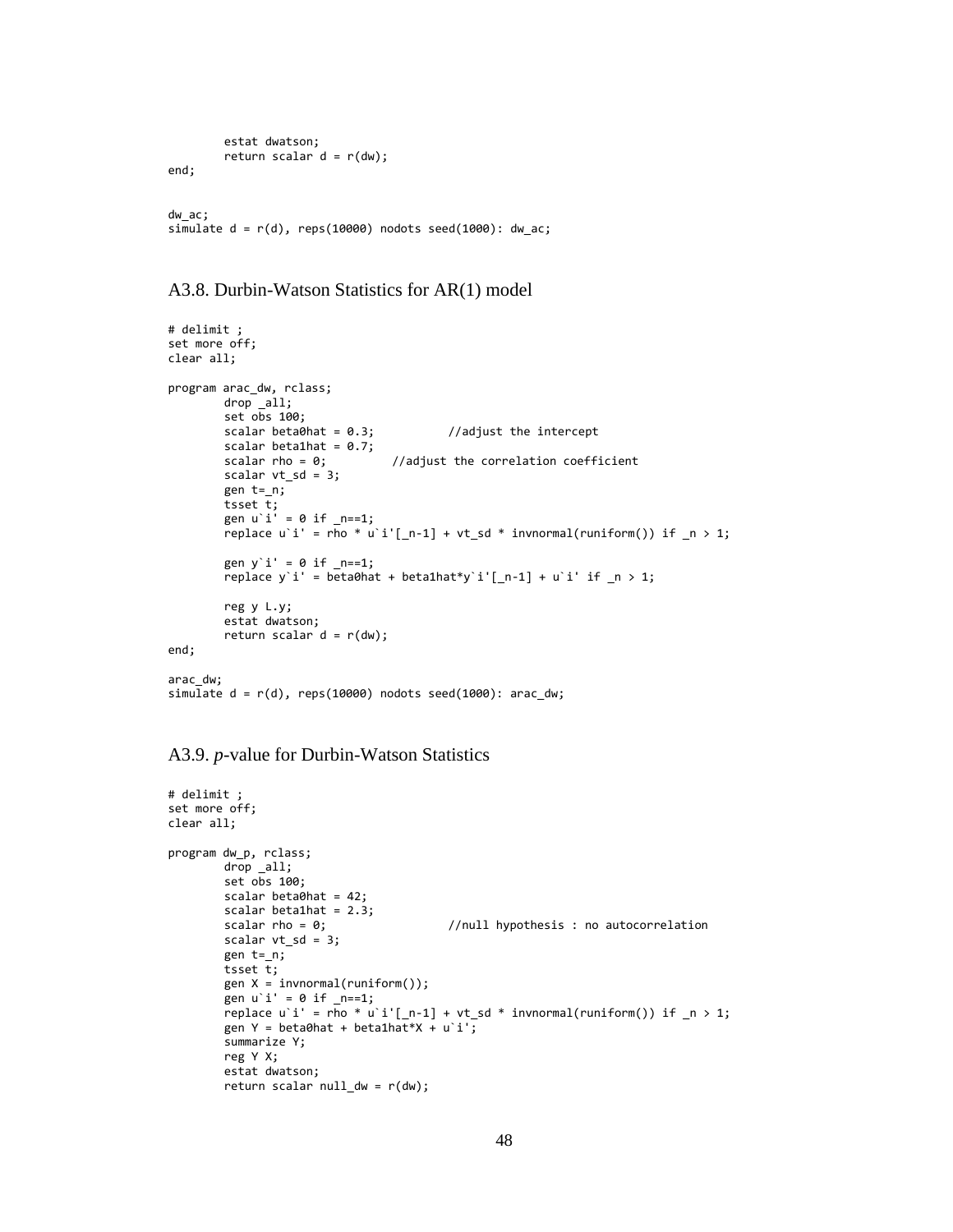```
drop _all;
        set obs 100; 
        scalar beta0hat = 42;
        scalar beta1hat = 2.3;
        scalar rho = 0.2; //adjust the correlation coefficient
        scalar vt\_sd = 3;
        gen t=_n;
        \frac{1}{2} tsset t;
        gen X = \text{invnormal}(\text{runiform}());
        gen u i' = \theta if \mu==1;
        replace u'i' = rho * u'i'[ n-1] + vt sd * invnormal(runiform()) if n > 1;
        gen Y = beta0hat + beta1hat*X + u'i';summarize Y;
        reg Y X;
        estat dwatson;
        return scalar alt_dw = r(dw);
end;
dw_p;
simulate null_dw = r(null_dw) alt_dw = r(alt_dw) , reps(10000) nodots seed(1000): dw_p;
scalar p=0;
forvalues i=1/10000 {;
        quietly count if alt_dw[`i'] > null_dw;
        scalar p = p + r(N);
};
scalar pvalue=p/10000^2;
di pvalue;
```
#### A3.10. *p*-value for Dickey-Fuller Statistics

```
# delimit ;
set more off;
clear all;
program df_p, rclass;
        drop _all;
        set \overline{obs} 100;<br>scalar beta0hat = 0.3;
        scalar beta0hat = 0.3; <br>scalar beta1hat = 1; //null hypothesis : no
                                             //null hypothesis : nonstationary
         scalar rho = 0; \frac{1}{2} //adjust the correlation coefficient
        scalar vt\_sd = 3;
        gen t=_n;
        tsset t;
        gen u<sup>'</sup> i' = 0 if n==1;
        replace u`i' = \overline{r}ho * u`i'[_n-1] + vt_sd * invnormal(runiform()) if _n > 1;
        gen y i' = 0 if _n == 1;
        replace y<sup>'</sup> i' = beta0hat + beta1hat*y'i'[_n-1] + u'i' if _n > 1;
        dfuller y, lags(1);
        return scalar null_df = r(Zt);
        drop _all;
        set obs 100;<br>scalar beta0hat = 0.3;
                                             //adjust the intercept; consistent with the null
        scalar beta1hat = 0.7;
        scalar rho = 0; //adjust the correlation coeff; consistent with the null
        scalar vt_sd = 3;
        gen t=_n;
         tsset t;
         gen u`i' = 0 if _n==1;
         replace u i' = rho * u i'[_n-1] + vt_sd * invnormal(runiform()) if _n > 1;
```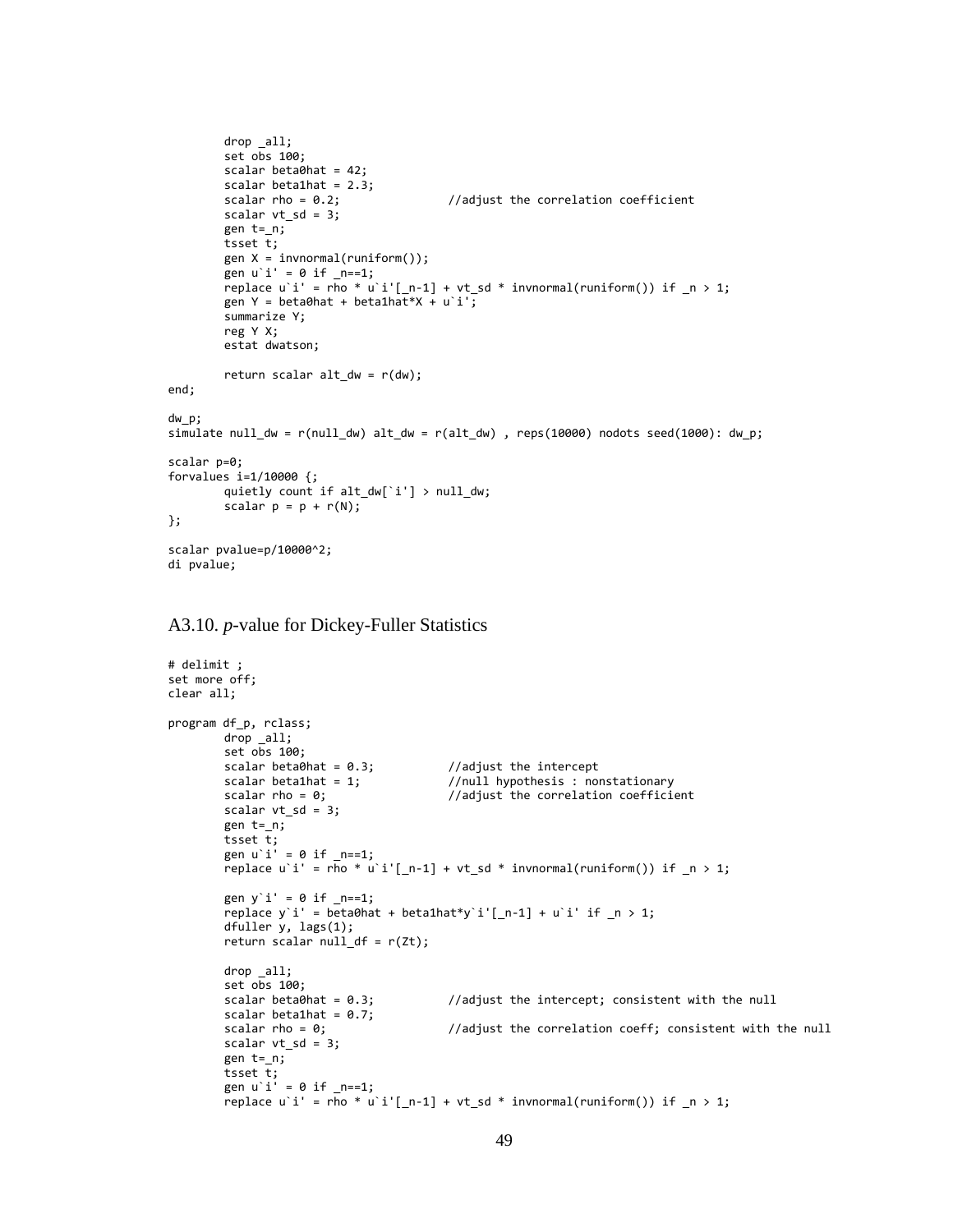```
gen y i' = 0 if n=1; //adjust the initial condition
        replace y`i' = beta0hat + beta1hat*y`i'[_n-1] + u`i' if _n > 1;
        dfuller y, lags(1);
        return scalar alt_df = r(zt);
end;
df_p;
simulate null_df = r(null_df) alt_df = r(alt_df), reps(10000) nodots seed(1000): df_p;
scalar p=0;
forvalues i=1/10000 {;
        quietly count if alt_df[`i'] > null_df;
        scalar p = p + r(N);
};
scalar pvalue=p/10000^2;
di pvalue;
```
#### A3.11. Spurious Regression

```
# delimit ;
set more off;
clear all;
program spurious2, rclass;
         drop _all;
         set obs 10; 
         scalar beta\thetahat1 = 2;
         scalar beta0hat2 = 1.7;<br>scalar beta1hat1 = 0.8;
                                               \frac{1}{I(0)}; make it 1 to make it nonstationary<br>\frac{1}{I(1)}scalar beta1hat2 = 1;scalar et\_sd1 = 0.8;
         scalar et sd2 = 1.2;
         gen t=_n;
         tsset \overline{t};
         gen y1<sup>i</sup> = 0 if _n == 1;
        replace y1`i' = beta0hat1 + beta1hat1*y1`i'[_n-1] + et_sd1*invnormal(runiform()) if _n > 1;
         gen y2 i' = 0 if _n == 1;
        replace y2`i' = beta0hat2 + beta1hat2*y2`i'[_n-1] + et_sd2*invnormal(runiform()) if _n > 1;
         reg y1 y2;
         return scalar beta1 = \lfloor b[y2] \rfloor;
end;
spurious2;
simulate beta1 = r(beta1), reps(10000) nodots seed(1000): spurious2;
```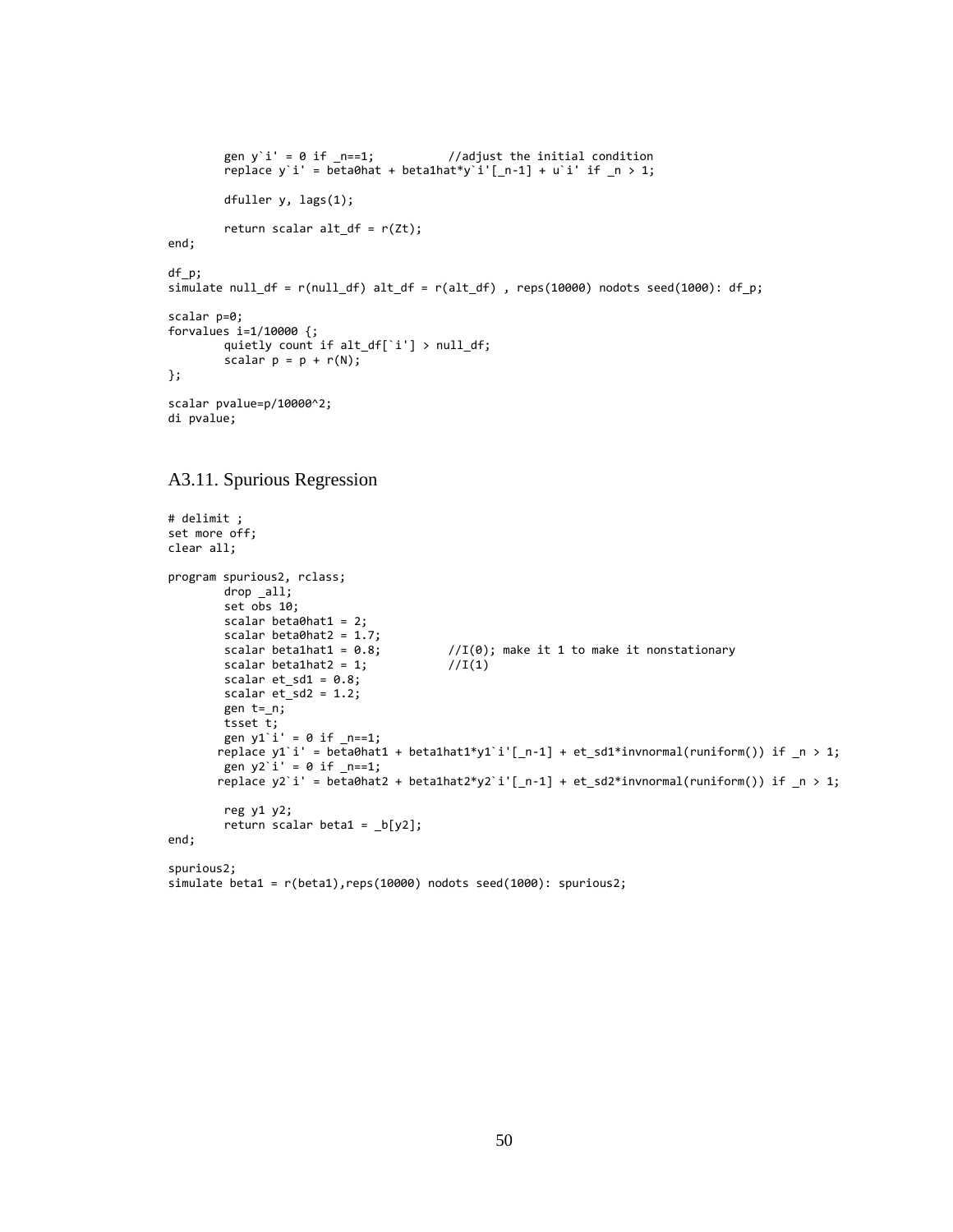### <span id="page-55-0"></span>**7. BIBLIOGRAPHY**

- Crawshaw, Julie. "Why Some Advisors Just Say No to Monte Carlo Simulations." WealthManagement. May 1, 2003. Accessed January 20, 2015. http://wealthmanagement.com/practice-management/why-some-advisors-just-say-nomonte-carlo-simulations.
- Durbin, J. "Testing for Serial Correlation in Least-Squares Regression When Some of the Regressors Are Lagged Dependent Variables." Econometrica 38, no. 3 (1970): 410- 21. Accessed March 19, 2015. http://www.jstor.org/stable/1909547.
- Durbin, J., and G. S. Watson. "Testing for Serial Correlation in Least Squares Regression: I." Biometrika 37, no. 3/4 (1950): 409-28. Accessed February 10, 2015. http://www.jstor.org/stable/2332391.
- Granger, C.W.J, and P. Newbold. "Spurious Regressions in Econometrics." Journal of Econometrics 2, no. 2, 111-20. Accessed April 9, 2015. http://ac.elscdn.com/0304407674900347/1-s2.0-0304407674900347-main.pdf?\_tid=5a58ea66 ec47-11e4-86da-00000aab0f6b&acdnat=1430075373\_74734b9aa64195329babfe61a880fed8.
- Harrison, Robert L. "Introduction To Monte Carlo Simulation." *AIP conference proceedings*, 1204 (2010): 17-21. Accessed Feb 17, 2015.
- Kmenta, Jan. *Elements of Econometrics*. New York: Macmillan (1971).
- Metropolis, Nicholas and S. Ulam. "The Monte Carlo Method," *Journal of the American Statistical Association* 445 (1949): 335-341.
- Pollard, David. "Asymptotics for Least Absolute Deviation Regression Estimators." Econometric Theory 7, no. 2 (1991): 186. Accessed March 7, 2015. http://www.jstor.org/stable/3532043.
- Stock, James H., and Mark W. Watson. "5. Regression with a Single Regressor: Hypothesis Tests and Confidence Intervals." In *Introduction to Econometrics, Update*, 180-181. 3rd ed. Boston: Pearson/Addison Wesley, 2014
- Stock, James, and Mark Watson. "18. The Theory of Multiple Regression." In *Introduction to Econometrics, Update*, 720-722. 3rd ed. Boston: Pearson/Addison Wesley, 2014.